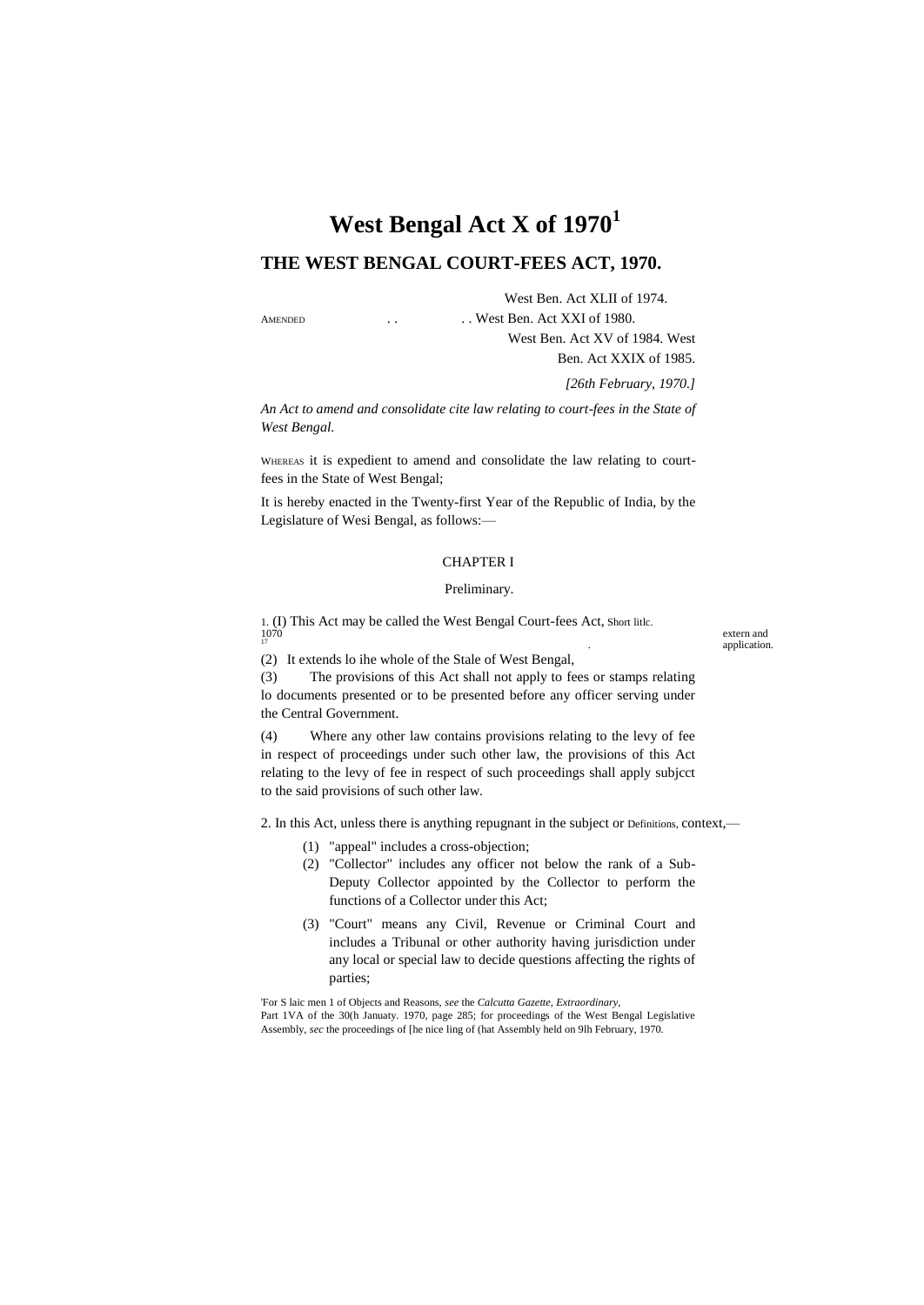# **246** *The West Bengal Court-fees Act, 1970. (Chapter II.—Fees payable in Courts and in Public Offices.—Secliotis 3, 4.)*

**[West Ben. Act**  $\mathbf{A}_{(4)}^{\text{ct}}$  "suit" includes an appeal from a decree except in section 9;

(5) expressions used and not defined in this Act or in the Bengal Ben. Aci I or General Clauses Aci, 1899, but defined in the Code of Civil Procedure, 1908, shall have the meanings respectively assigned to them in the said Code.

#### CHAPTER II Fees payable in Courts and in Public Officcs.

3. The fees for the lime being chargeable in the Court of Small Causes at Calcutta, and iis office shall be collected in the manner hereinafter appearing.

- 4. (1) No document which is chargeable with fee under this Act shall—
	- (i) be filed, exhibited or recorded in, or be acted on or furnished by, any Court including the High Court, or
	- (ii) be filed, exhibited or recorded in any public office'or be acted on or furnished by any public officer,

Levy or feirs in Court or Small **Causes** Calculla.

Levy of tec in Courts and public offices.

unless in respect of such document there be paid a fee of an amount not less than that indicated as chargeable under this Act:

Provided that, whenever the filing or exhibition in a Criminal Court of a document in respect of which (he proper fee has not been paid is, in the opinion of the Court, necessary to prevent a failure of justice, nothing contained in this section shall be deemed to prohibit such filing or exhibition:

'Provided further that no fees chargeable under this Act shall be payable on documents that may be filed by the Slate Government in any proceedings before a Civil Court including High Court.

*Explanation.*—For the purposes of this proviso "documents" means and includes plaints, memorandum of appeal, petitions and papers of any kind required to be filed in connection with any proceedings before a Civil Court including High Court.

(2) Notwithstanding anything contained in sub-section (1) or in any other Act, a Court may receive a plaint or memorandum of appeal in respect of which an insufficient fee has been paid subject to the condition that the plaint or memorandum or appeal shall be rejected unless the plaintiff or appellant, as the case may be, pays to the Court within a lime to be fixed by the Court such reasonable sum on account of court-fees as the Court may direct.

'The proviso with *"Explanation"* was inserted by s. 2 of ihc WesL Bengal Court-fccs (Amendment) Aci, 1984 (Wesl Ben. Aci XV of 1984).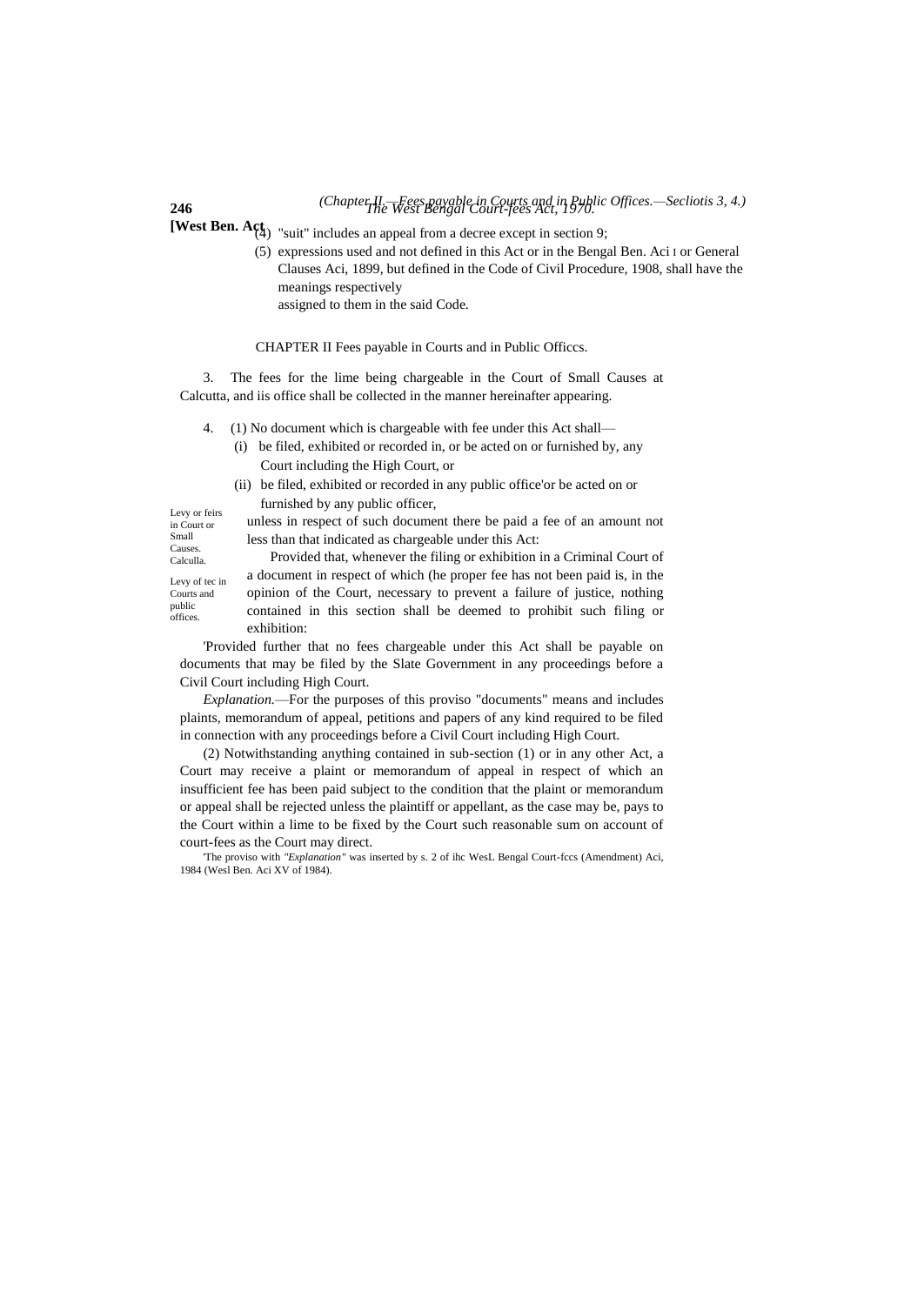# *(Chapter II.—Fees payable in Courts and in Public Offices.—Sections 5, 6.*— *Chapter III.*—*Computation of fees.—Section 7.)*

*5.* (J) In case any difference arises between ihe officer whose duty il is to see that any fee is paid under this Act and any suitor or his pleader as to the necessity of paying a fee or the amount thereof, the question shall, when ihe difference arises in the High Court, be referred to the Taxing Officer whose decision thereon shall be final, subject to revision, on an application made williin sixty days from the date of the decision, by ihe suitor or by his pleader, or such officer as may be appointed in this behalf by the Slate Government, by the Chief Justice or by such Judge of the High Court as the Chief Justice shall appoint either generally or specially in this behalf.

(2) When any such difference arises in the Court of Small Causes at Calcutta, the question shall be referred lo the Registrar of the Court of Small Causes at Calcutta whose decision shall be final, subject to revision, on application made within sixty days from the dale of the decision, by ihe party concerned or such officer as may be appointed in this behalf by ihe Slate Government, by the Chief Judge or by such Judge of ihe Court of Small Causes at Calcutta as the Chief Judge shall appoint either generally or specially in this behalf.

(3) The Chief Juslicc shall declare who shall be the Taxing Officer within the meaning of sub-section (1) of ihis section.

6. Notwithstanding anything contained in this Act or in any other law for the lime being in forcc, no document of any of the kinds chargeable under this Act shall be filed, exhibited or recorded in any Court including the High Court, or shall be received, furnished or acted upon by any such Court or by any public officer, unless, in respect of such document, the stamp referred to in section 39 has been purchased from a person authorised or appointed lo sell stamps in West Bengal.

#### **CHAPTER in** Computation of fees.

7. The amount of fee payable under this Act in the suits next hereinafter mentioned shall be computed as follows:—

> (i) ]n suits for money including suits for damages or compensation, or arrears of maintenance, of annuities, or of other sums payable periodically-—according lo the amount claimed:

'Provided lhaino fee shall be payable in suits for damages for defamation;

'Proviso was inserted by s. 2 of the West Bengal Court-fees (Amendment) Acl, 1974 (West Ben. Acl XLI1 of 1974),

Procedure in ease of difference as lo necessity of amount of fee.

Documen inadmissible unless fees co lice ted by stamp purchased in West Bengal.

Compulation of fees payable in curtain suits, for money;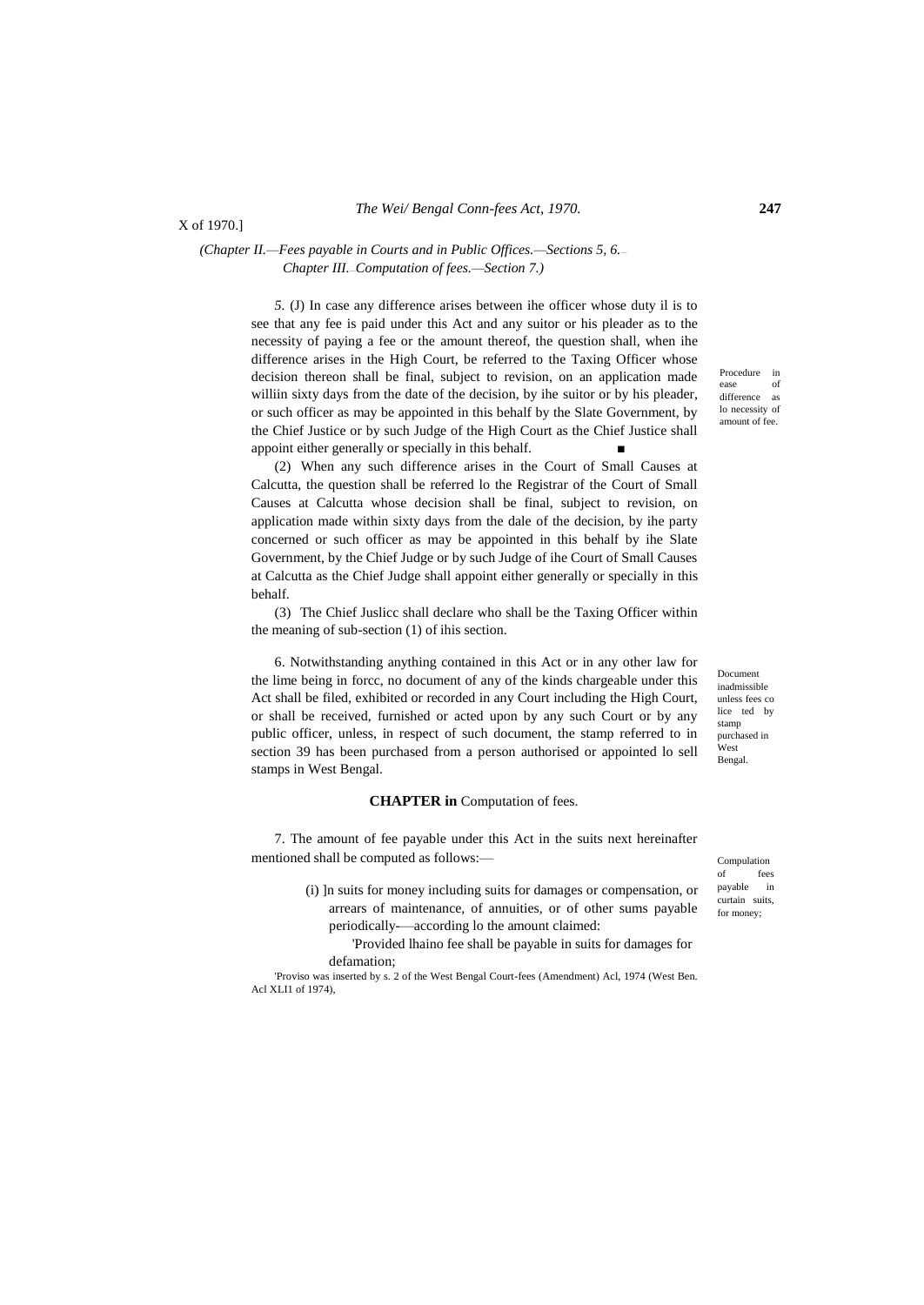#### **248** *The West Bengal Court-fees Act, 1970.*

# **[West Ben. Act**

*(Chapter III.—Computation of fees.—Section 7.)*

Tor maintenance and annul tie.';;

(ii) In suits for maintenance and annuities or other sums payable periodically—according to the value of the subject-matter of the suit, and such value shall be deemed to be len limes the amount claimed lo be payable for one year:

Provided that in suiis by widows for maintenance such value shall be deemed lo be the amount claimed lo be payable for one year;

(iii) In suits for movable property other than money, where the subject-mailer has a market value—according to such value al the date of presenting the plaint;

## (iv) In suits—

- (a) for movable property where the subject-matter has no market value, as for instance, in the case of documents relating lo title,
- (b) to obtain a declaratory decree or order, where consequential relief is prayed,

(c) to obtain an injunction, .

(d) for a right to some benefit (not herein otherwise provided for) lo arise out of land, and

(e) for accounts—

according to the amount al which the relicT sought is valued in ihe plaini or memorandum of appeal subject lo ihe provisions of section 11.

In all such suits the plaintiff shall slate the amount at which he values ihe relief sought.

- (v) In suits for the possession of land, buildings or gardens, not being suits referred to in clausc (vi)—
	- (a) according lo Ihe value of the subject-matter, and such value shall be deemed lo be fifteen limes ihe net profits which have arisen from the land, building or garden during ihe year next before the date of presenting ihe plaint, or if the Court sees reason lo think that such profits have been wrongly estimated, fifteen times such amount as ihe Courl may assess as such profits or according to the marketvalue of the land, building or garden, whichever is lower;
	- (b) if, in ihe opinion of the Court, such profits are not readily ascertainable or assessable, or where (here are no such profits, according to ihe market-value of the land, building or garden;

for movable prapeny having a market value:

for movable property of no market value;

for declaratory decree an J consequential relief; Tor injunction; Tor

else me nt;

for accounts:

for possession of land, buildings or gardens: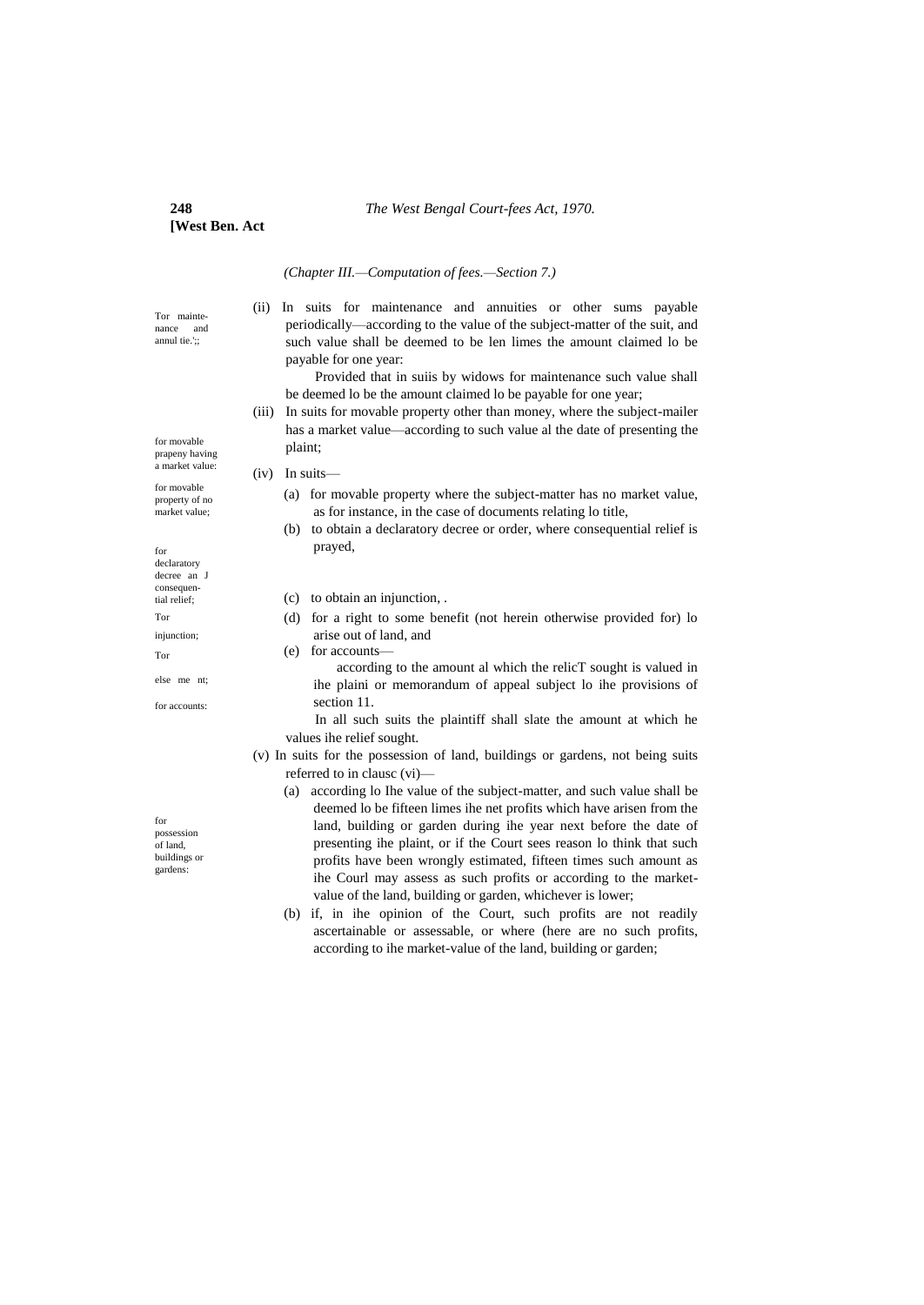*(Chapter HI.—Computation of fees.—Section 7.)*

*Explanation.*—In this paragraph "building" includes a house, outhouse, stable, privy, urinal, shed, hui, wall and any olhersuch structure, whether of masonry, bricks, wood, mud, metal or any other material whatsoever;

- (vi) In a suit for recovery of possession of immovable property from—
	- (a) a irespasser, where no declaration of title to property is either prayed for or necessary for disposal of the suit—according to the amount al which Ihe relief sought is valued in the plaint subject to the provisions of section II;

Tor recovery of possession of immovable property;

- (b) a licensee upon revocation or termination of his license,—
	- (i) where a license fee is payable by (he licensee in respect of the immovable property to which the suit refers—according to the amount of the license fee of the immovable property payable for ihe year next before the date of presenting the plaint, or
	- (ii) where no such license fee is payable by the licensee according to the amount at which the relief sought is valued on Lhe plaint subject to the provisions of section 11;
- (vii) In suits to enforce a right of pre-emption—according to lhe marketvalue of lhe land, building or garden in respect of which the right is claimcd;

*Explanation.*—In this paragraph "building" has the same meaning as in paragraph (v);

- (viii) In suits for partition and separate possession of a share of joint family property or of a joint property, or to enforce a right to a share in any property on the ground that it is joint family property or joint property—if the plaintiff has been excluded from possession of the property of which he claims to be a coparcener or co-owner according to the market-value of lhe share in respcct of which lhe suit is instituted;
- (ix) In suits for lhe interest of an assignee of land-revenue— fifteen times his net profits as such for the year next before lhe dale of presenting the plaint;
- (x) In suits lo sel aside an attachment of land or of an interest in land or revenue—according to lhe amount For which the land or interest was attached;

to enforce a right of preempt ion;

Tor pa nil ion and separate possession of share of joinl family properly, etc.;

for interest of assignee of land- revenue; (o sel aside an attachment;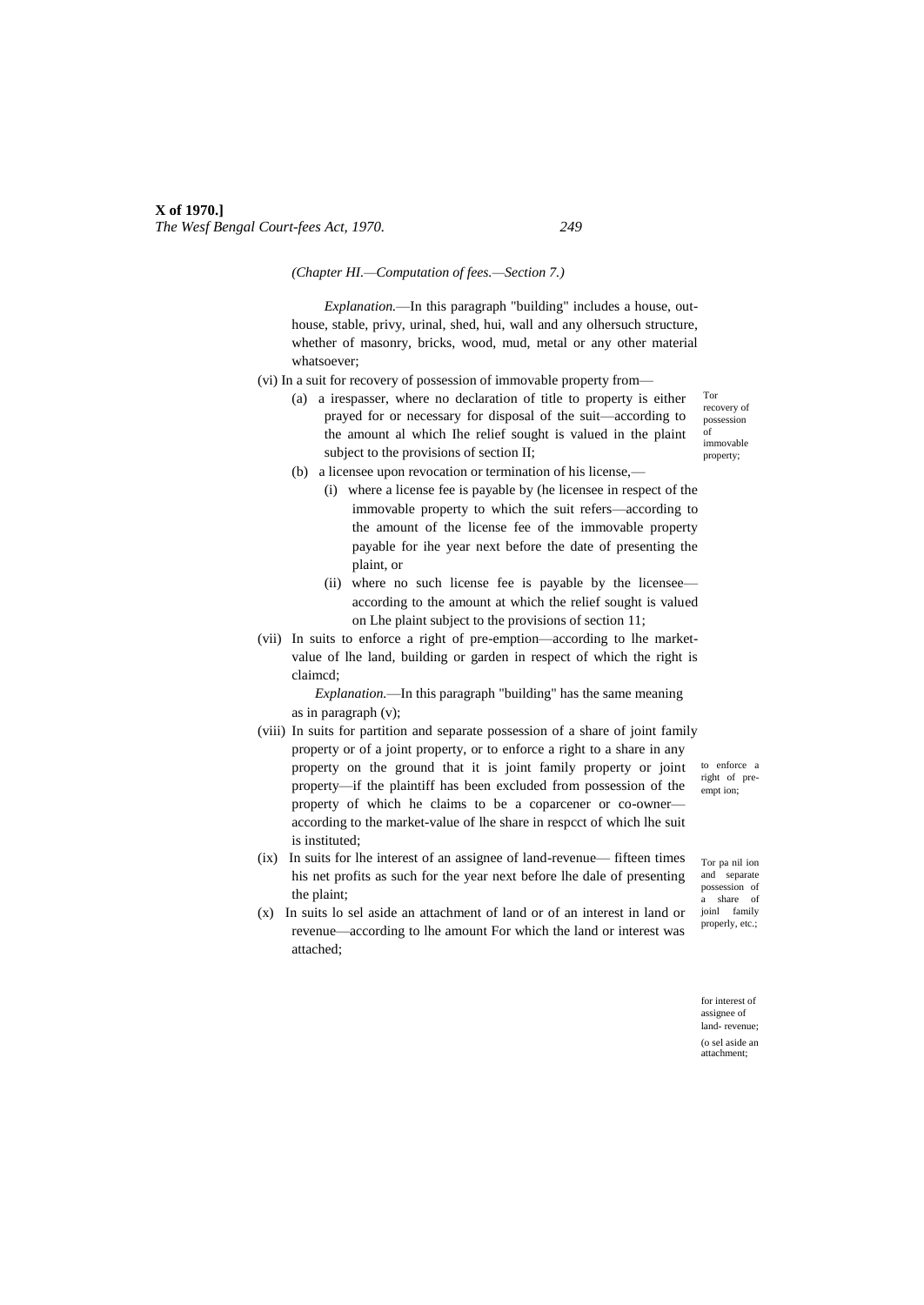| 250<br>[West Ben. Act                    | The West Bengal Court-fees Act, 1970.                                                                                                                                                                                                                                                                                                                                                                                                                                                                                                                                                                                                                                                                                                                                                                                                                                                                                                                                                                                                                                                                                   |  |
|------------------------------------------|-------------------------------------------------------------------------------------------------------------------------------------------------------------------------------------------------------------------------------------------------------------------------------------------------------------------------------------------------------------------------------------------------------------------------------------------------------------------------------------------------------------------------------------------------------------------------------------------------------------------------------------------------------------------------------------------------------------------------------------------------------------------------------------------------------------------------------------------------------------------------------------------------------------------------------------------------------------------------------------------------------------------------------------------------------------------------------------------------------------------------|--|
|                                          | C Chapter 111.—Computation of fees.—Section S.)                                                                                                                                                                                                                                                                                                                                                                                                                                                                                                                                                                                                                                                                                                                                                                                                                                                                                                                                                                                                                                                                         |  |
|                                          | Provided that, where such amount exceeds the value of the<br>land or interest, the amount of fee shall be computed as if the<br>suit were for the possession of such land or interest;                                                                                                                                                                                                                                                                                                                                                                                                                                                                                                                                                                                                                                                                                                                                                                                                                                                                                                                                  |  |
| Lo redeem;                               | (xi) In suits against a mortgagee for (he recovery of the property                                                                                                                                                                                                                                                                                                                                                                                                                                                                                                                                                                                                                                                                                                                                                                                                                                                                                                                                                                                                                                                      |  |
| to foreclose;                            | mortgaged,<br>and in suits by a mortgagee to foreclose the mortgage,<br>or where the mortgage is made by conditional sale, to have the<br>sale declared absolute-<br>according to the principal money expressed to be secured by                                                                                                                                                                                                                                                                                                                                                                                                                                                                                                                                                                                                                                                                                                                                                                                                                                                                                        |  |
| for specific                             | the instrument of mortgage;<br>(xii) In suits for specific performance-                                                                                                                                                                                                                                                                                                                                                                                                                                                                                                                                                                                                                                                                                                                                                                                                                                                                                                                                                                                                                                                 |  |
| mancc:                                   | (a) of a contract of sale—according (o the amount of the<br>consideration.                                                                                                                                                                                                                                                                                                                                                                                                                                                                                                                                                                                                                                                                                                                                                                                                                                                                                                                                                                                                                                              |  |
| ▬<br>between<br>landlord and<br>tenant:  | (b) of a contract of mortgage—according to the amount<br>agreed 10 be secured,<br>(c) of a contract of lease—according to the aggregate amount<br>of the fine or premium (if any) and of the rent agreed to be<br>paid during the first year oF the term,<br>(d) of an award—according to the amount or value of the<br>property in dispute;<br>(xiii) In the following suits between landlord and tenant—<br>(a) for the delivery by a tenant of Ihe counterpart of a lease,<br>(b) to enhance the rent of a tenant having a right of occupancy,<br>(c) for the delivery by a landlord of a lease,<br>(d) for Ihe recovery of immovable property from a tenant<br>including a tenant holding over after the determination of a<br>tenancy,<br>(e) to contest a notice of ejectment,<br>(f) to recover the occupancy of immovable property from<br>which a tenant has been illegally ejected by the landlord,<br>and<br>(g) for abatement of rent-<br>according to the amount of the rent or the immovable<br>property to which the suit refers, payable for the year next before<br>the date of presenting the plaint. |  |
| Fes on<br>ofappeai<br>compcnsa-<br>lion. | 8. The amount of fee payable under this Acl on a memorandum<br><sup>o</sup> f appeal against an order relating to compensation under any Act For againsi<br>order the time being in force for the acquisition of land for public purposes,<br>shall be computed according to the difference between the amount<br>awarded and the amount claimed by the appellant.                                                                                                                                                                                                                                                                                                                                                                                                                                                                                                                                                                                                                                                                                                                                                      |  |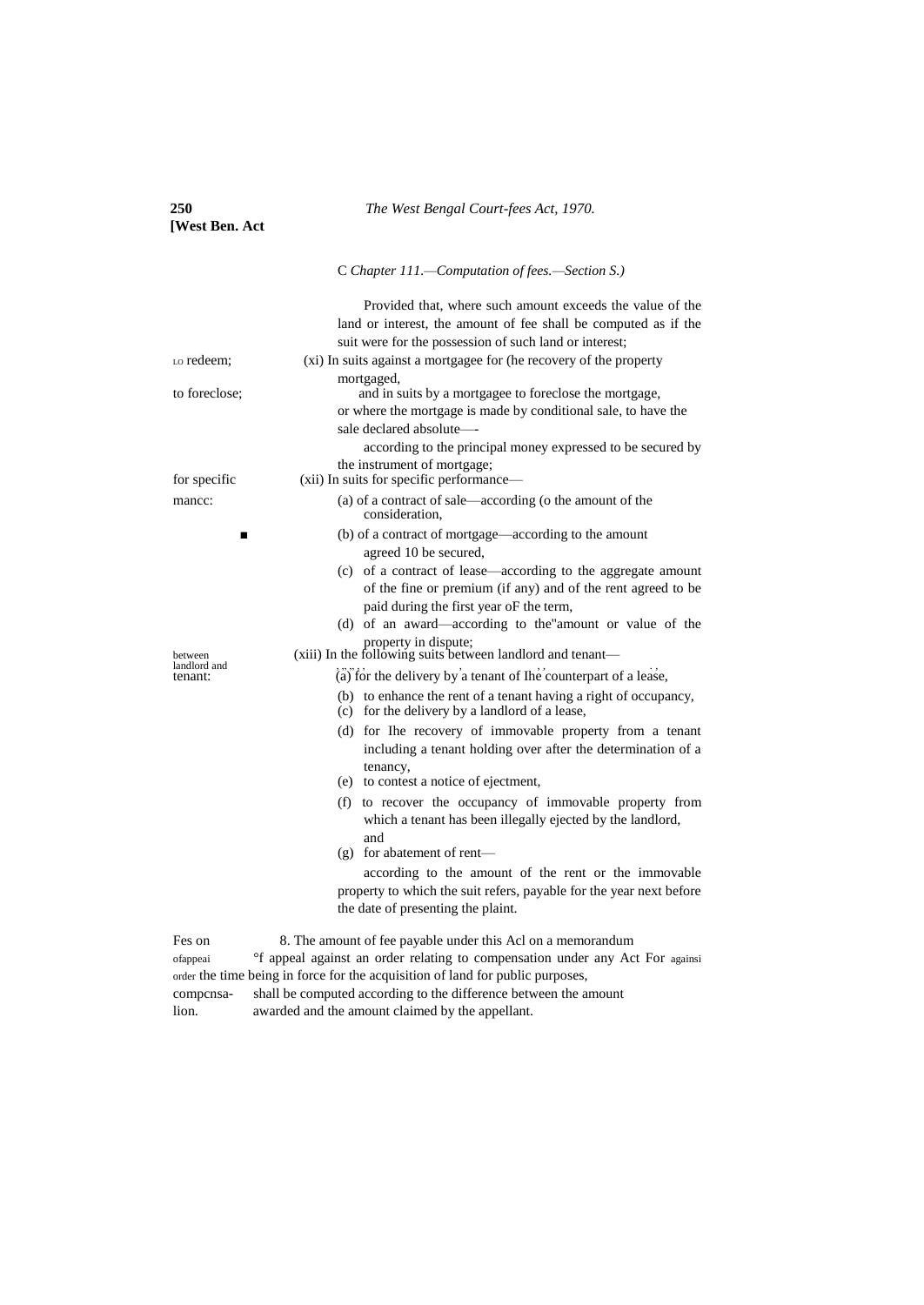#### *(Chapter III.—Computation of fees.—Sections 9-12.)*

*9.* In every suit in which an ad-valorem court-fee is payable under this Aci on the plaint, (he plaintiff shall file with the plaint a statement of particulars of the .subjectmailer of the suit and his own valuation thereof unless such particulars and lhe valuation are contained in the plaint. The statement shall be in such form and shall contain such particulars as may be prescribed by lhe Stale Government by notification in lhe *Official Gazette.* In every such suil the plaintiff shall also, if the Court so directs, file a duplicate copy of the plaint and of the said statement.

10. (I) In every suil in which a court-fee is payable under this Act on the plaint or memorandum of appeal lhe Court shall, on lhe dale fixed for the appearance of the opposite party or as soon as may be thereafter, and in every case before proceeding to deliver judgment, record a finding whelher a sufficient couri-fee has been paid.

(2) If the Court records a finding that an insufficient court-fee has been paid on the plaint or memorandum of appeal the Court shall—

> (a) stay all further proceedings in lhe suit until it has determined the proper amount of such court-fee payable and the plaintiff or the appellant, as the case may be, has paid such amount or until the date referred lo in clause (b), as the case may be:

Provided lhat if the plaintiff or appellant gives, within such lime as the Court may allow, security, to the satisfaction of the Court, for the payment of any additional amount for which he may be found liable the Court may proceed with the suit,

(b) fix a dale before which the plaintiff or appellant shall pay the amount of courtfee due from him, as determined by lhe Court under clause (a).

(3) If the plaintiff or appellant Tails to give the security referred to in clause (a) of subsection (2) or lo pay the amount referred to in clause (b) of that sub-section within the time allowed, or before the dace fixed, by the Court, as the case may be, lhe suit shall be dismissed.

Inquiry as [o valuation of 11. IT the Court is of opinion that the subject-matter of any suit has been wrongly valued, it may revise the valuation and determine the correct valuation and may hold such inquiry as it thinks fit for such purpose.

12. (1) For the purpose of an inquiry under section II the Court may depute, or issue a commission to, any suitable person to make such local or other investigation as may be necessary and to report thereon to the Court. Such report and any evidence recorded by such person shall be evidence in the inquiry.

particulars of subjeetmallcrof suiu and plaintiff s valuation (hereof.

Statement of

Procedure where insufficienl court-Tee is Tried on plaint or memorandum or appeal.

Invcsiigaiion Lo asccnam proper valuation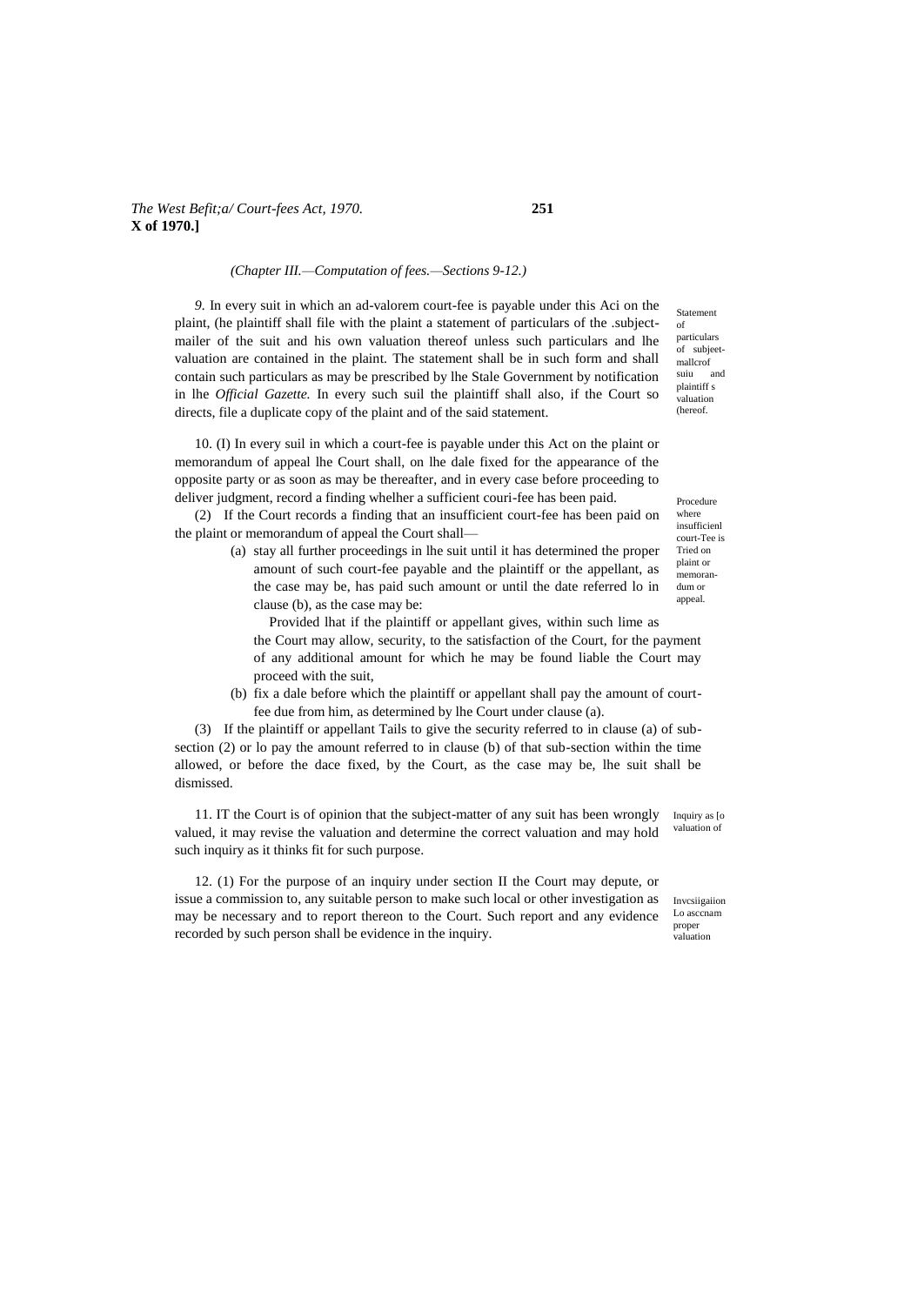# **I [West Ben, Act j**

#### **252** *The West Bengal Court-fees Act, 1970.*

*(Chapter III.—Computation of fees.—Sections 13-15.)*

(2) The Court may, from lime lo time, direct such party to the suil as it thnks fit lo deposit such sum as the Court thinks reasonable as the cosis of the inquiry, and if the costs are not deposited within such time as the Court shall fix, may, notwithstanding anything contained in any other Act, dismiss the suit if such party is the plaintiff or the appellant and, in any other case, may recover the costs as a public demand.

Power of persons making inquiry under 13. (1) The Court, when making an inquiry under section 12 shall have, respectively, for the purposes of such inquiry or investigation, the powers vested in a Court under the Code of Civil Procedure, 1908 in respect of the following matters, namely:— (a) enforcing the attendance of any person and examining him on oath

S o f t 9 0 8 .

sections 1 i and 12.

or affirmation;

(b) compelling the production of documents or material objections; and (c) issuing commissions for the examination of witnesses.

(2) An inquiry or investigation referred to in sub-section (1) shall be deemed to be a judicial proceeding mihin the meaning of sections 193 and 228 of the Indian Penal Code.

45or I860. I

i

Costs or inquiry as to valuation and refund of excess fee.

14. (1) If in the result of an inquiry under section 11 the Court finds that the subject-matter of the suil has been under-valued the Court may order the parly responsible for the undervaluation to pay all or any part of Ihe costs of the inquiry. (2) If in the result of such inquiry the Court finds that the subject- matter of the

suit has noi been undervalued the Court may, in its discretion, order that all or any part of such costs shall be paid by the State Government or by any parly to the suit at whose instance the inquiry has been undertaken, and if any amount exceeding the proper amount of fee has been paid shall refund the excess amount so paid.

Procedure in suiLs for mesne profits or account when amount found due cxeccds amount claimed

15. Where, in any suit for mesne profits or for land and mesne profits or for an account, the fee which would have been payable if the suit had comprised the whole of the relief to which the Court finds the plaintiff to be entitled, exceeds the fee actually paid, the Court shall require the plaintiff to pay an additional fee equal lo the amount of (he excess, and if such additional fee is not paid within such lime as the Coun may fix, the suit, or if a decree has previously been passed therein, so much of the claim as has rot been so decreed, shall be dismissed:

Provided thai, where the additional fee is payable in respect of a portion of Ihe claim which can be relinquished, that portion only shall be dismissed.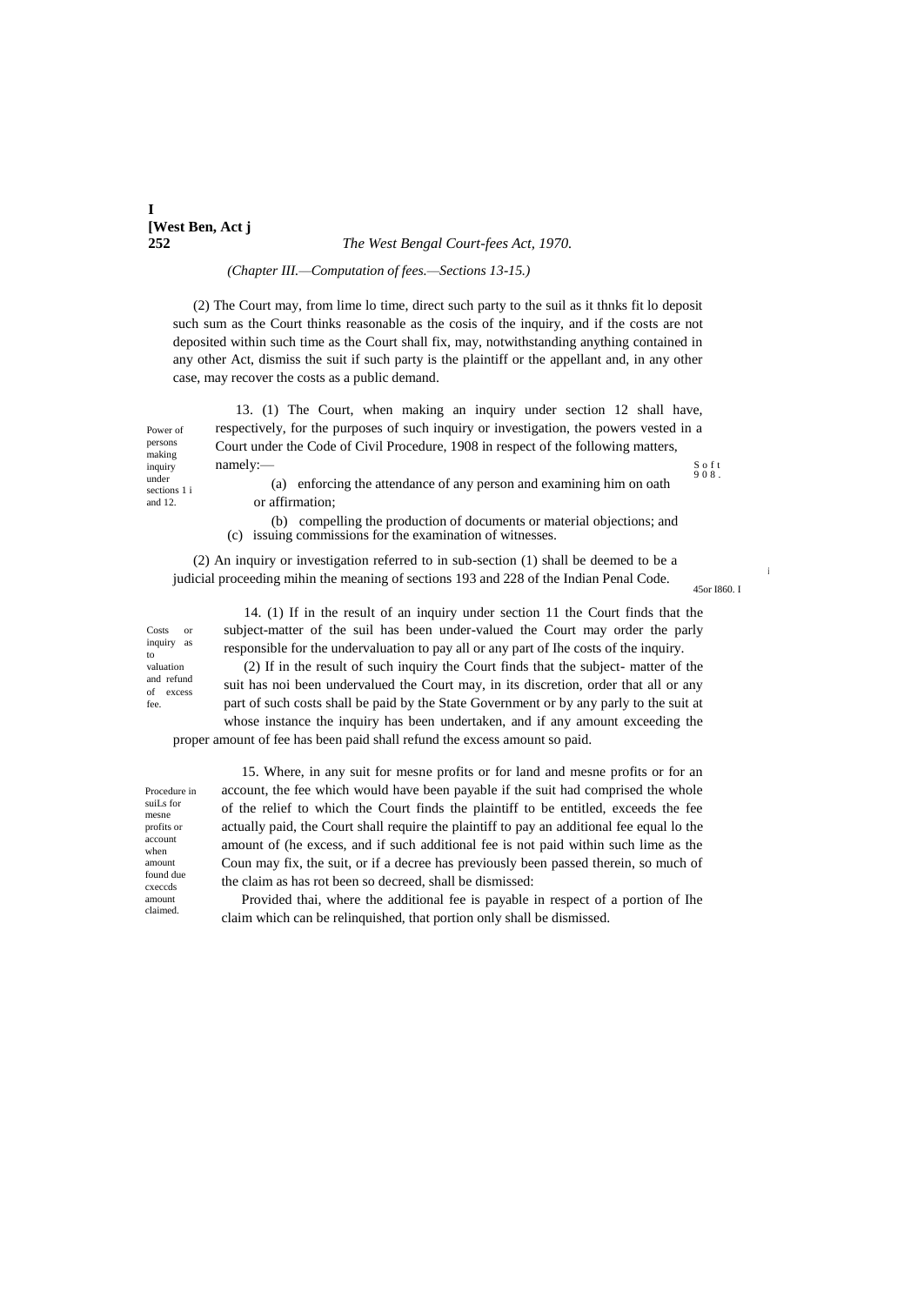#### *(Chapter III.—Computation of fees.—Seel ions 16-18.)*

16. (1) Every question relaling lo valuation for the purpose of Decision of - determining the amount of any fee chargeable under this Chapter on a vaVuruion", plaint or memorandum of appeal shall be decided by the Court jn which such plaint or memorandum, as Lhe case may be, if filed, and such decision shall be final as between the parlies to the suit.

(2) Em whenever any such suit conies before a Coun of Appeal, reference or revision, if such Court considers that the said question has been wrongly decided, lo Lhe detriment of the revenue, il shall require the party by whom such fee has been paid to pay so much additional fee as would have been payable had lhe question been rightly decided,

- (a) if the party required to pay is the appellant or petitioner, lhe provisions of sub-sections (2) and (3) of section 10 shall, so far as may be, apply;
- (b) if lhe party required Lo pay is lhe respondent or lhe opposite party, the provisions of suh-section (2) of section 10 shall, so far as may be, apply, and, if such party fails to pay the fee required before the dale fixed by Lhe CourL, the Court shall recover lhe amount of such fee from him as a public demand.

*Explanation.*—For lhe purposes of ihis section a question relating to the classification of any suit for the purpose of section 7 shall not be deemed lo be a question relaling Lo valuation.

17. (1) The High Court shall, when dealing with an application for Recovery of leave to appeal to Lhe Supreme Court, make an order for Lhe payment r4<sup>'</sup>^ccrtain of any deficiL court-fee with such interest not exceeding six *per centum cws,*

*per annum* as the High Court may direct, in all cases where Lhe High Court finds that the subject-matter of the suit or appeal had been undervalued either in lhe Court of first instance or in the Court of Appeal or in both, irrespective of whether lhe certificate of fitness for appeal to the Supreme Court is or is not granted.

(2) The fee together with interest thereon found lo be payable under subsection (1) shall be paid by the party ordered lo do so and if such party fails to pay lhe amount required before lhe date fixed by lhe High Court, it shall be recoverable from him as a public demand.

18. If an appeal orplainl, which has been rejected by Lhe lower Court ' S t>f 1908. on any of the grounds mentioned in the Code of Civil Procedure, is

Refund of fee paid on memorandum of appeal.

ordered to be received, or if a suit is remanded in appeal, on any of the grounds mentioned in Order XLI, rule 23 of the same Code for a second decision by the lower Court, the Appellate Court shall grant to the appellant a certificate, authorizing Itim lo receive back from the

Collector the full amount of fee paid on the memorandum of appeal: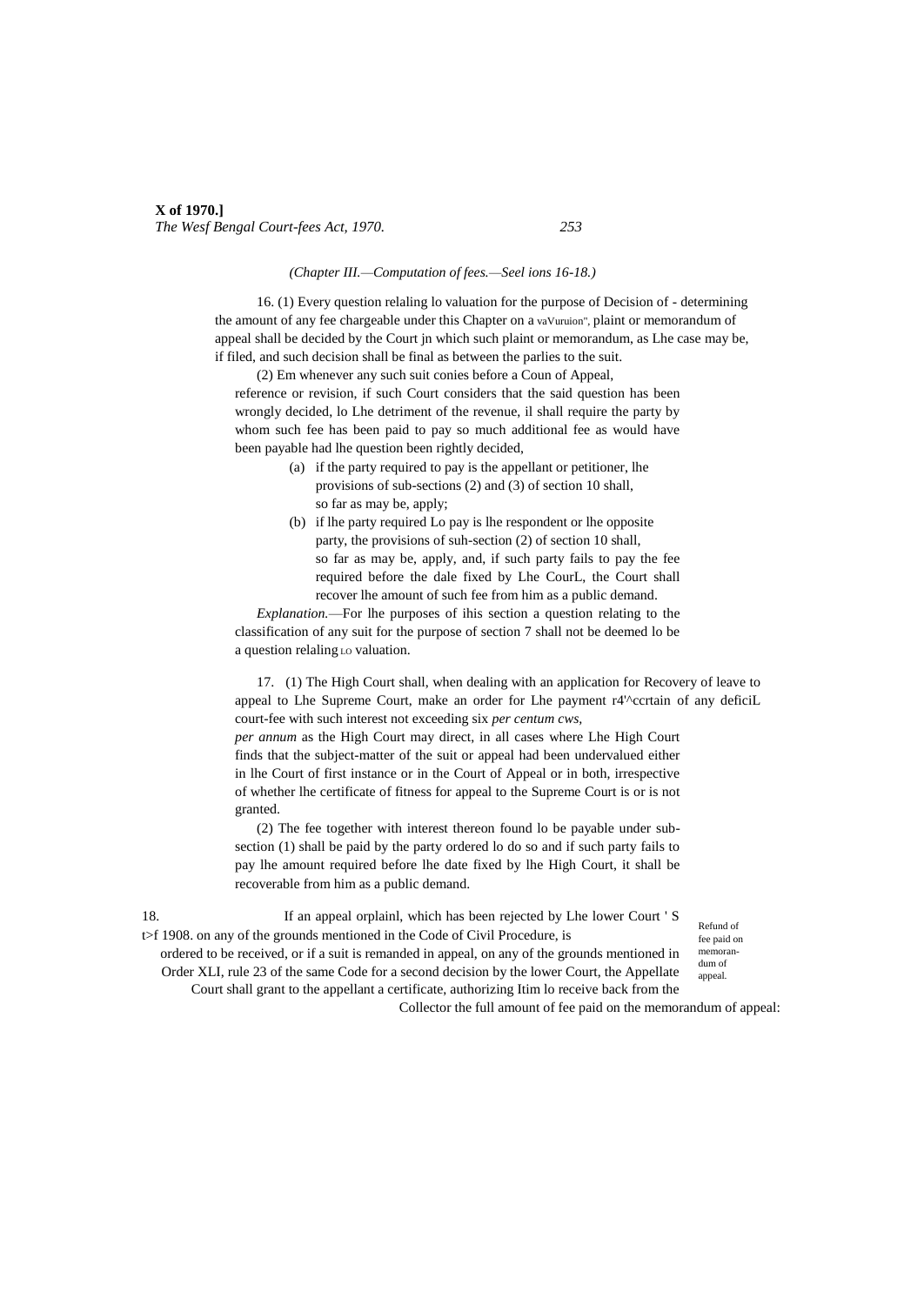# **[West Ben. Acl**]

**254** *The West Bengal Court-fees Act. 1970.*

#### *(Chapter III.—Compulation of fees.—Sections 19-22.)*

Provided thai if, in Lhc case of a remand in appeal, the order of t remand shall not cover the whole of Ihe subject-matter of ihe suit, ihe certificate so granted shall not authorize the appellant to receive back more than so much fee as would have been originally payable on the part or parts of such subjecl-maiier in respect whereof ihe suil has been remanded.

19. Where an application for a review of judgment is presented on or after the ninetieth day from the date of ihe decree, ihe Court, unless the delay was caused by the applicant's laches, may, in its discretion, grant him a certificate authorizing him lo receive back from Ihe Collector so much of the fee paid on ihe application as exceeds the fee which would have been payable had it been presented before such day.

Refund wliure Court reverses or<br>modifies its modifies former decision on ground of mi slake.

Refund fee on application for review nl judgmcnl.

> 20. (I) Where an application for a review of judgment is admitted, and where, on the rehearing, the Court reverses or modifies its former decision on the ground of mistake in law or fact, the applicant shall be entitled to a certificate from the Court authorizing him to receive back from the Collector so much of the fee paid on the application as exceeds the fee payable on any oiher application to such Court under Schedule II to this Acl, No. 1, clause (b) or clause (d).

> (2) Nothing in sub-section (1) of this section shall entitle the applicant lo such certificate where the reversal or modification is due, wholly or in part, lo fresh evidence which mighihave been produced at the original hearing.

> 21. (I) In any suil in which two or more separate and distinct causes of action are joined and separate and dislincl reliefs are sought iji respect or each, the plaint or memorandum of appeal shall be chargeable with the aggregate amount of the fees with which Ihe plaints or memoranda of appeal would be chargeable under this Acl in separate suits instituted in respect of each such cause of action:

> Provided that nothing in this sub-section shall be deemed to affect any power conferred by or under the Code of Civil Procedure, 1908, to order separate trials.

5ori90S.

(2) Where more reliefs lhan one based on Ihe same cause of action are sought either jointly or in the alternative, the fee shall be paid according to the value of the relief in respect of which the largest fee is payable.

22. When the first or only examination of a person who complains of the offence of wrongful confinement, or of wrongful restraint, or of any offence other than an offence for which police officers may arrest

Whiten examinations of complaincm is.

Mullifarious suits.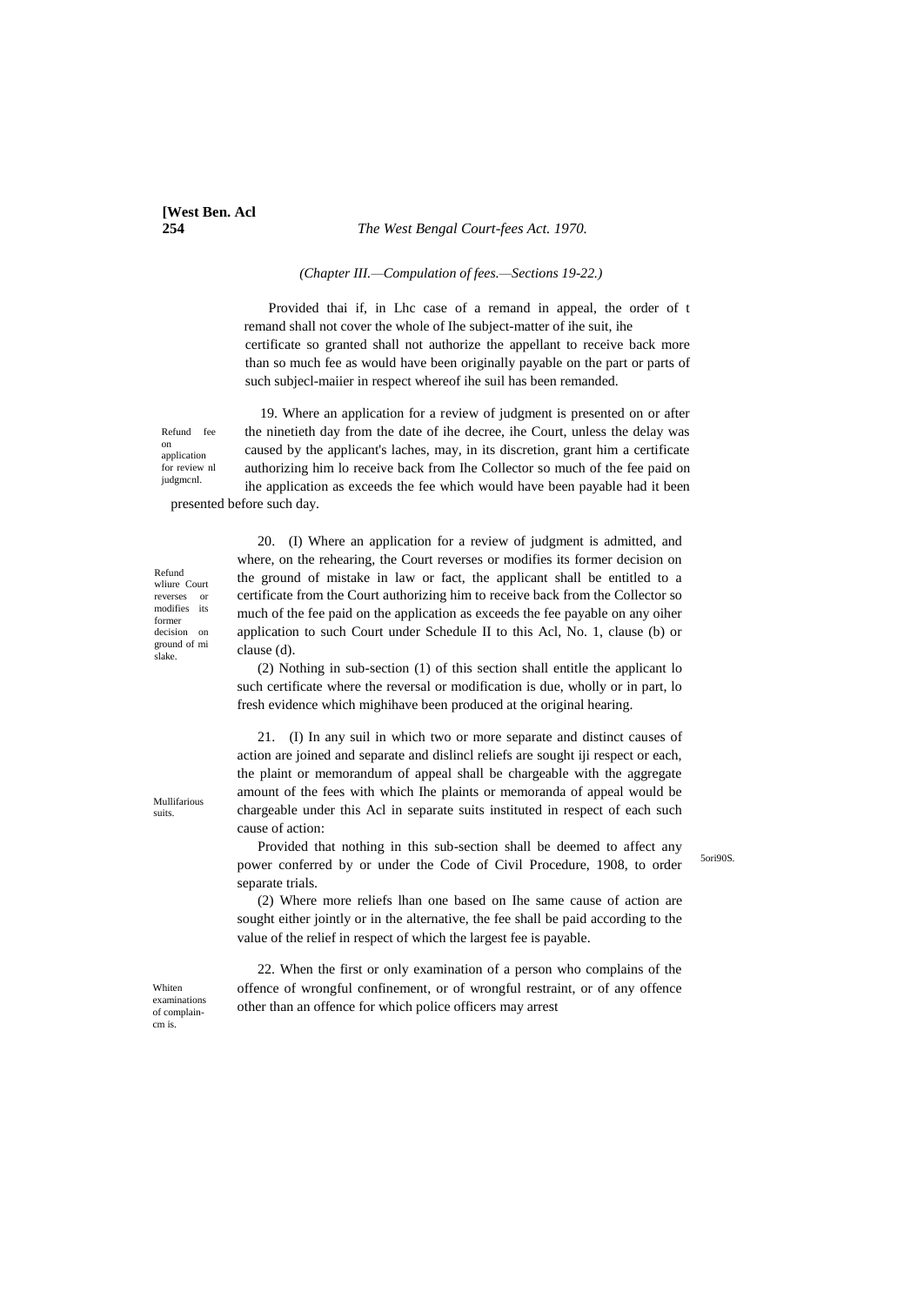## *The West Bengal Court-fees Act,* **7970. 255 X of! 970,]**

#### *(Chapter III.—Computation of fees.—Section 23.)*

without a warrant. and who has not already presented a petition on which a Tee has been levied under this Act, is reduced lo writing under ihe 5 or IK9S. provisions of the Code of Criminal Procedure, the complainant shall pay a fee of one rupee unless the Court thinks fit to remit such payment.

> 23. Nothing contained in this Act shall render the following documents Exemption chargeable with any fee:—

> > documen

ts.

- (i) Power-of-attorney or other written authority to institute or defend a suit when executed by a member of any of the Armed Forces of lhe Union noi in civil employment.
- (ii) Written statements called for by lhe Court after the first hearing of a suil.
- (iii) Probate of a will, letters of administration, where the amount or value of the properly in respect of which Lhe probate or letters or certificate shall be granted does not exceed two thousand rupees.
- (iv) Application or petition to a Col lector or other officer making a settlement of land-revenue, or to the Board of Revenue, relating to matters connected with lhe assessment of land or the ascertainment of rights thereto or interests therein, if presented previous lo lhe final confirmation of such settlement.
- (v) Application relating to a supply for irrigation of water belonging lo Government,
- (vi) Application for leave to extend cultivation, or to relinquish land, when presented to an officer of land-revenue by a person holding, under direct engagement with Government,
	- land of which the revenue is settled, but not permanently.
- (vii) Application for service of notice of relinquishment of land or of enhancement of rent,
- (viii) Written authority to an ageni Lo distrain.
- (ix) First application (other than a petition containing a criminal charge or information) for the summons of a wilncss or other persons to attend either to give evidence or to produce a document, or in respect of the production or filing of an exhibit not being an affidavit made for I he immediate purpose of being produced in Court.
- (x) Bail bonds in criminal cases, recognizances to prosecute or give evidence, and recognizances for personal appearance or otherwise.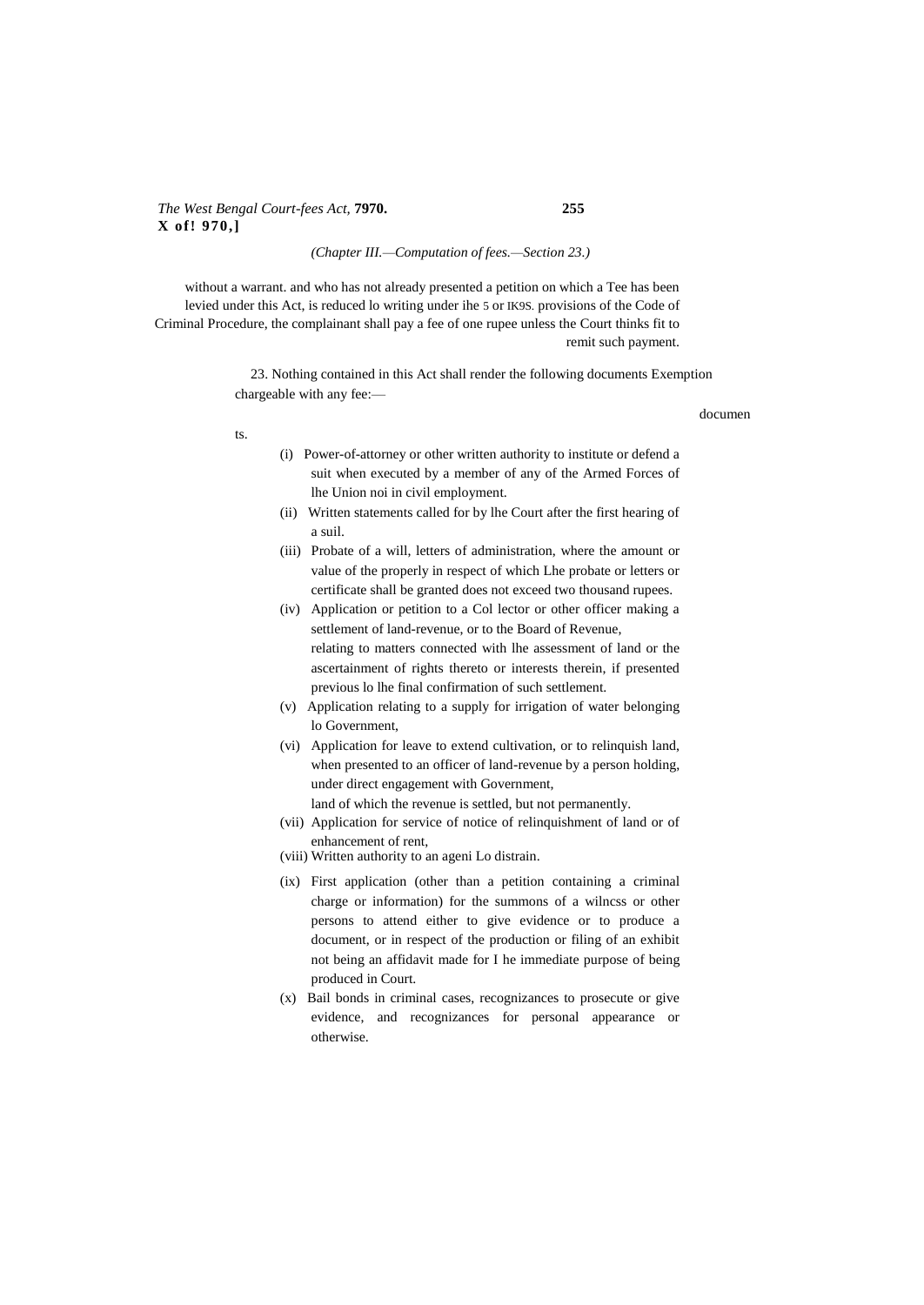#### **256** *The West Bengal Court-fees Act, J 970.* **[West Ben. Act**

*(Chapter IV.—Probates, letters of administration and certificates of administration.—Section 24.)*

- (xi) Petition, application, charge or information respecting any offence,when presented, made or laid lo or before a Police Officer, or to or before Lhe Heads of Village or [he village police.
- (xii) Petition by a prisoner, or other person in duress or under restraint of any Court or its officers. ■
- (xiii) Complaint of a public servant (as defined in the Indian Penal 15 of i860. Code), a municipal officer, or an officer or employees of Government Railway.
- (xiv) Application for permission lo cut timber in Government forests or otherwise relating to such forests,
- (xv) Application for the payment of money due by Government to the applicant.
- (xvi) Petition of appeal against any municipal tax,
- (xvii) Applications for compensation under any law for the time being in force relating to the acquisition of property for public purposes,
- (xviii) Petitions of appeal by employees of the Government or Court of Wards against orders or dismissal, reduction or suspension; copies of such orders filed with such appeals, and applications for obtaining such copies.

#### CHAPTER IV

Probates, letters of administration and certificates of administration.

Relief where 24. Where any person on applying for the probate of a will or letters  $1 \quad o \quad o$ <br>h i g h  $a$ . , , <sup>r</sup> court-fee has °f administration has estimated the property of the deceased lo be of been paid. greater value than the same has afterwards proved to be, and has consequently paid loo high a court-fee thereon, if, within six months after the true value of lhe property has been ascertained, such person produces the probate or letters lo the Board of Revenue for the local area in which the probate or letters has or have been granted,

and delivers Lo suh Authority a particular inventory and valuation of the property of the deceased, verified by affidavit or affirmation,

and if such Authority is satisfied that a greater fee was paid on the probate or letters than the law required, the said Authority may—

> (a) cancel the stamp on the probate or letters, if such stamp has not been already cancelled;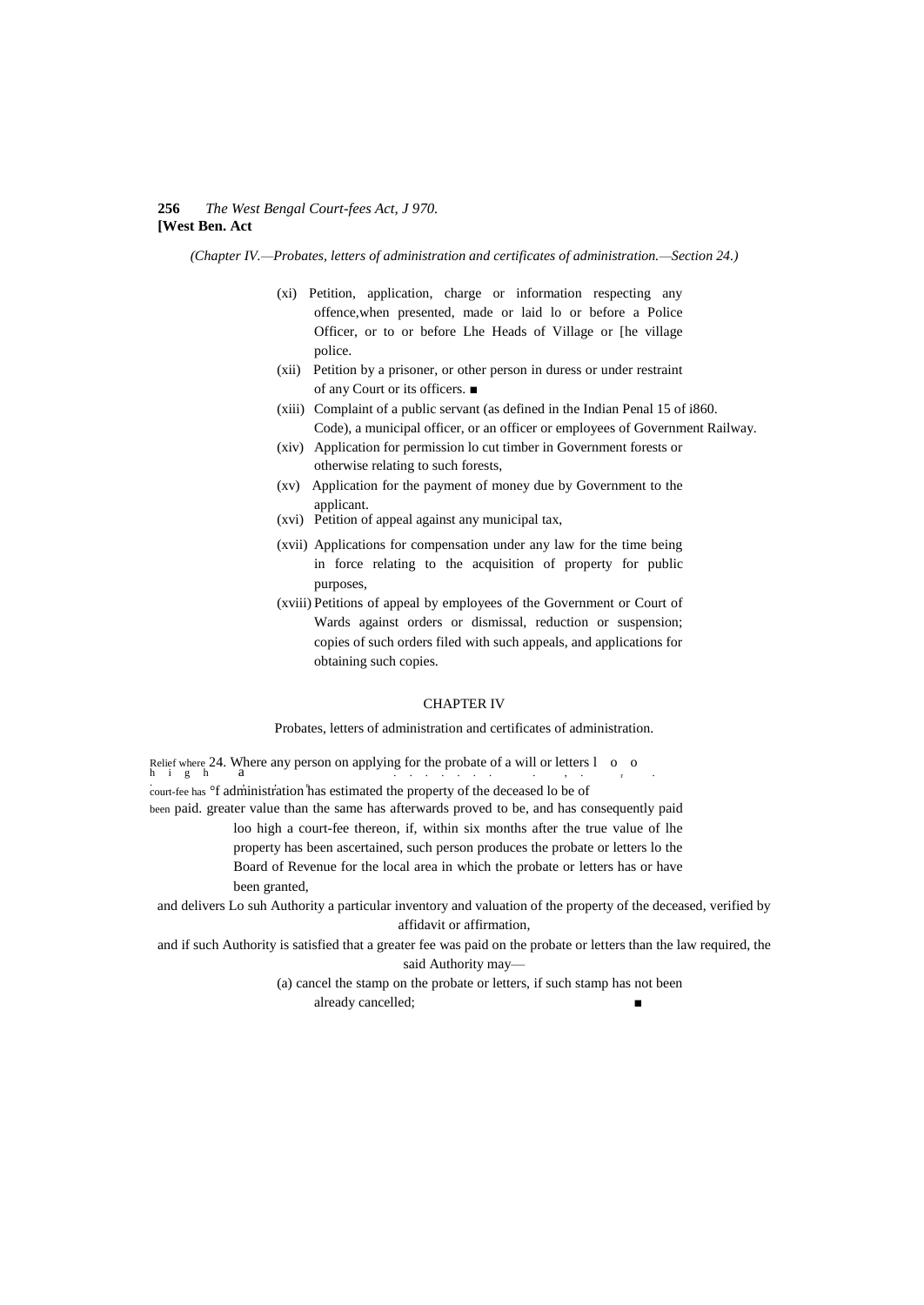## *( Chapter IV.—Probates, letters of administration and certificates of administration.—Sections 25-27.)*

- (b) substitute another stamp for denoting the court-Tee which should have been paid thereon; and
- (c) make an allowance For the difference between them as in the case of spoiled stamps, or repay the same in money, at his discretion.

25. (1) Whenever it is proved lo Lhe satisfaction of such Authority lhat an executor or administrator has paid debts due from the deceased lo such an amount as, being deducted out of the amount or value of the estate, reduces the same to a sum which, if il had been the whole gross amount or value of Lhe estate, would have occasioned a less court-fee to be paid on the probate or letters of administration granted in respect of such estate than has been actually paid thereon under this Act, such Authority may return lhe difference, provided the same be claimed within three years after the date of such probate or letters.

(2) But when, by reason of any legal proceeding, the debts due from the deceased have noc been recovered and made available, and in consequence thereof the executor or administrator is prevented from claiming the return of such difference within the said term of three years, the said Authority may allow such further time for making the claim as may appear lo be reasonable under the circumstances.

26. (1) Whenever a grant of probate or letters administration has been or is made in respect of the whole of the properly belonging lo an estate, and the full fee chargeable under this Act has been or is paid ihereon, no fee shall be chargeable under the same Acl when a like grant is made in respeel of the whole or any part of the same property belonging to the same estate.

(2) Whenever such a granl has been or is made in respect of any property forming part of an estate, the amount of fees then actually paid under this Acl shall be deducted when a like grant is made in respect of property belonging Lo the same estate, identical with or including the properly to which the former granl relates.

27. The probate of the will, or the letiers of administration of the effects, of any person deceased heretofore or hereafter granted shall be deemed valid and available by his executors or administrators for recovering, transferring or assigning any movable or immovable property whereof or whereto the deceased was possessed or entitled, eilher wholly or partially as a trustee, noiwithslanding the amount or value of such property is no\ included in the amount or value of the estate in respect of which a court-fee was paid on such probate or letters of adminisiraLion.

Relief where debts due Tram a deceased person have been paid oul ofhis estate.

Relief in ease of several grants.

**Probates** declared valid as property though not covered by court-fee.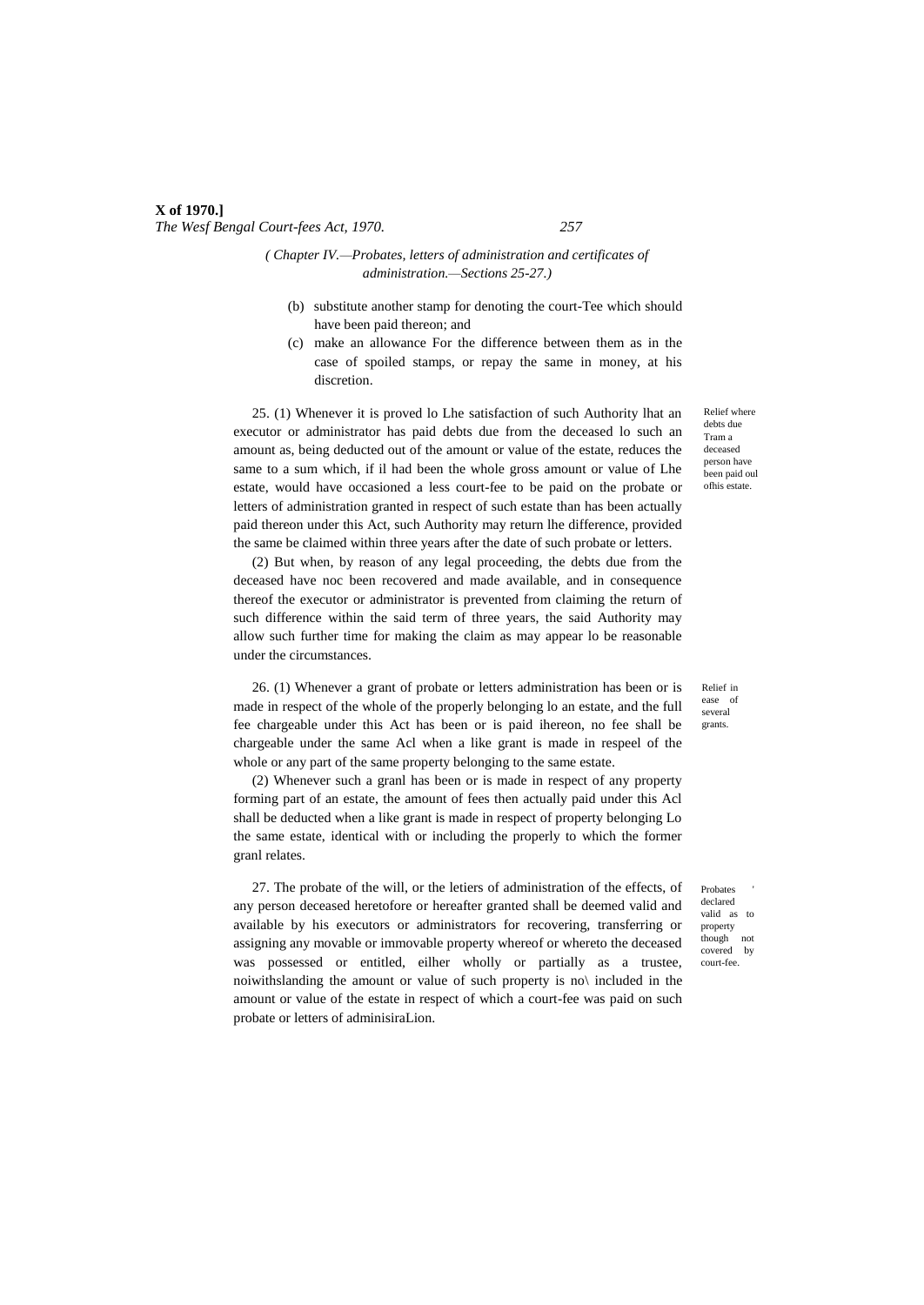#### **258** *The West Bengal Court-fees Act, 1970.*

# **[West Ben. Act**

#### *(Chapter IV.—Probates, letters of administration and certificates of administration.—Sections 28-30.)*

Provision for case.\vhere loo low a coun-fcc has been paid on prob.ilcs, etc.

28. Where any person on applying for probate or letters of administration has estimated ilie estate of the deceased lo be of less value than the same has afterwards proved to be, and has in consequence paid too low a court-fee thereon, the Board of Revenue for the local area in which the probate or letters has or have been granted may, on the value of the estate of the deceased being verified by affidavit or affirmation, cause lhe probate or letters of administration lo be duly stamped on payment of the full court-fee which ought to have been originally paid thereon in rcspcct of such value and of the further penalty, if the probate or letters is or are produced within one year from lhe dale of (he grant, of five times, or, if it or Ihey is or arc produced after one year from such dale, of twenty times, such proper courl-fcc, without any deduction of lhe court-fee originally paid on such probale or letters:

Provided that, if lhe application be made within six months after lhe ascertainment of the true value of the estate and the discovery that too low a court-fee was at first paid on the probale or letters, and if lhe said Authority is satisfied that such fee was paid in conscquence of a mistake or of ils not being known al the lime (hat some particular part of the estate belonging lo the deceased, and without any intention of fraud or to delay the payment of the proper court-fee, the said Authority may remit the said penalty, and cause lhe probale or letlers to be duly stamped on payment only of die sum wanting to make up lhe fee which should have been al first paid thereon.

Administrator lo give proper security before letters stamped under section 28,

Executors, ctc. not paying full court-fee on probates, etc,, within six months after discovc/y of underpayment.

29. In case of letters of udminislralion on which too low a court- fee has been paid at first, the said Authority shall not cause the same to be duly stamped in manner aforesaid until (he administrator his given such security to the Court by which the letlers of administration have been granted as ought by law lo have been given on the granting (hereof in case lhe full value of the estate of the deceased has been then ascertained.

30. Where loo low a courl-fee has been paid on any probate or letlers of administration in consequence of any mistake, or of ils not being known al the time that some particular part of the estate belonged lo the deceased, if any executor or administrator acting under such probate or letters does not, wilhin six months after the discovery of the mistake or of any effects nol known at the time to have belonged to the deceased, apply lo the snid Authority and pay what is wanting lo make up (he court- fee which ought to have been paid at first on such probate or letters, he shall forfeit lhe sum of one thousand rupees and also a further sum al the rale of ten *per cent,* on the amount of the sum wanting to make up the proper court-fee.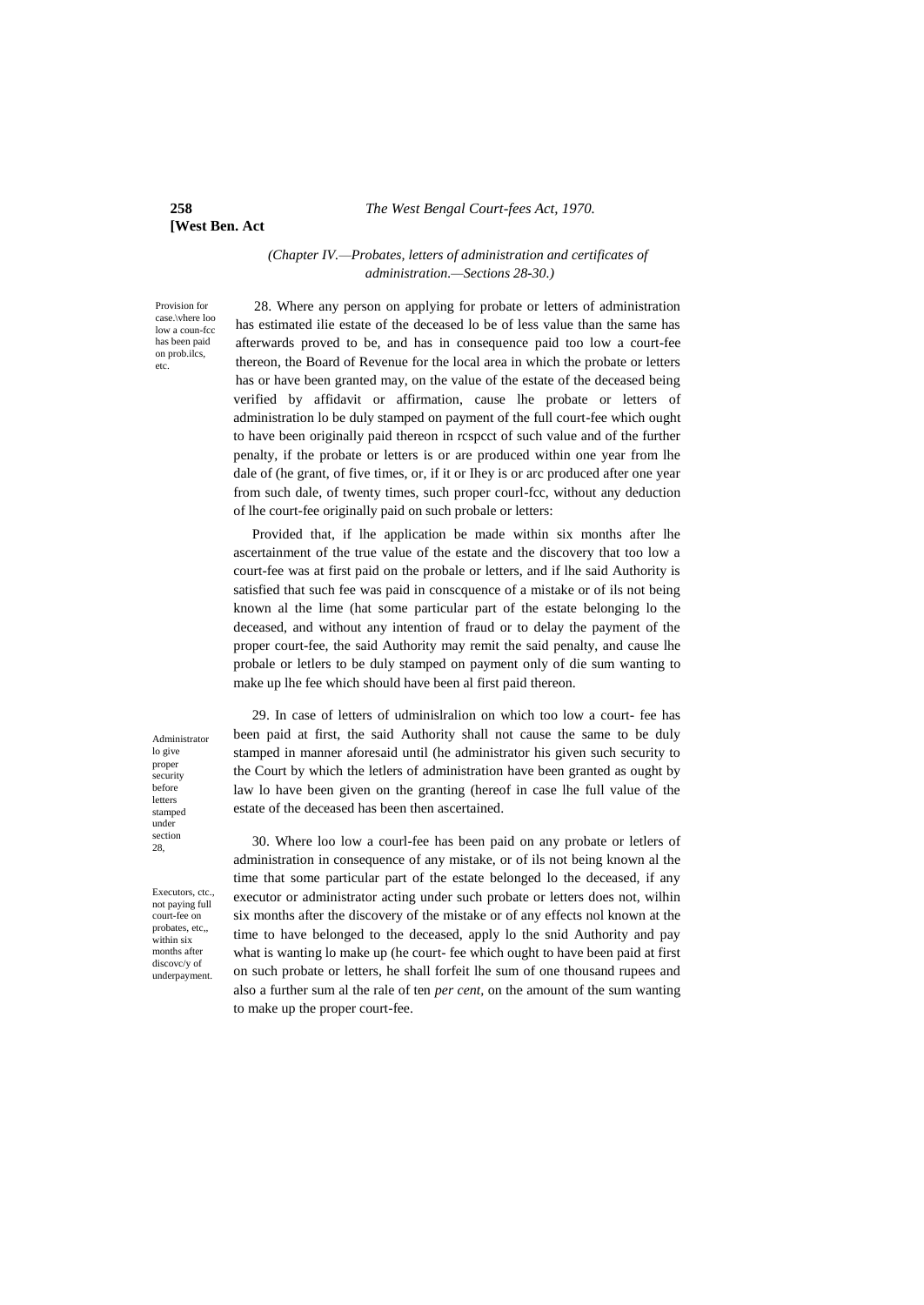### *(Chapter IV.—Probates, letters of administration and certificates of administration.—Section 31.)*

31. (L) Where an application for probate or tellers of administration is made to any Court oilier than **Lhe** High Court, the Court shall cause notice of **Lhe** application lo be given to the Collector.

(2) Where such an application as aforesaid is made lo the High Court, **Lhe** High Coun shall cause notice of the application to **be** given to the Board of Revenue for the local area in which the High Court is situated.

(3) The Collector within the local limits of whose Revenue-jurisdiction the property or the deceased or any part thereof is, may at any lime inspect or cause to be inspected, and Lake or cause lo be taken copies or, the record of any case in which application for probate or letters of administration has been made; and if, on such inspection or otherwise, lie is of opinion that the petitioner has under-estimated lhe value of The property of the deceased, the Collector may, if he thinks fit, require (lie attendance of the petitioner (either in person or by agent) and Lake evidence and inquire into the matter in such manner as he may think fit, and, if he is still of opinion that the value of the property has been under-estimated, may require the petitioner to amend ihe valuation.

(4) If the petitioner does not amend **Lhe** valuation lo **Lhe** satisfaction of the Collector, lhe Collector may move the Court before which lhe application for probale or letters of adminislration was made, to hold an inquiry into the **true** value of the property:

Provided lhat no such motion shall be made after lhe expiration of six months from the date of the exhibition of the inventory required by section 317 of the Indian Succession Aci, 1925.

(5) The Court, when so moved as aforesaid, shall hold, or cause to be held, an inquiry accordingly, and shall record a finding as to the Irue value, as near as may be, at which the property of the deceased should have been estimated. The Collector shall be deemed to be a party to lhe inquiry.

(6) For the purposes of any such inquiry, lhe Court or person authorized by the Court Lo hold lhe inquiry may examine lhe petitioner for probate or letters of administration on oalh (whelher in person or by commission), and may take such further evidence as may be produced to prove the true value of the property. The person aulhorized as aforesaid lo hold the inquiry shall return to the Court the evidence taken by him and report the result of lhe inquiry, and such report and the evidence so taken shall be evidence in the proceeding, and the Court may record a finding in accordance wiih the report, unless it is saLisfied that it is erroneous.

(7) The finding of lhe Court recorded under sub-section (5) shall be final, but shall noi bar the entertainment and disposal by the Board of Revenue of any application under section 28.

(8) The Slate Government may make rules for the guidance of Collectors in **Lhe** exercise of lhe powers conferred by sub-section (3).

Notice or applications Tor probale or Idlers of administration to be given to Rcvenue- au I tidily and procedure thereon.

39 of 1925.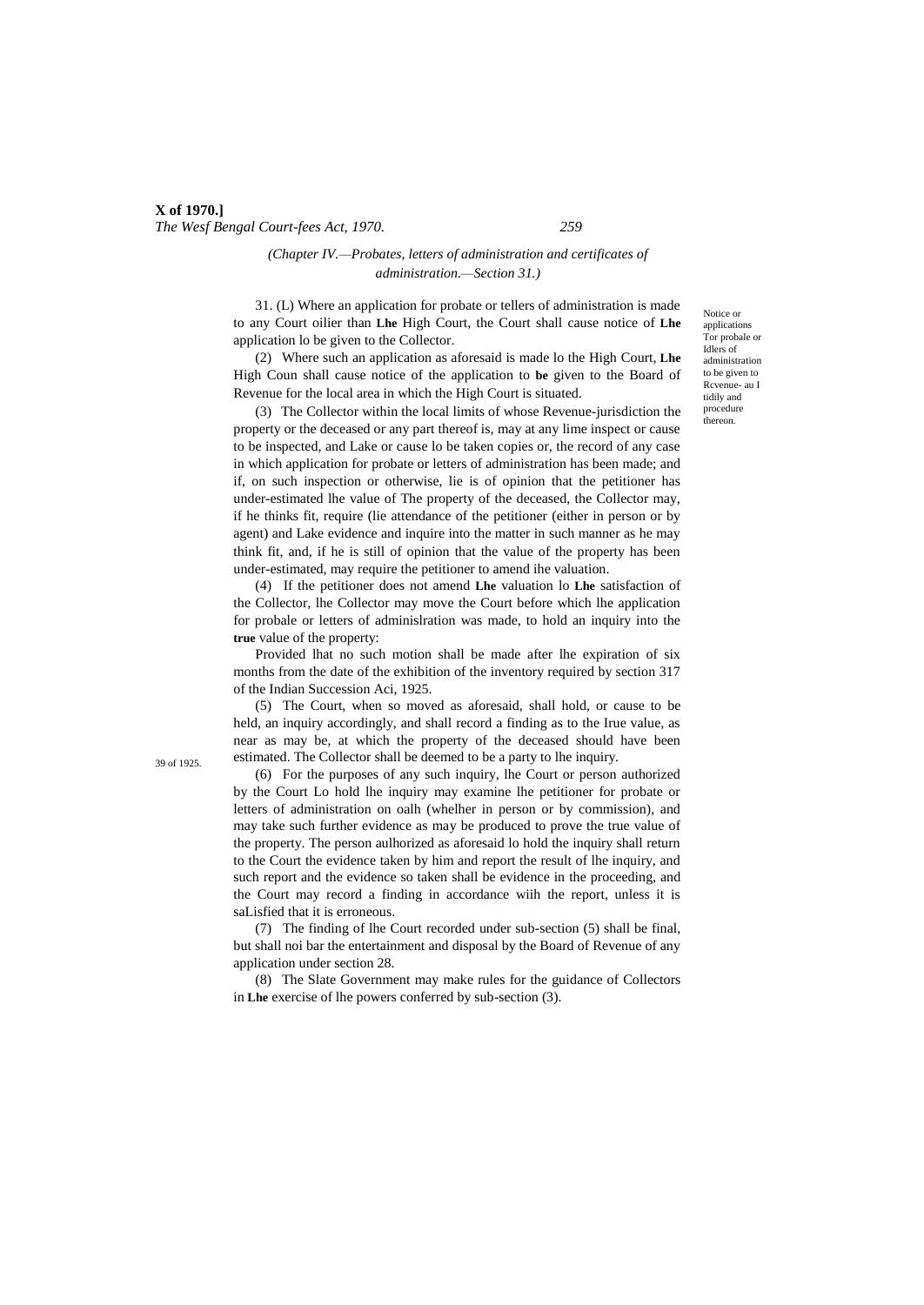# **[West Ben. Acl**

#### **260** *The We.vr Bengal Court-fees Act, 1970.*

### *(Chapter IV.—Probates, letters of administration and certificates of administration.—Sections 32-34.—Chapter V.—Process-fees.— Section 35.)*

P/Jmcnt or court-fees in rcspcct probales and " Idlers or

lion.

is it.

32. (1) No order entitling lhe petitioner to the grant of probate or letters of adjiimisir.ilion shall be made upon an application for such gram until the petitioner has filed in lhe Court a valuation of the property in the form set Forth in Schedule III, and the Court is satis Tied that the Fee mentioned in No. 10 of Schedule I has been paid on such valuation.

(2) The grant of probate or letters of administration shall not be delayed by reason of any motion made by the Collecior under subsection (4) of section 31.

Recovery or penalties, 33. (1) Any excess fee found lobe payable on an inquiry held under sub-section (6) of section 31, and any penalty or forfeiture under section 30, may, on (he certificate of Ihe Board of Revenue, be recovered from the executor or administrator as if it were an nrrear of land-revenue by any Collector.

(2) The Board of Revenue may remit the whole or any pan of any such penally or forfeiture as aforesaid, or any part of any penally under section 28 or of any court-fcc under section 28 in excess of Lhe full court-fee which ought to have been paid.

Seclion 42 not ID apply to probates or letters 34. Nothing in section 42 shall apply to probates or letters of administration.

administration.

#### CHAPTER V

#### Pro cess-fees.

35. (1) The High Court shall, as soon as may be, make rules as to the following matters:-

- (i) the fees chargeable for serving and executing processes issued by such Court in its appellant jurisdiction, and by the other Civil and Revenue Courts established within the local limits of such jurisdiction:
- (ii) the Fees chargeable For serving and executing processes issued by the Criminal Courts established within such limits in the case of offences other than offences for which police officers may arrest without a warrant; and
- (iii) lhe remuneration of Lhe peons and all other persons employed by leave of a Court in the service or execution oF processes.

(2) The High Court may from lime to time alter and add to the rules so made.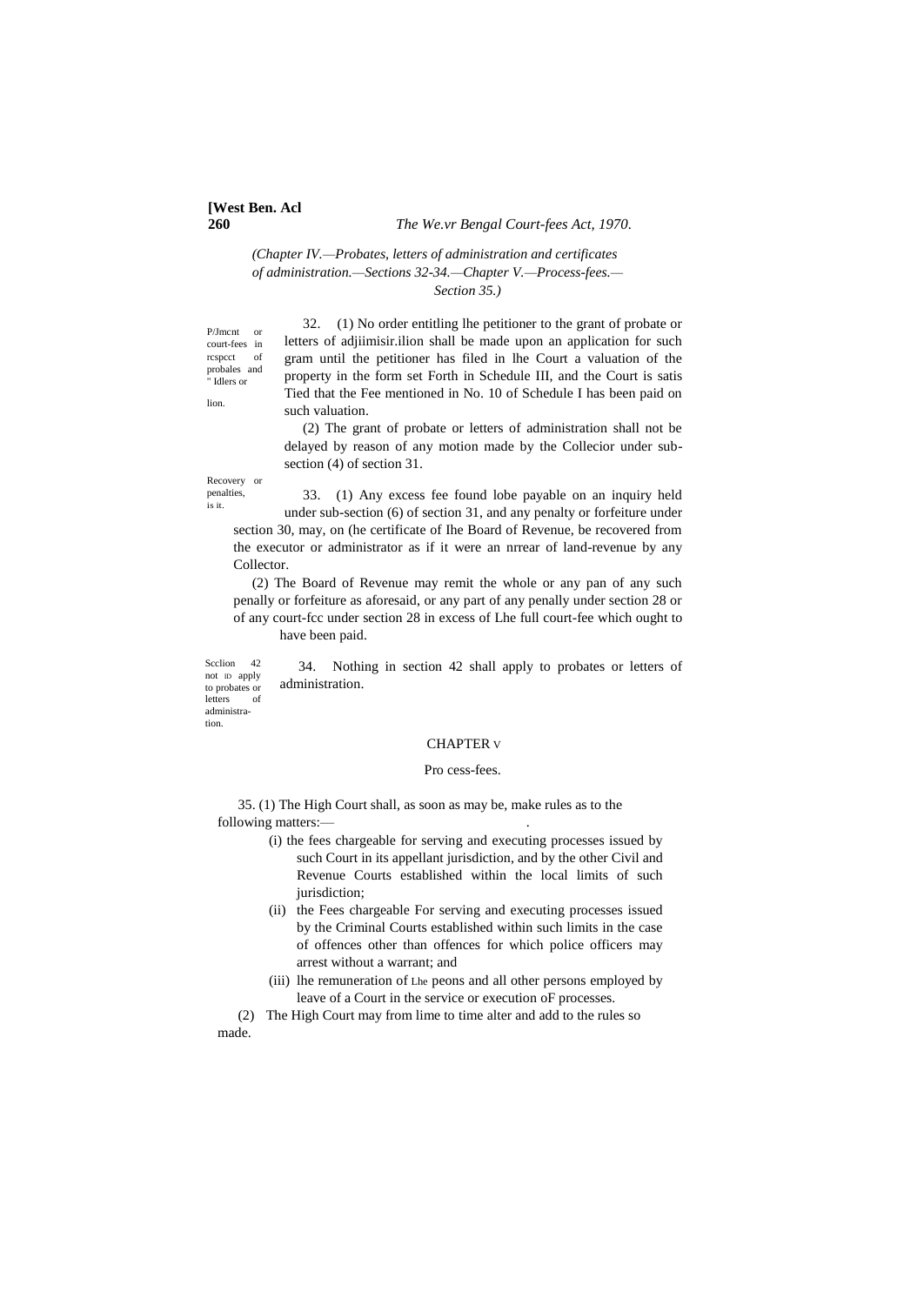(3) All such rules, alterations and additions shall after being confirmed Con firm a- by the State Government be published in the *Official Gazette,* and shall publication thereupon have the force of law.  $\qquad \qquad$  of rules.

*The Wesl Bengal Court-fees Act, J 970.* **261 X of 1970.]**

Rullis OS (1) CHS Li of processus.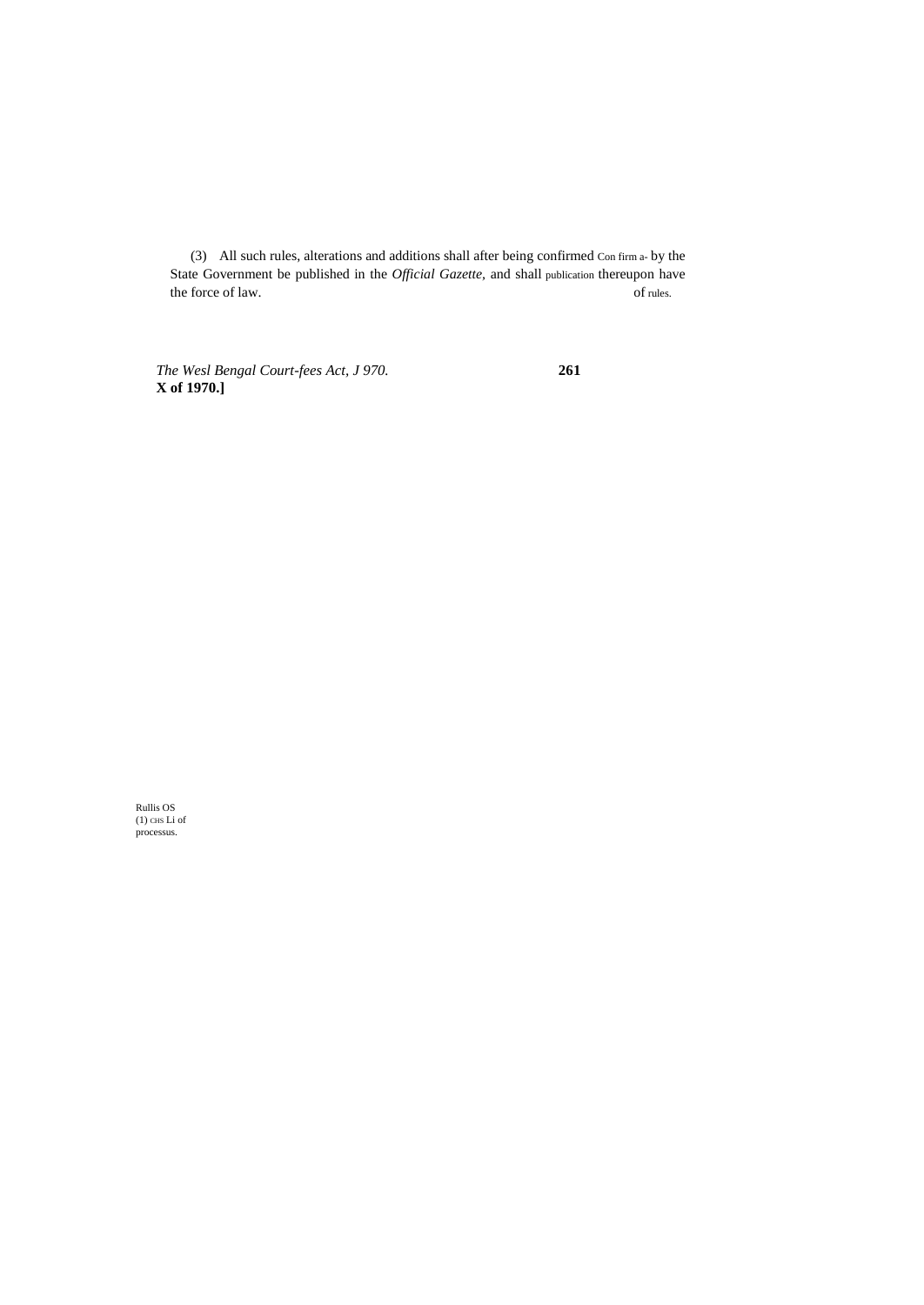### *(Chapter V. —Process-fees.—Sections 36-38.—Chapter VI.—Of the mode of levying feex.— Sec/ions 39-41.)*

**262** *The West Bengal Court-fees Act, J 970.* **<sup>202</sup>37.** Subjeci to rules lo be made by the High Court and approved by the Stale Government, West Ben. Act 36. A table in lhe English and Vernacular languages, showing Lhe fees chargeable for such service and exec  $\upsilon$  lion, shall be exposed  $\upsilon$  view in a conspicuous part of each Court. every District Judge and every Magistrate of a District shall fix, and may from time to time alter, lhe number of peons necessary to be employed for the service and execution of processes issued out of his Court and each of the Courts subordinate thereto.

*Explanation.*—For the purposes of ihis section, every Court of Small Causes established under the Provincial Small Cause Courts AcJ, 1887, shall be deemed to be subordinate to the Court of ihe District Judge.

38. Subject lo rules to be framed by the Board of Revenue and approved by the Stale Government, every officer performing lhe functions of a Collector of a district shall Fix, and may from time to time aller, lhe number of peons neccssary to be employed for the service and execution of processes issued out of his Court or Lhe Courts subordinate lo him.

#### CHAPTER VI OF the mode of levying fees.

9 of 1H87.

39. All fees referred Lo in section 3 and chargeable under ihis Act shall be collected by stamps.

40. The stamps used to denote any fees chargeable under ihis Act shall be impressed or adhesive, or partly impressed and partly adhesive, as the State Government may, by notification in the *Official Gazette* from lime lo time, direct.

41. (I) The State Government may, from time to lime, make rules for regulating-

- (a) the supply of stamps to be used under this Act;
- (b) the number of stamps to be used for denoting any fee chargeable under this Act;
- (c) the renewal of damaged or spoiled stamps; and
- (d) the keeping or accounts of all stamps used under this Act: Provided (hat, in the case of stamps used in the High Court, such

rules shall be made with the concurrence of the Chief Justice of that Court. (2) All such rules shall be published in the *Official Gazette,* and shall thereupon have lhe force of law.

Tables or process fees.

Number of peons in district and subordinat e Court-<sup>1</sup>,.

Number of peons in Mofui-.il Small Causes Courts,

Number of peons in Revenue Courts.

> Collection of fees by stamps,

Stamps to be impressed of adhesive.

Rules for supply, number, renewal and kccpjng accounts or stamps.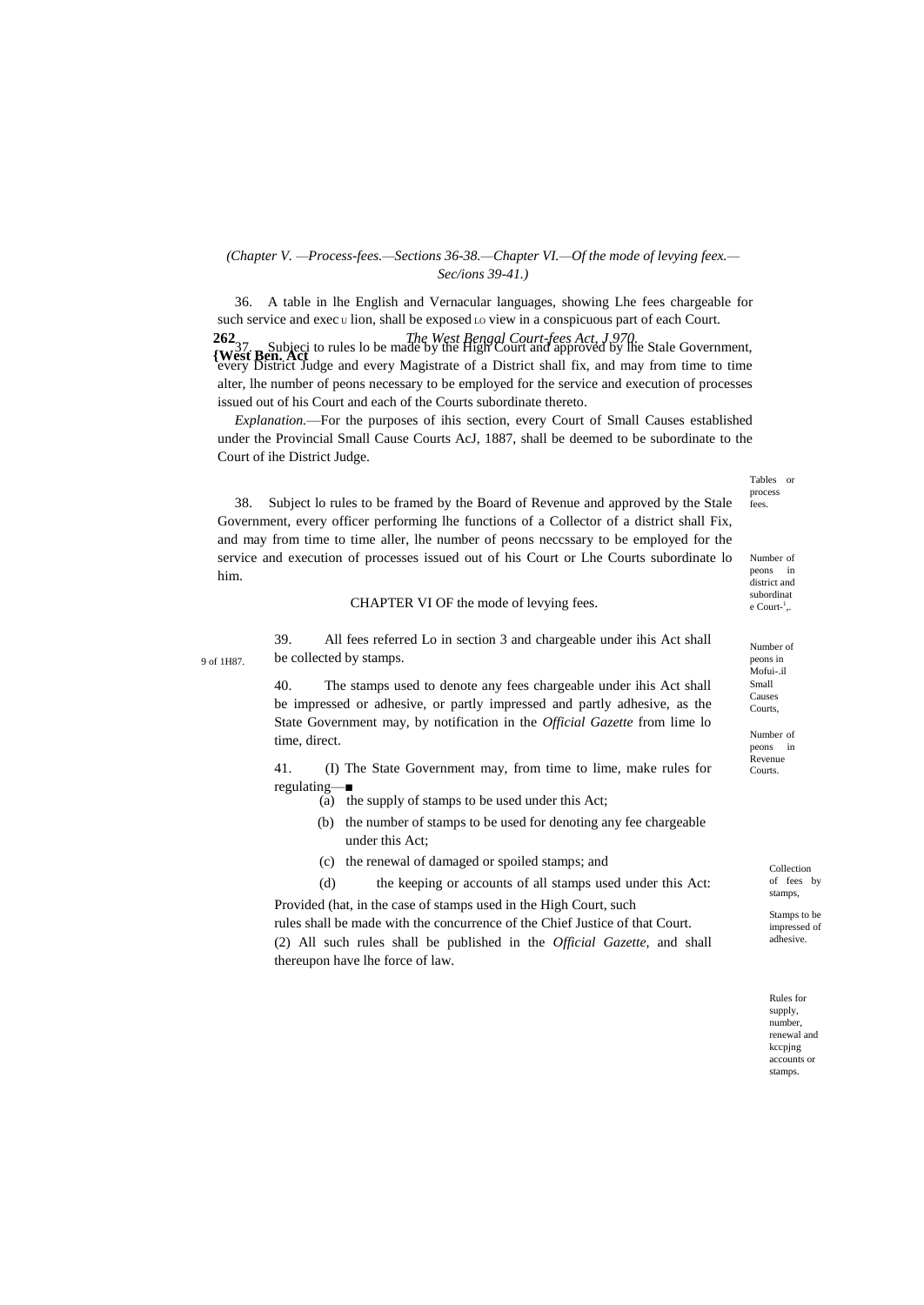# *The Wesl Bengal Court-fees Act, J 970.* **263 X of 1970.** $\rm{t_{hapter}}$  **VI.—Of the mode of levying fees.—Sections 42-44,— Chapter VIS.—** *Miscellaneous.—Sections 45. 46.)*

Slumping documeriLi inadvertently received.

42. (1) No document which ought to bear a stamp under this Act shall be of any validity, unless and until it is properly stamped.

(2) But, if any such document is through mistake or inadvertence received, filed or used in any Court or office without being properly stamped, the presiding Judge or the head of the office, as the case may be, or, in the case of lhe High Court, any Judge of such Court, may, if he thinks fit, order that such document be stamped as he may direct; and on such document being stamped accordingly, the same and every proceeding relative thereto shall be as valid as if it had been properly stamped in the first instance.

43. Where any such document is amended in order merely to correct a mistake and to make it conform to lhe original intention of ihe parties, ii shall nol be necessary to impose a fresh slump.

Cancellation of si amp.

Amended document.

> 44. (1) No document requiring a stamp under this Act shall be filed or acted upon in any proceeding in any Court or office until the stamp has been cancelled.

(2) Such officer as the Court or the head of the office may from lime to time appoint shall, on receiving any such document, forthwith effect such cancellation by punching out the figure-head so as lo leave lhe amount designated on the stamp untouched, and the part removed by punching shall be burnt or otherwise destroyed.

### CHAPTER VII

#### Miscellaneous-

Sale of 45. (1) The Stale Government may, from time lo time, make rules

slamps. for regulating the sale of, and the particulars to be entered at the time of sale on, stamps lo be used under this Act, the persons by whom alone such sale is to be conducted, and the duties and remuneration of such persons,

> (2) All such rules shall be published in lhe *Official Gazette* and shall thereupon have the Force of law.

> (3) Any person appointed to sell stamps who disobeys .my rule made under this section, and any person nol so appointed who sells or offers for sale any stamps, shall be punished wilh imprisonment for a term which may extend to six months, or with fine which may extend to five hundred rupees, or with both.

Enlargement 46. Where any period is fixed or granted by the Court for the doing o time. prescribed or allowed by this Acl, the Court may, in its

discretion, from lime to time, enlarge such period, even 1 hough lhe period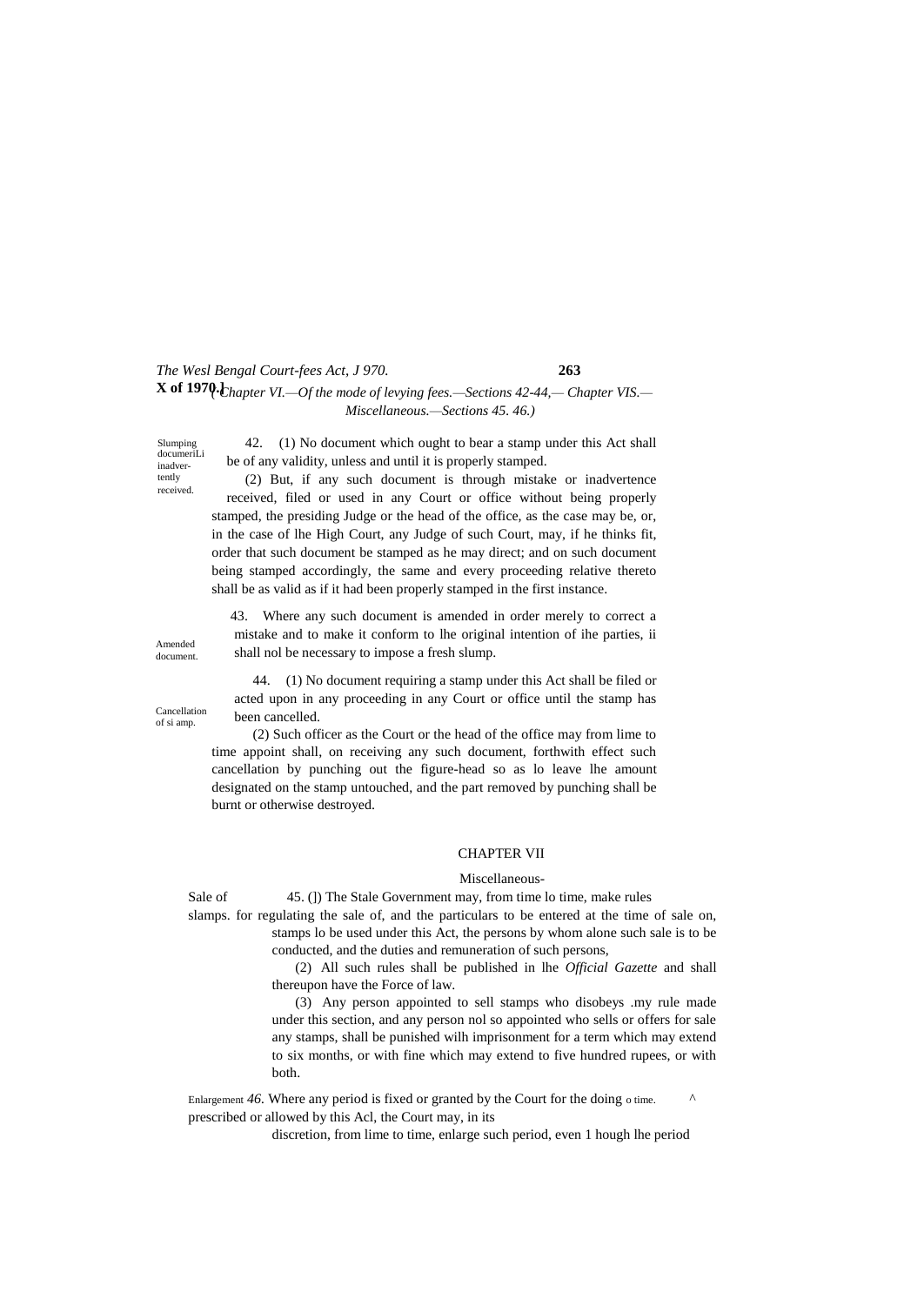originally fixed or granted may have expired.

**{West Ben. Act**

**264** *The West Bengal Court-fees Act, J 970.*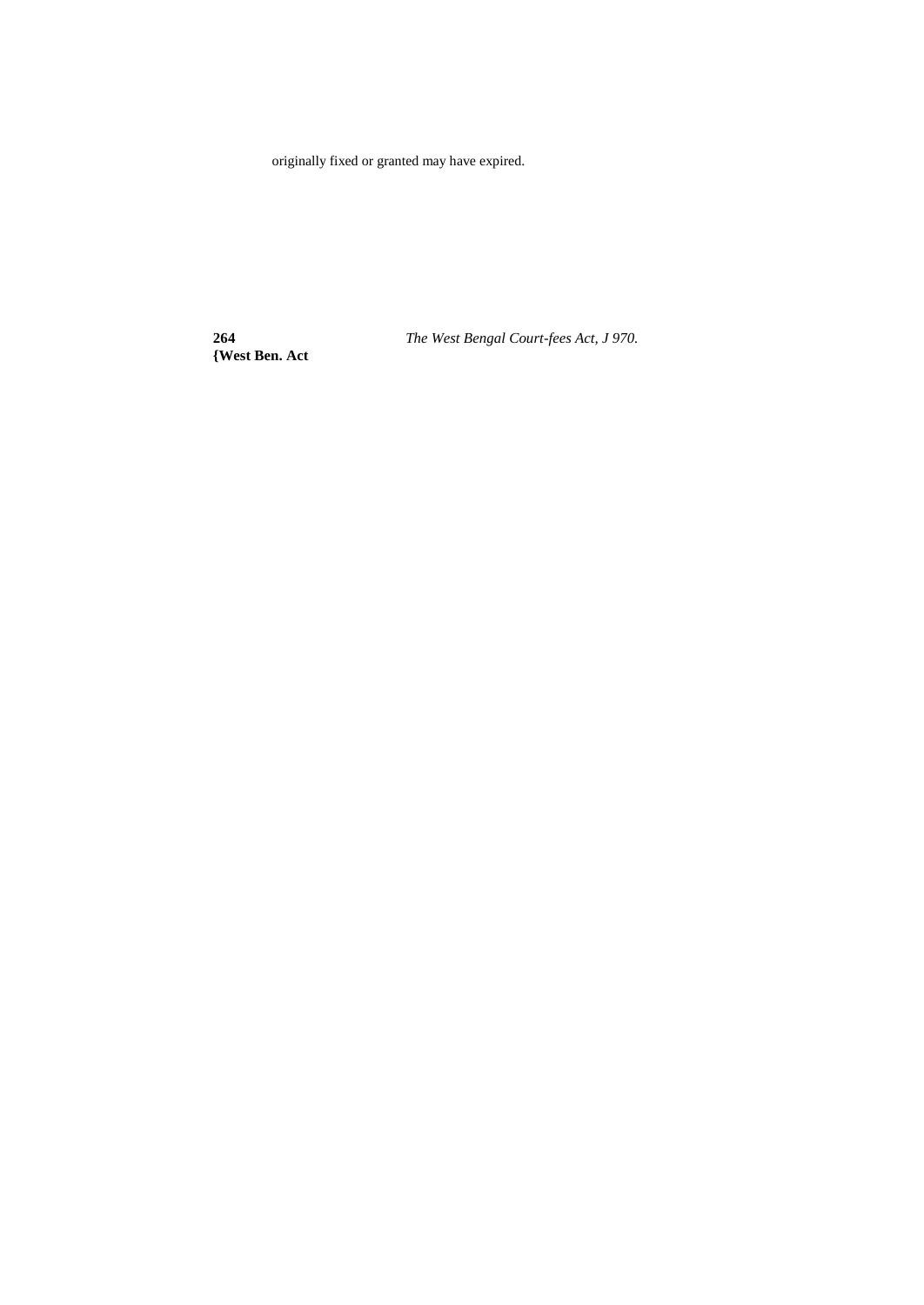*The West Bengal Court-fees Act, 1970. (Chapter VII.—Miscellaneous. —Sections 47-50.)*

**265 X of 1970.** Find the strictions as iimay think fit to impose, by noli fi cat ion in the *Official Gazette*, suspend the Power lo suspend, 47. (1) The Siaie Governmeni may, from lime to lime, subject lo such conditions or payment of or reducc or remit, in the whole of West Bengal or in any part therof", all or any of the fees mentioned in Schedules I and IT to this Act and may in like manner

cancel or vary such order. (2) The State Government may, from lime lo lime by rules, prescribe the manner in which any fee the payment of which is suspended under sub-section (!) may be realised and for this purpose direct that such fee may be recovered as a public demand.

48. Nothing in Chapters II and VI of this Act applies to ihe Commission payable to the Accountant-Genera I of lhe High Court or to the fees which any officer of lhe High Court is allowed to receive in addition to a fixed salary.

49. Until rules are framed under sections 9, 35, 41, 45 and subsection (2) of section 47 and until notifications are issued under subsection (1) of section 47, the rules and notifications in-force on the date of commencement of lhe Act in respect of matters referred to in those sections shall, in so far as they are not inconsistent with ihis Aci, continue.

50, (1) The Court-fees Act, 1870, in its application to Hie State of West Bengal and in relation lo the fees and stamps other than fees and stamps relating lo documents presented or to be presented before an officer serving under the Central Government is hereby repealed.

(2) All suits and proceedings instituted before the commencement of the West Bengal Court-fees Ordinance, 1969, and all proceedings by way of appeal, revision or otherwise arising therefrom whether instituted before or after such commencement shall, notwithstanding the repeal of the Court-fees Act, 1870, be governed by the provisions of the said Act and lhe rules made thereunder.

(3) The West Bengal Court-fees Ordinance, 1969. is hereby repealed.

 $7 \text{ of } IR7G$ . (4) Anything done or any action laken under the West Bengal Cauri-fees Repeal and Ordinance, 1969, shall be deemed to have been validly done or taken under this Act as if this Act had commenced on the 10th day of January, 1970.

Saving or tees 10 ccnain officers of High Court.

rctlucc or *rtimii* fees.

Continuance in force of lhe existing rules.

Repeal and<br>savings.

West Ben. Orel. XVII of 1969.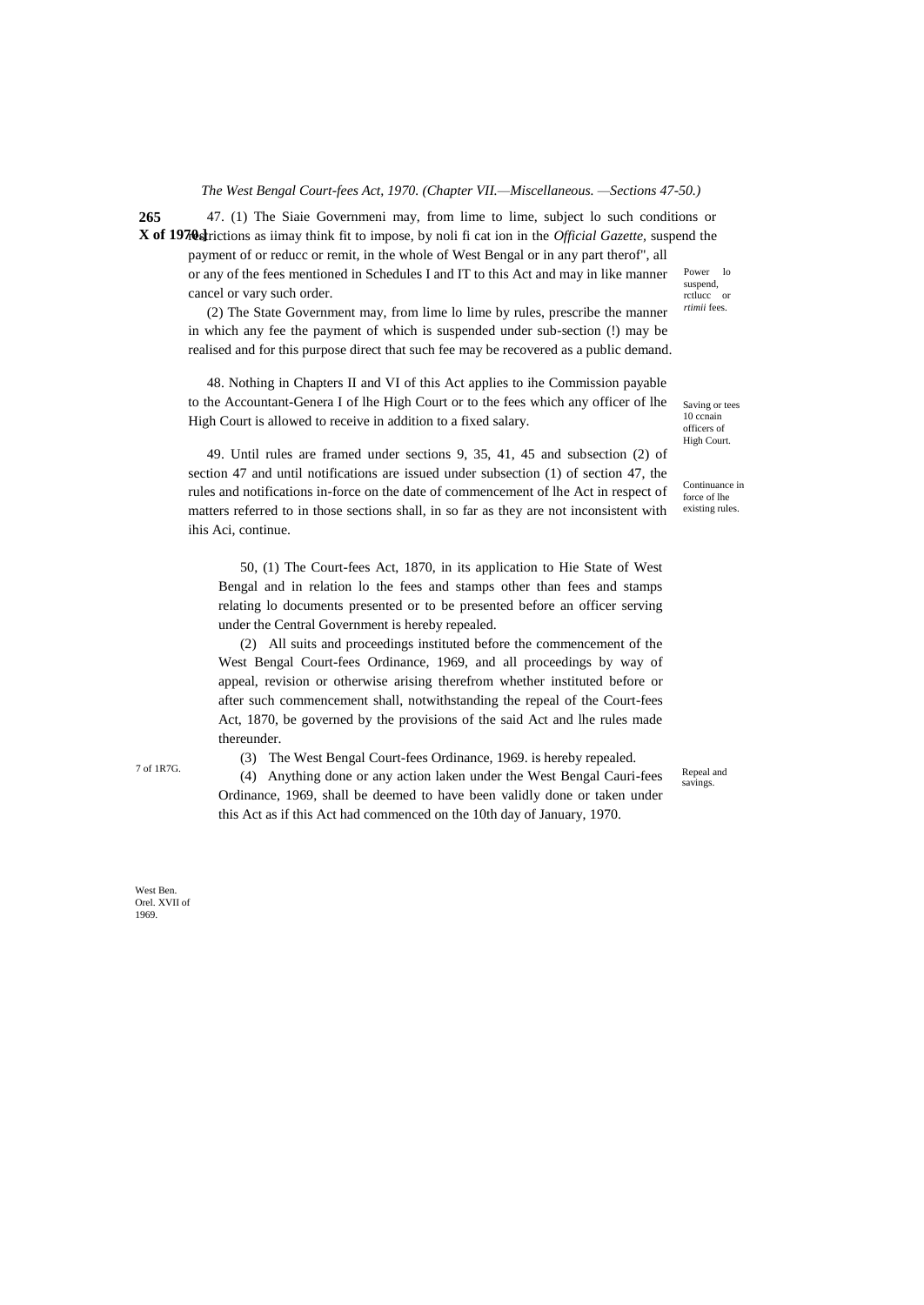# **[West Ben. Act**

#### *(Schedule I.)*

### SCHEDULE I.

## Ad valorem

#### Fees

# Number. ). Plaint written statement

#### Proper Fee. Twenty-two rupees and fifty paisc.

pleading a set-off or counter claim or memorandum of appeal (nol otherwise provided Tor in this **Acl) or Of CTOSS**objection presented lo >hc High Court OT any Civil or Revenue Court except ihe Court mcnti on cd i n sec li on 3. When lhe amount or value or die subjecl-mallcr in dispute docs nol exceed seventy-five ru pees, fo r eve ry five ru pees or pan thereof of such amount or value, and when such amount or value exceeds sevenly-five rupees, for every five rupees or pan [hereof in excess of seven ly- five rupees, up to one hundred rupees, and when such amount or value exceeds one hundred rupees, for every len rupees or part [hereof, in excess of one hundred rupees, up to one hundred and fifty rupees. and when such amouni or value exceeds one hundred and fifty rupees, for every len rupees or pan Ihe nccf, up to one iho usand rupees, nnd when such aniounl or value excceds one thousand rupees, for every one hundred rupees orpamherrof, inexecssofone thousand rupees, up lo seven thousand five

hundred rupees, and when such amount or value exceeds seven thousand five hundred rupees, forcvcry two hundred and fifty rupees or part thereof in excess of seven thousand five hundred rupees, up ID len thousand rupees, and when such amount or value cxceeds (en thousand rupees, for every five hundred rupees or part [hereof, in excess of len thousand rupees, up [o twenty Ihousand rupees. **and** Forty paisc.

Fifty paise.

One rupee and sixty-five paise.

One rupee and fifteen paisc.

Seven rupees and fifty paise.

Fifteen rupees.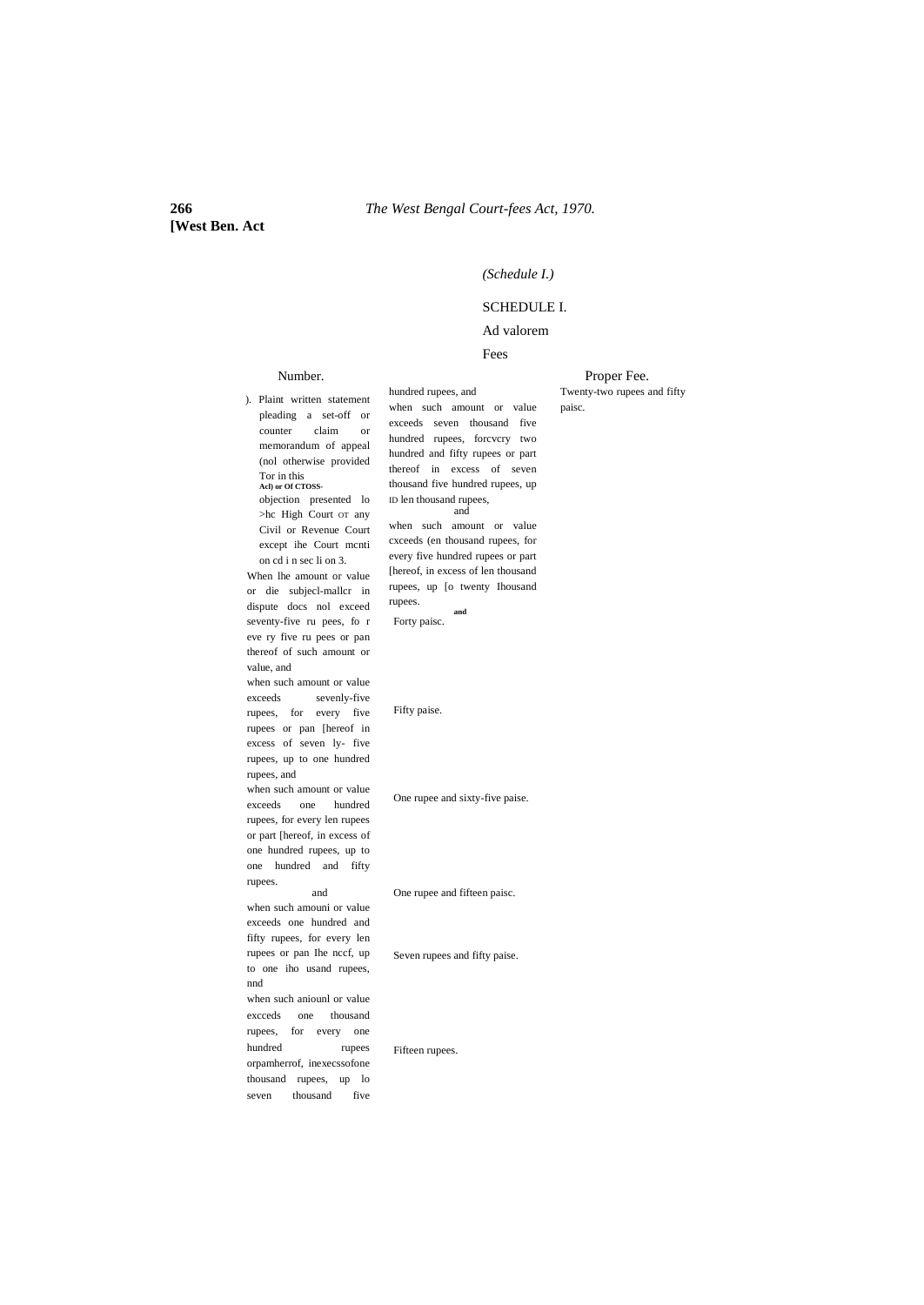## *(Schedule I.)*

Number.

Proper Fee.

Thirty rupees.

when such amount or value cxcecds twenty thousand rupees, lor every one thousand rupees or part [hereof, in excess of twenty thousand rupees, up to **nrty** thousand rupees, and when such amount or value exceeds fifty thousand rupees, for every five thousand rupees or part thereof, in excess uf fifty thousand rupees:

Thirty-seven rupees and firty paise,

Provided that the maximum fee leviable on a plaint or memorandum of appeal shall be ten thousand rupees.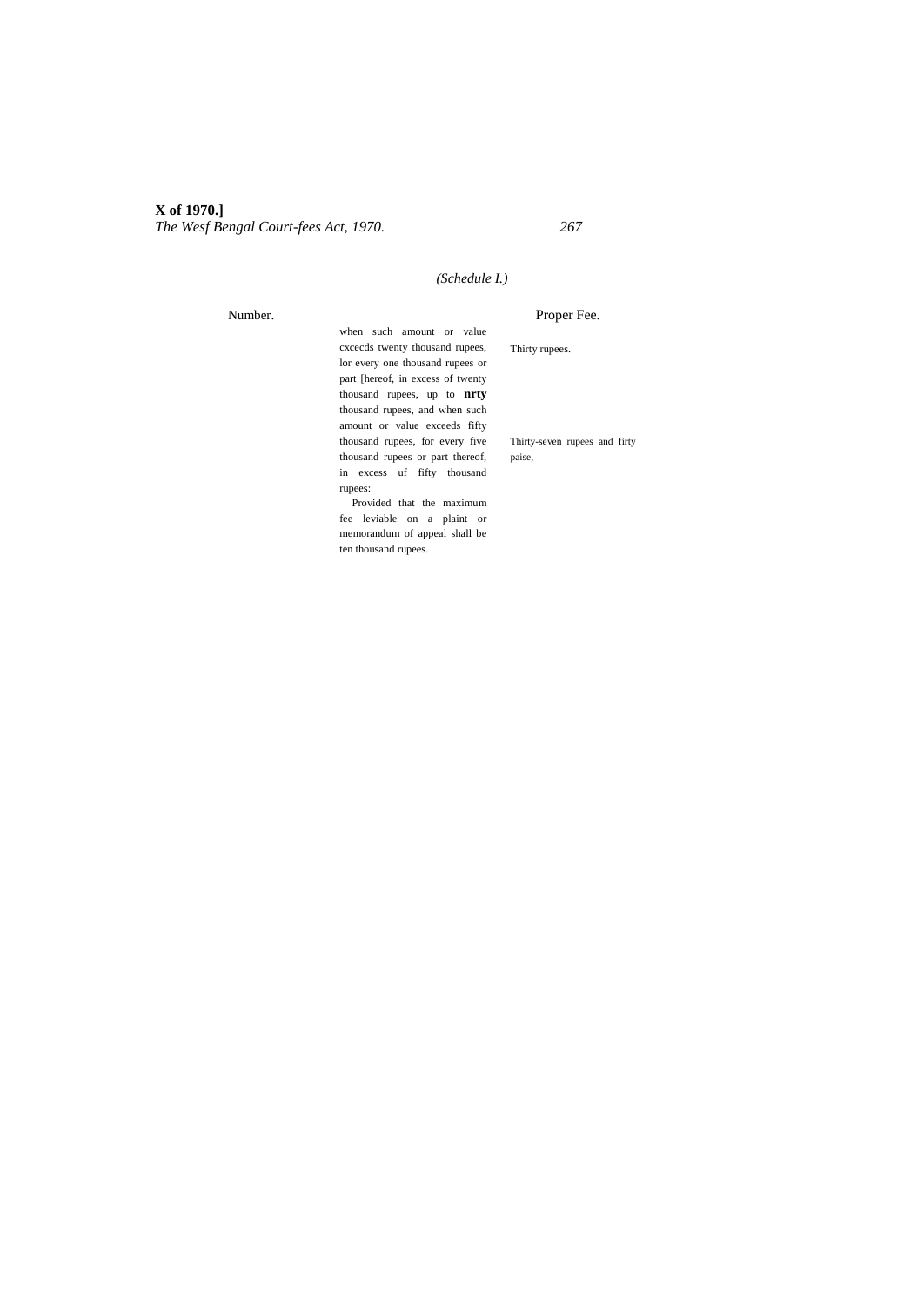[West Ben<sup>the</sup> A & Fe<sup>de</sup> or Civil 2. (a) Petition under sec tion 26 or the P r o v i n c i a l Insolvency Act, 1920 or application under section 95 of Procedure, 1908, (h) appeal against order on

a petition or application falling under clause (a).

3. (a) Petition under sections S3 and 54 of the Piovincial Insolvency Aci, 1920.

> (b) appeal agatncl orderon a petition falling under clause (a) whether by lhe Official Receiverorby Ihe unsuccessful party.

*4.* Application for review of judgment, if presented on orafter (he ninetieth day from the dale of the dccriM.

An amount or the **hair** the scale of fee prescribed in article I on the amount or compensation claimed.

#### **268** *The West Bengal Court-fees Act, 1970.*

On the scale prescribed under article I on the amount in dispute.

An umount of one-half of the scale of Tee prescribed in article 1 on the market value of the subject-matter subject to a maximum fee or rupees five hundred. An amount of onehair or the scale or Tec prescribed in article 1 on the market value of lhe subjccl-m alter subject to a maximum fee or rupees five hundred.

The fte leviable on ihe plaint or memorandum of appeal.

5 of 1920.

5 of 1908.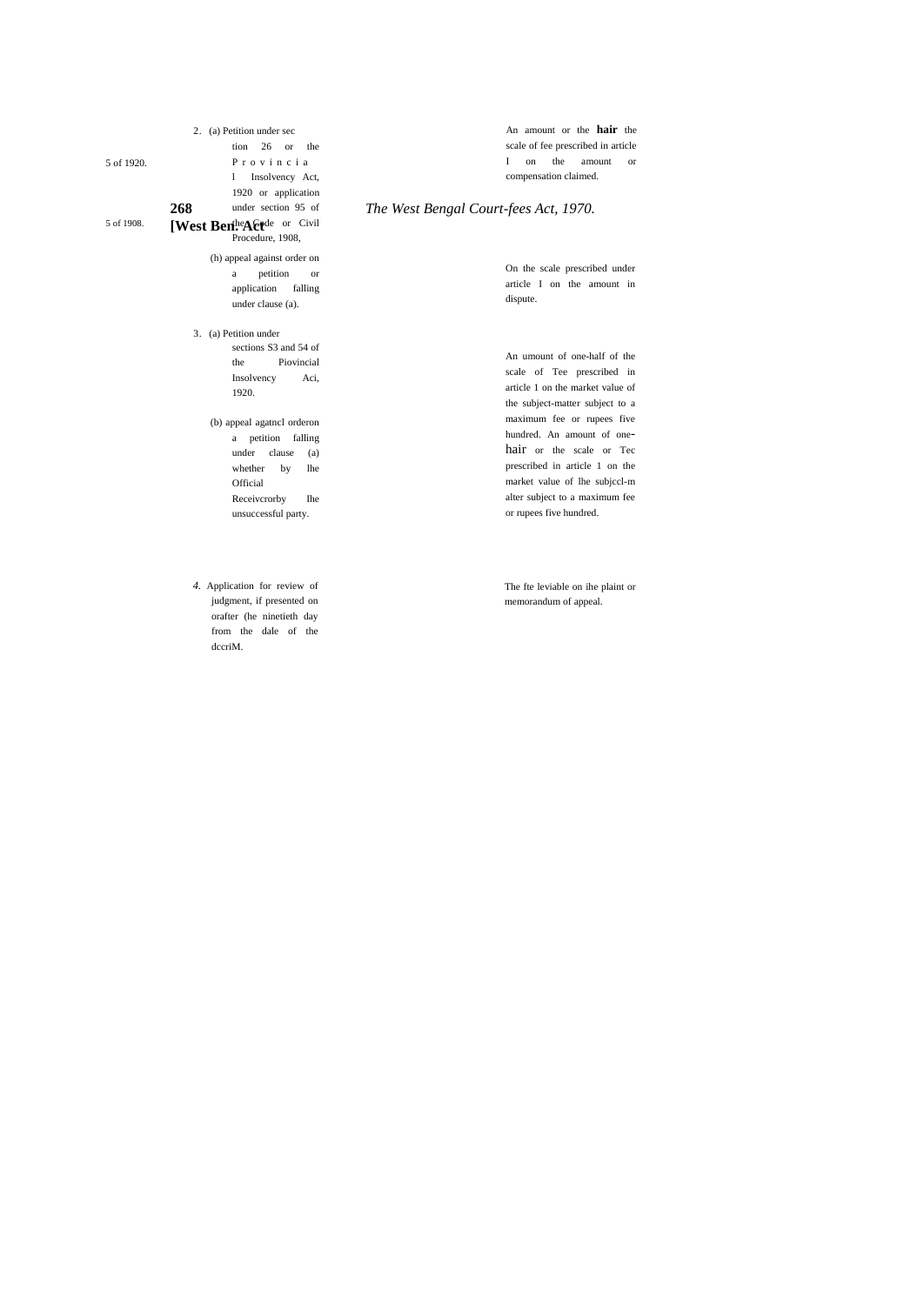|                                                                                                                                                 | (Schedule I.)                                                                                  |                                                                           |
|-------------------------------------------------------------------------------------------------------------------------------------------------|------------------------------------------------------------------------------------------------|---------------------------------------------------------------------------|
| Number.                                                                                                                                         |                                                                                                | Proper Fee.                                                               |
| 5, Application for review of<br>judgment,<br>if<br>presented<br>before the ninetieth day<br>from the date of the<br>decree.                     |                                                                                                | One-half of the fee leviable on<br>lhe plaint or memorandum of<br>appeal. |
| 6. Copy or translation of<br>ajudgmcnlorordernol                                                                                                | of the subject-matter is fifty<br>or less (han fifty rupees,                                   | One rupee.                                                                |
| being, or having the<br>force of, a decree.                                                                                                     | (b) If such amount or value<br>exceeds fl fly rupees.<br>When such judgment or order is        | Four rupees.                                                              |
|                                                                                                                                                 | passed by lhe High Court.<br>when such decree or order is                                      | The amounl or ihe duly<br>chargeable on ihe original,                     |
|                                                                                                                                                 | made by any Civil Court olher<br>than the High Court, or by any<br>Revenue Court-              | Fifly paisc                                                               |
|                                                                                                                                                 | (a) ir ihe amount or value of the<br>subjeel-mailer of lhe suil<br>wherein such dccrce or orde |                                                                           |
| 7. Copy or a decree or order                                                                                                                    | r i s m ade is fi fly or less                                                                  |                                                                           |
| having lhe force of a                                                                                                                           | lhan fifty rupees.<br>(b) If such amount or value                                              |                                                                           |
| decree.                                                                                                                                         | eJcecils nny rupees,                                                                           |                                                                           |
|                                                                                                                                                 | When such decree or order is                                                                   |                                                                           |
|                                                                                                                                                 | made by the High Court.                                                                        |                                                                           |
|                                                                                                                                                 | (a) When<br><b>lhe</b><br>slamp-duty                                                           |                                                                           |
|                                                                                                                                                 | chargeable on the original                                                                     |                                                                           |
|                                                                                                                                                 | docs nol exceed fi fly paisc.<br>(b) In any other case.                                        |                                                                           |
| 8.<br>Copyofanydocumenl<br>liable to stamp, duty                                                                                                | Forty paise.                                                                                   |                                                                           |
| under the Indian Stamp<br>Act, 1S99. when left by<br>any party to a suil or                                                                     | Seventy-five paisc. One rupee and                                                              |                                                                           |
| proceeding in place of<br>lhe origin al wi thdrawn.                                                                                             | fifty paise.                                                                                   |                                                                           |
| When such judgment or<br>order is passed by any Civil<br>Court, other than the High<br>Court, or by the presiding<br>officerof any Revc nue Cou |                                                                                                |                                                                           |
| n or O <b>rfice</b> , or by any olhe<br>r Jud i ci a I or Exec u live<br>Aulhorily-<br>(a) IT (he amounl or value                               | Fifty paisc.                                                                                   |                                                                           |

2 of 1899.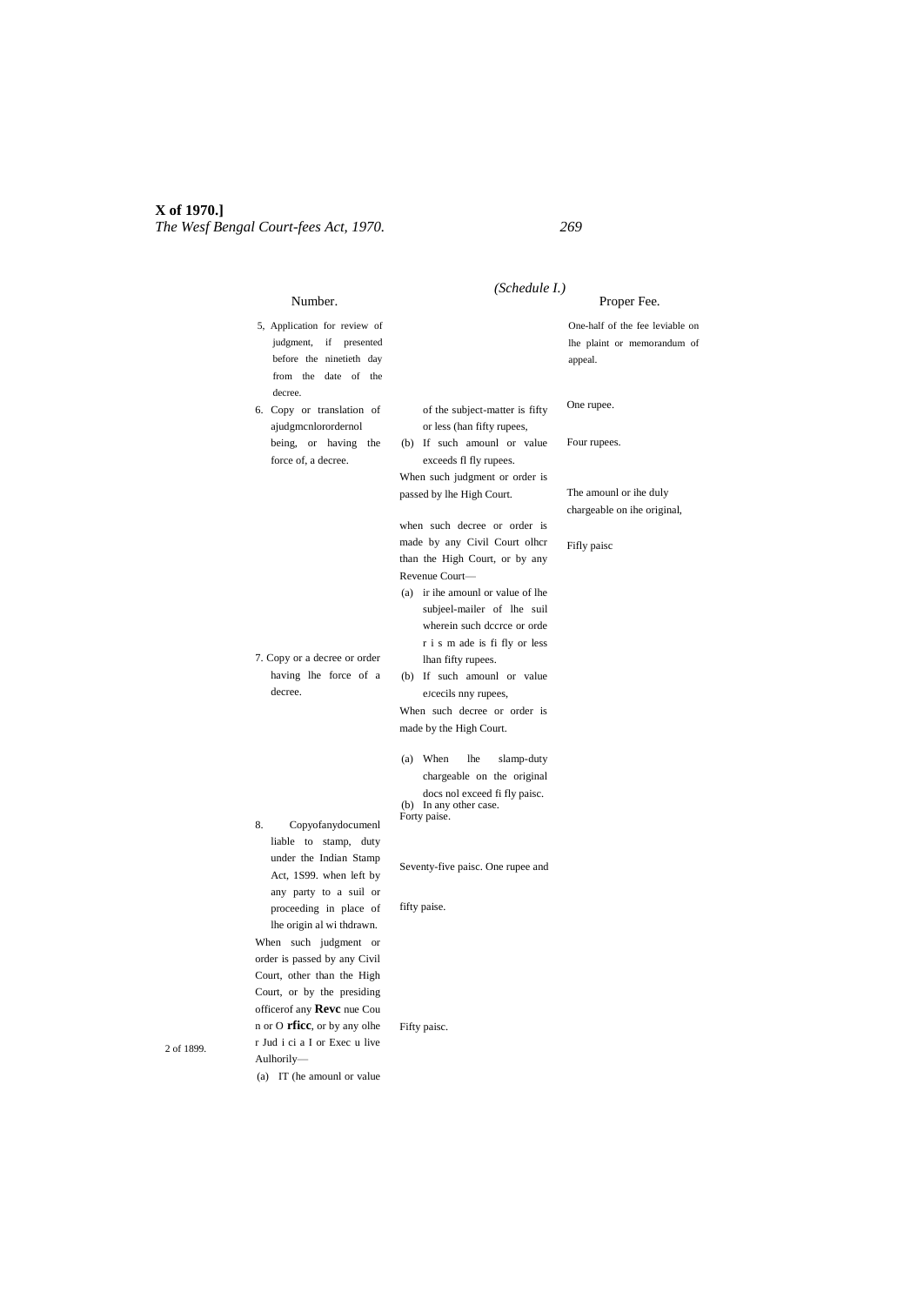### **270** *The West Bengal Court-fees Act, 1970.*

*(Schedule I.)*

# **[West Ben. Act**

#### 9. Copy or any revenue or judicial proceeding or order nol otherwise provided for by this Aci or copy ofany account, s lale me n l, report or ihe like, taken out or any 10. Probale of a will or letters ofad minis Iralion with or widioul will annexed. When lhe amounl or value of lhe properly in n: spec I a r which the g ra n I of probale or k tiers of administration is made, exceeds (wo thousand rupees, on such amounl ur value up lo ten thousand rupees,

and

Number.

when .such amount or value exceeds lea thousand mpes, on (he portion of such amount or value which is in excess of ten thousand rupees, up (o fifty (housand rupees,

#### and

when such amounl or value exceeds fifty thousand rupees, On lhe portion of such amount or value which is in excess or fifty thousand rupees, up io a lakh or rupees,

#### anil

when such amounl or value excecds a lakh or rupees on[he porti on o rsueh amoun I or v al ue which is in excess or a lakli of rupees, up to two lakhs and fifty thousand rupees,

#### and

when such amount or value exceeds iwo lakhs and fifty thousand rupees On Lhe portion of such amount which is in excess of two lakhs and Rfly thousand rupees, up to three lakhs or rupees.

Civil or Criminal or Revenue Coun or Office, or from the office of any Chief officer charged with (he executive ndminis- (nlion of a Division. For every three hundred and sixty words or fraction of three hundred and sixly words.

Proper Fee.

Fifty paisc.

Two per ccmuin.

#### Three per cenlum.

Four perecnlum.

#### Five per cenlum.

Five and a hair percenlum.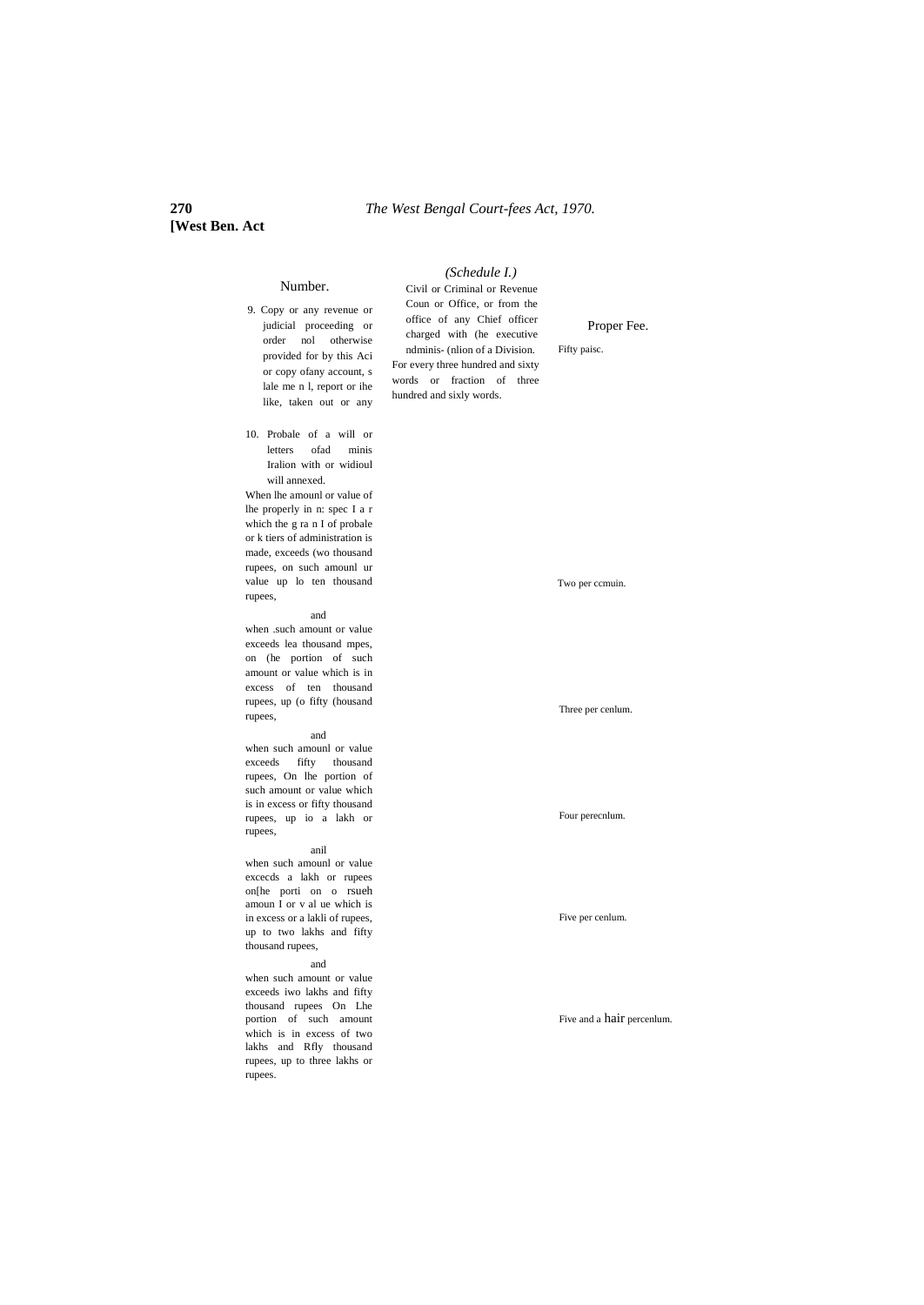## **X of 1970.]**

*The Wesf Bengal Court-fees Act, 1970. 271*

Number.

#### *(Schedule I.)*

when such amounl *ar* value exceeds five lakhs of rupees, on Ihe portion of such amounl which is in excess of five lakhs of rupees:

and

Provided lhal when, after lhe gran I oT ccrtificaic under Ihe Indian Succession Acl, 1925. in respect ofany property included in an estate, agranl or probate or letters of administration is made in respcct of the same estate, the fee payable in respccl or lhe latter grant shall be reduced by the amounl of the fee paid in respect of lhe former grant.

When Lhe amounl or value of any debt or sccurily specified in lhe cenilicale under scclion 374 of the Acl excccds one thousand rupees.

and when the aggregate amount or value of any debts or securities specified in the certificate and or any Ueb $L^1$ ; or securities lo uhich the certificate has been extended under section 376 of Lhe Acl, cxcccds one thousand rupees. Proper Fee.

Two per centum on [he tirsl len thousand rupees. three per cc n lum on ihe ncx I Tony thousand rapes, fou r pc r ccn tu m on the ne\* l fifty ihousand rupees, and five per centum on the nexl one lakh and fifty Ihousand ropees, five and a hair per centum

on the next fifty Ihousand rupees, six per cerium on the ncxl one lakhofru pees, six and a hair per centum on the nexl one lakh or rupees, and seven per ccnlum on the remainder of such amounl or value.

39 of 1925.

11. Certificate under the Indian Succession Act. 1925. when such amount or value exceeds [hire lakhs of

rupees, on lhe portion or such amount which isincxcessorihrcclnkhs of rupees, up lo four lakhs or rupees,

#### and

when such amounl or value excccds four lakhs uf rupees, on lhe portion of such amounl uhieh is in excess af four lakhs or rupees. up Id five lakhs or rupees,

Six and a half percenlum.

Six per centum,

Seven per ccn turn.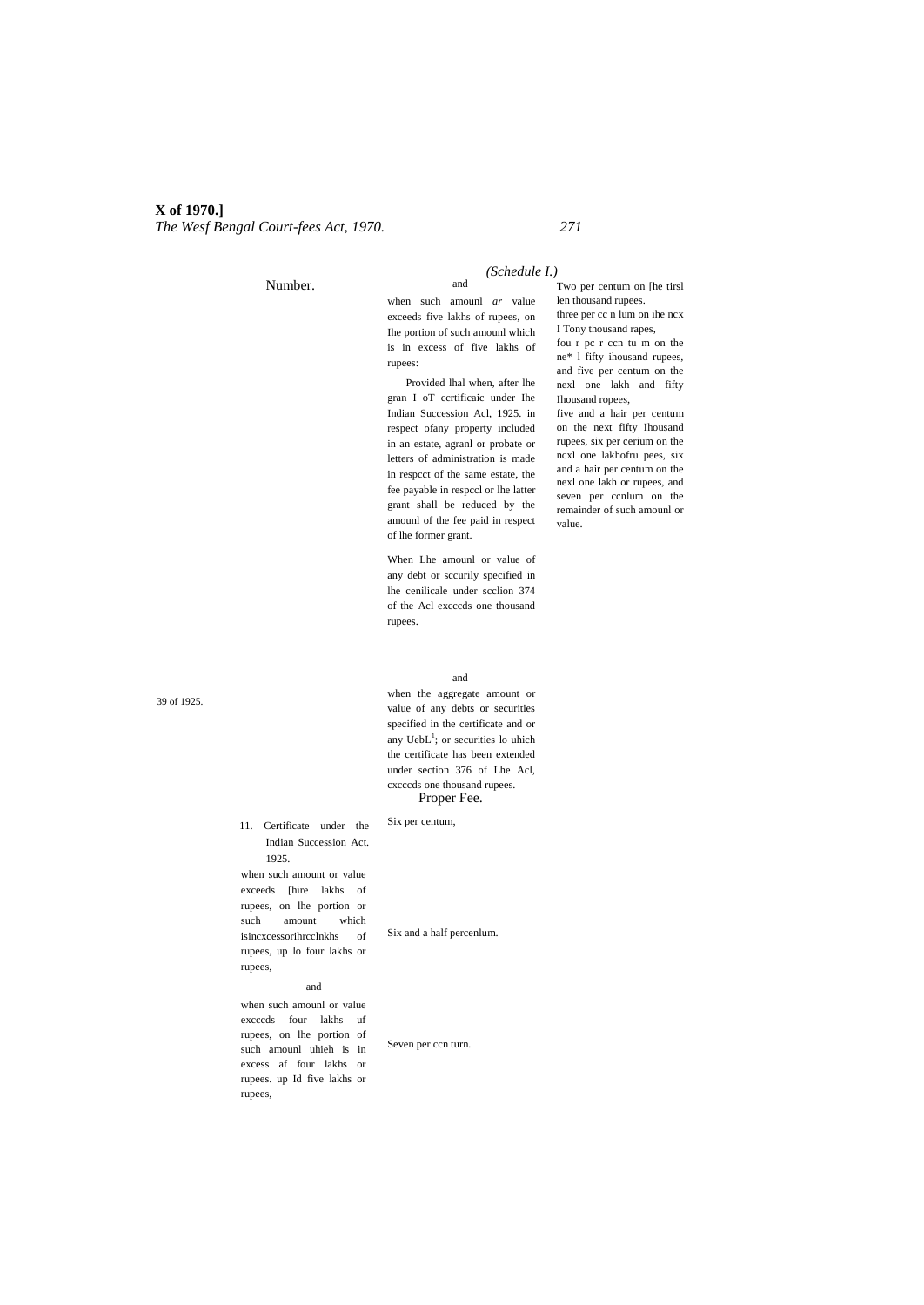**[West Ben. Act**

*(Schedule I.)*

### Proper Fee.

In respect of such portion or [be apgrcgale amounl or value as consists of ihe a mou HI o r v D I uc o f deb is o r seeurilics so specified, the fee hereinberon: provided in that bchal Tin iJiis article, and

Ihree per ccnlum on such portion *at the* firji ten thousand rupees,

four and a half per centum on such portion of *the next* forty thousand rupees, sis per ccnlum on such portion of the next fifty thousand rupees, and seven and a hair perce nt um on such portion of ihe new one lakh and fifty thousand rupees,

eight and a quarter per ccnlum on such portion or the next fifty thousand rupees,

nine per centum on such portion of lhe next one Jakh of rupees,

nine iind three-quarter per centum on such portion of liic next one lakhof rupees, and

len and a half per ccnlum on such portion  $t > r$  ihe remainder or such aggregate amounl or value as consisis of lhe amount or value oT debts or securities lo which the certificate has been extended.

*Note,*—(I) Thcamounlor a debl is ils amount including interest on lhe day on which the inclusion of the debl in Lite certificate is apfi lied *fa* r, so far as such amounl can be ascertained.

Number.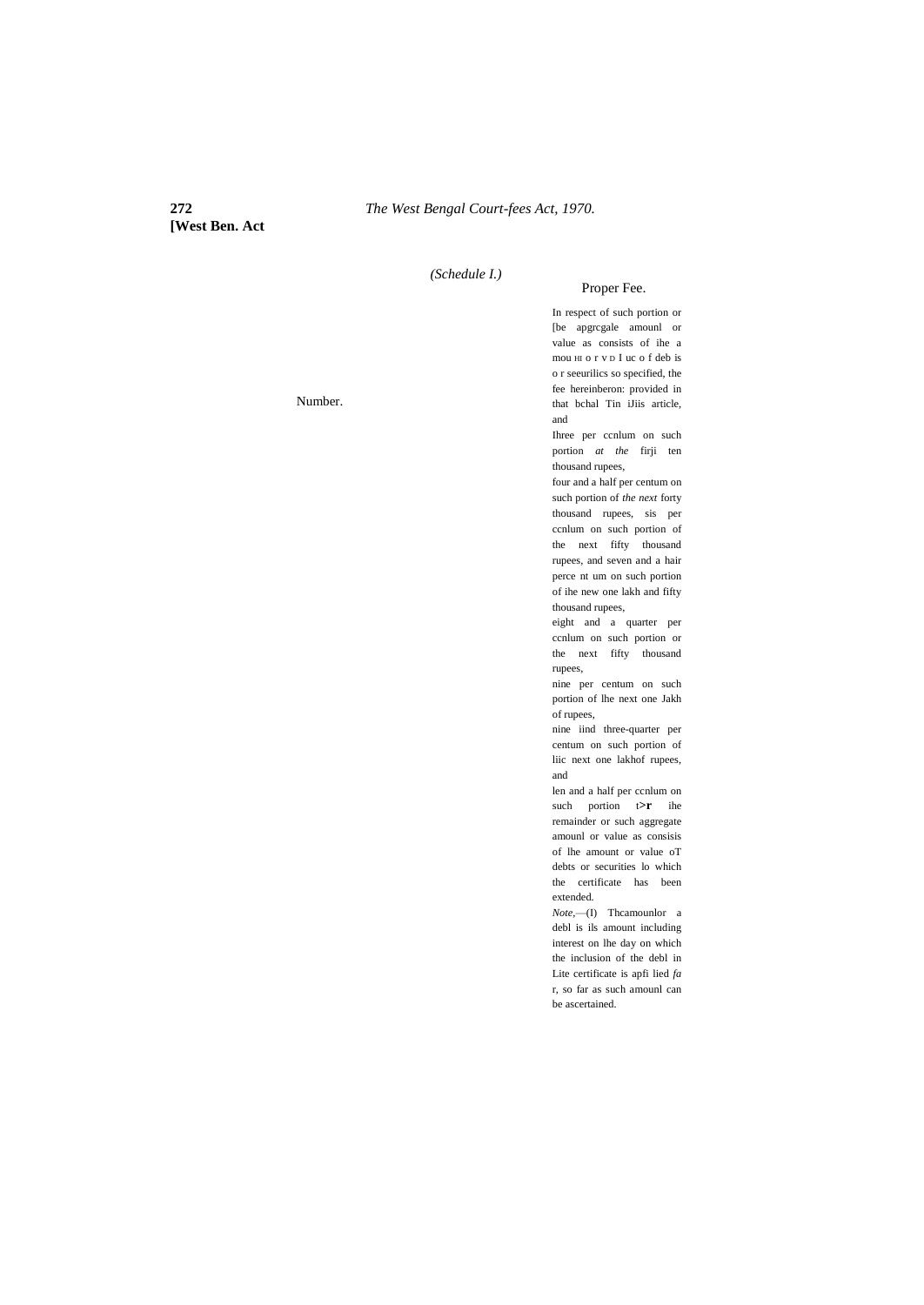## **X of 1970.]**

*The Wesf Bengal Court-fees Act, 1970. 273*

## Proper Fee.

 $27/3$  Whether or nol any power with respect ID a sccurily specified in a certificate has been conferred, under the Act and where such a power has been so conferred whether the power is Tor the receiving of interest or dividends on, or Tor the negotiation or transfer of the security, or for both purposes, (he value of the security is ils market-value on

#### *(Schedule I.)*

the day on which the inclusion of the security in the certificate is applied for, so far as such valueCan be ascertained.

Number.

12. Plaint presented with an originating summons under the Rules of the High Conn at Calcutta (Original Side), 1914. The fee leviable on a plaint in a suil for lhe same relief, subject to a minimum fee of thirty rupees.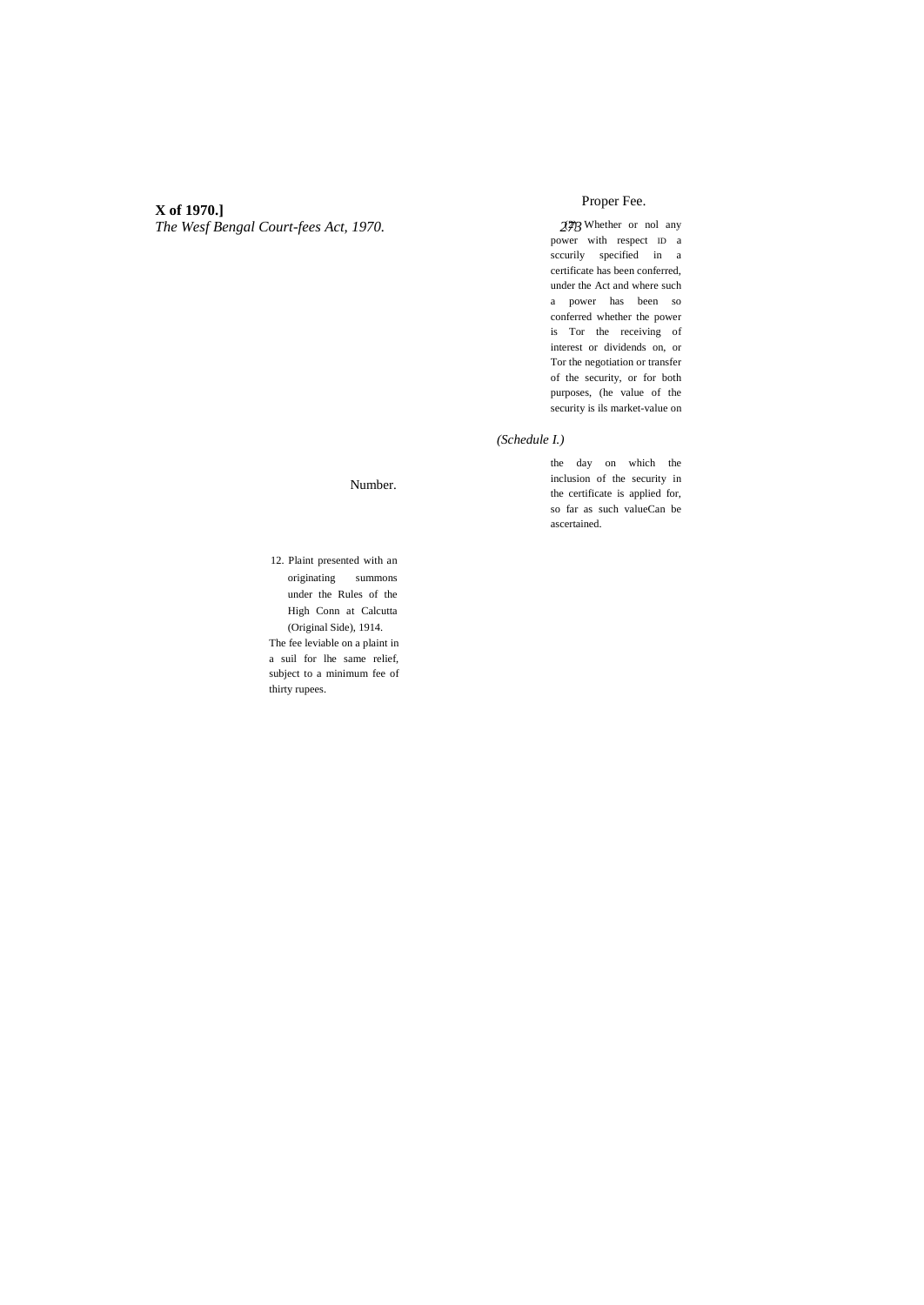**[West Ben. Act**

# *(Schedule I.)*

*Table of rates of* ad valorem *fees leviable on the institution of suits.*

| When lhe amount | But does noL Proper Fees, |         |
|-----------------|---------------------------|---------|
| or value of lhe | exceed-                   |         |
| subject-matter  |                           |         |
| exceeds-        |                           |         |
| Rs.             | Rs.                       | Rs. P.  |
|                 | 5                         | 0.40    |
| 5               | 10                        | 0.75    |
| 10              | 15                        | 1.15    |
| 15              | 20                        | 1.50    |
| 20              | 25                        | 1.90    |
| 25              | 30                        | 2.25    |
| 30              | 35                        | 2.65    |
| 35              | 40                        | 3.00    |
| 40              | 45                        | 3.40    |
| 45              | 50                        | 3.75    |
| 50              | 55                        | 4.15    |
| 55              | 60                        | 4.50    |
| 60              | 65                        | $-4.90$ |
| 65              | 70                        | 5.25    |
| 70              | 75                        | 5.65    |
| 75              | 80                        | 6.15    |
| 80              | 85                        | 6.65    |
| 85              | 90                        | 7.15    |
| 90              | 95                        | 7.65    |
| 95              | 100                       | 8.15    |
| 100             | 110                       | 9.75    |
| 110             | 120                       | 11.40   |
| 120             | 130                       | 13.00   |
| 130             | 140                       | 14.65   |
| 140             | 150                       | 16.25   |
| 150             | 160                       | 18.00   |
| 160             | 170                       | 19.15   |
| 170.            | 180                       | 20.25   |
| 180             | 190                       | 21.40   |
| 190             | 200                       | 22.50   |
| 200             | 210                       | 23.65   |
| 210             | 220                       | 24.75   |
| 220             | 230                       | 25.90   |
| 230             | 240                       | 27.00   |
| 240             | 250                       | 28.15   |
| 250             | 260                       | 29.25   |
| 260             | 270                       | 30.40   |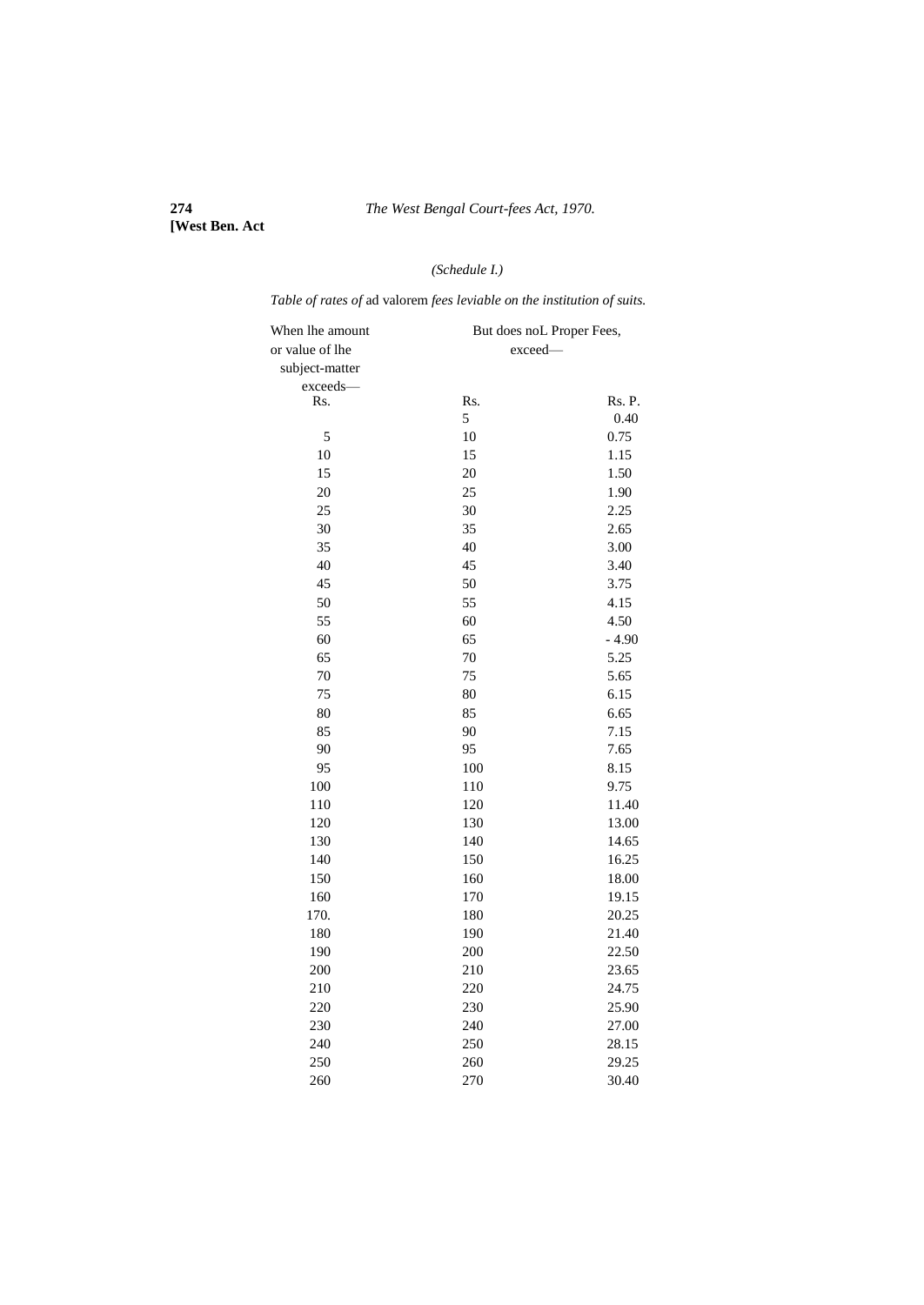

*The Wei/ Bengal Conn-fees Act, 1970.* **275**

# **[West Ben. Act**

# *(Schedule J.)*

| Table of rates of ad valorem fees leviable on the institution of suits.-contd. |              |              |  |
|--------------------------------------------------------------------------------|--------------|--------------|--|
| When Lhe amounl                                                                | But does not | Proper Fees. |  |
| or value of the                                                                | exceed-      |              |  |
| subject-matter                                                                 |              |              |  |
| exceeds-                                                                       |              |              |  |
| Rs.                                                                            | Rs.          | Rs. P.       |  |
| 270                                                                            | 280          | 31.50        |  |
| 280                                                                            | 290          | 32.65        |  |
| 290                                                                            | 300          | 33.75        |  |
| 300                                                                            | 310          | 34.90        |  |
| 310                                                                            | 320          | 36.00        |  |
| 320                                                                            | 330          | 37.15        |  |
| 330                                                                            | 340          | 38.25        |  |
| 340                                                                            | 350          | 39.40        |  |
| 350                                                                            | 360          | 40.50        |  |
| 360                                                                            | 370          | 41.65        |  |
| 370                                                                            | 380          | 42.75        |  |
| 380                                                                            | 390          | 43.90        |  |
| 390                                                                            | 400          | 45.00        |  |
| 400                                                                            | 410          | 46.15        |  |
| 410                                                                            | 420          | 47,25        |  |
| 420                                                                            | 430          | 48.40        |  |
| 430                                                                            | 440          | 49.50        |  |
| 440                                                                            | 450          | 50.65        |  |
| 450                                                                            | 460          | 51.75        |  |
| 460                                                                            | 470          | 52,90        |  |
| 470                                                                            | 480          | 54.00        |  |
| 480                                                                            | 490          | 55.15        |  |
| 490                                                                            | 500          | 56.25        |  |
| 500                                                                            | 510          | 57,40        |  |
| 510                                                                            | 520          | 58.50        |  |
| 520                                                                            | 530          | 59.65        |  |
| 530                                                                            | 540          | 60.75        |  |
| 540                                                                            | 550          | 61.90        |  |
| 550                                                                            | 560          | 63.00        |  |
| 560                                                                            | 570          | 64.15        |  |
|                                                                                |              |              |  |

*(Schedule 1.)*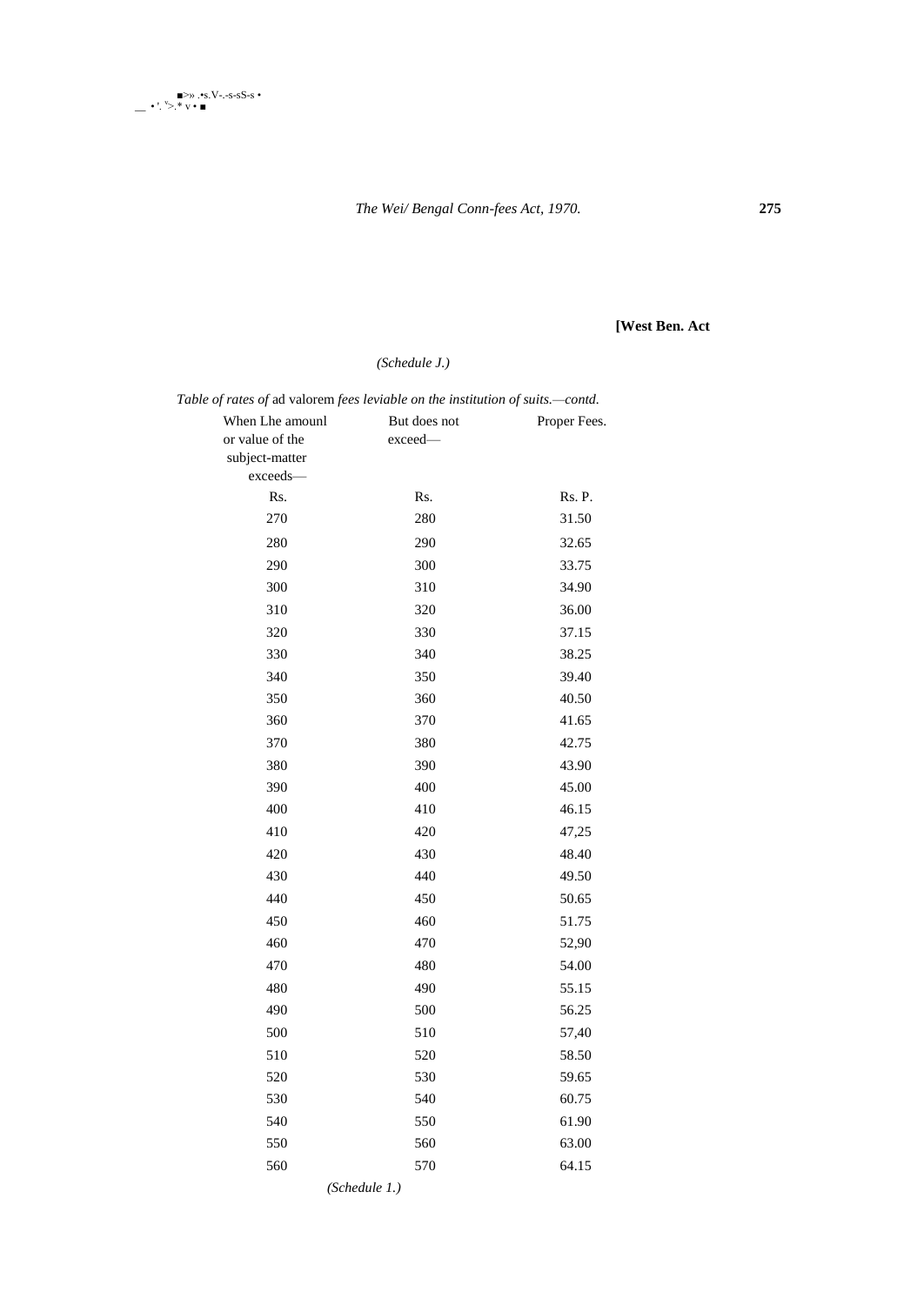|                | When the amount<br>or value of lhe |                         | Bui does nol Proper Fees,<br>excced- |        |
|----------------|------------------------------------|-------------------------|--------------------------------------|--------|
|                |                                    | subject-matter excecds- |                                      |        |
|                |                                    | Rs.                     | Rs.                                  | Rs. P. |
| 276            |                                    | 570                     | 580                                  | 65.25  |
| [West Ben. Act |                                    | 580                     | 590                                  | 66.40  |
|                |                                    | 590                     | 600                                  | 67.50  |
|                |                                    | 600                     | 610                                  | 68.65  |
|                |                                    | 610                     | 620                                  | 69.75  |
|                |                                    | 620                     | 630                                  | 70.90  |
|                |                                    | 630                     | 640                                  | 72.00  |
|                |                                    | 640                     | 650                                  | 73.15  |
|                |                                    | 650                     | 660                                  | 74.25  |
|                |                                    | 660                     | 670                                  | .75.40 |
|                |                                    | 670                     | 680                                  | 76.50  |
|                |                                    | 680                     | 690                                  | 77.65  |
|                |                                    | 690                     | 700                                  | 78.75  |
|                |                                    | 700                     | 710                                  | 79.90  |
|                |                                    | 710                     | 720                                  | 81.00  |
|                |                                    | 720                     | 730                                  | 82.15  |
|                |                                    | 730                     | 740                                  | 83.25  |
|                |                                    | 740                     | 750                                  | 84,40  |
|                |                                    | 750                     | 760                                  | 85.50  |
|                |                                    | 760                     | 770                                  | 86.65  |
|                |                                    | 770                     | 780                                  | 87.75  |
|                |                                    | 780                     | 790                                  | 88.90  |
|                |                                    | 790                     | 800                                  | 90.00  |
|                |                                    | 800                     | 810                                  | 91.15  |
|                |                                    | 810                     | 820                                  | 92.25  |
|                |                                    | 820                     | 830                                  | 93.40  |
|                |                                    | 830                     | 840                                  | 94.50  |
|                |                                    | 840                     | 850                                  | 95.65  |
|                |                                    | 850                     | 860                                  | 96.75  |

*Table of rates of* ad valorem/ces *leviable on lhe institution of suits.—contd.*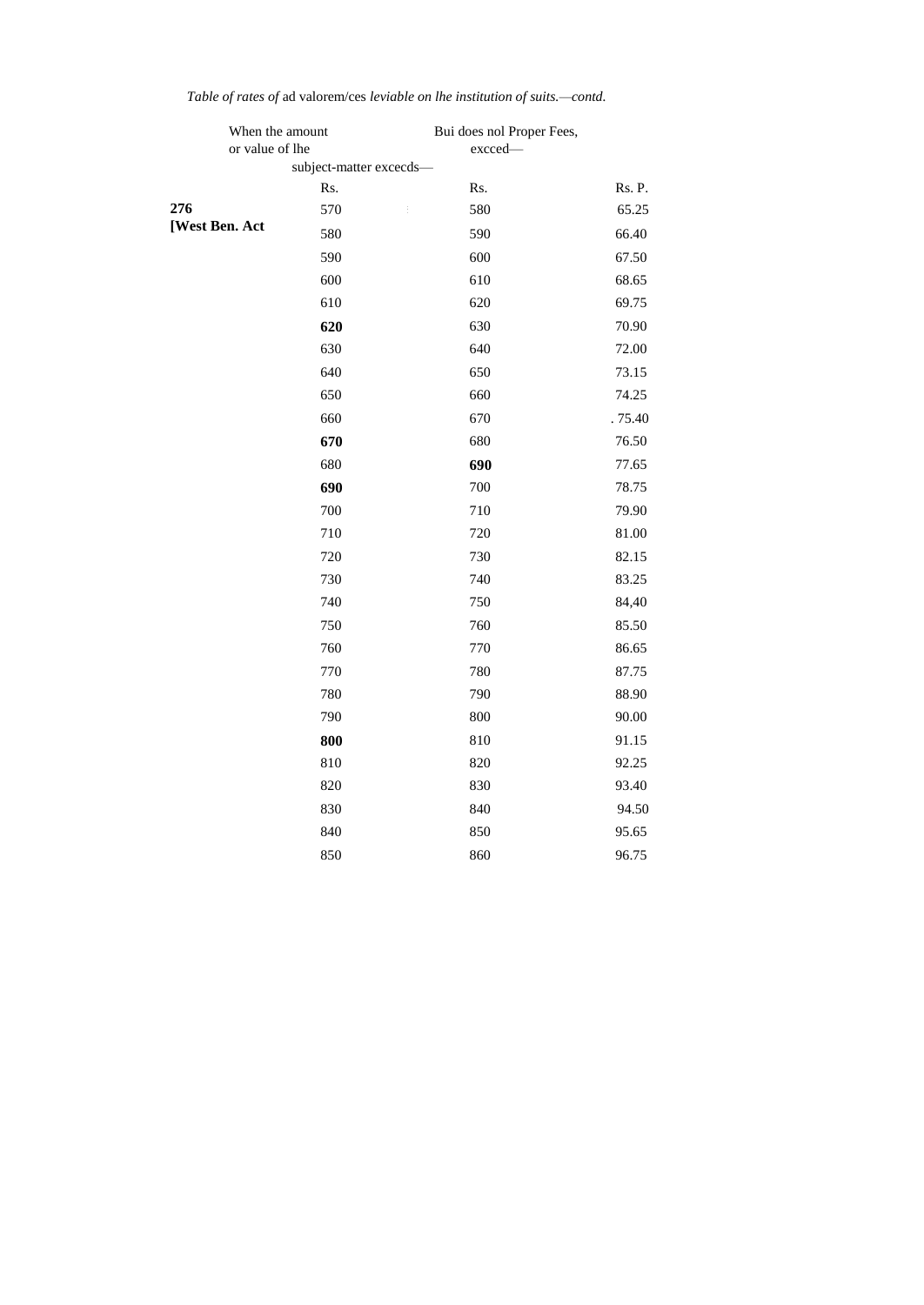# *(Schedule I.)*

# *Table of rates of* ad valorem *fees leviable on the institution of suits.—contd.*

| When lhe amount |                         | But does not Proper Fees. |        |
|-----------------|-------------------------|---------------------------|--------|
| or value of the |                         | exceed—                   |        |
| X of 1970.]     | subject-matter excecds- |                           |        |
| The Wesf Bengal | Rs,                     | Rs.                       | Rs. P. |
|                 | 860                     | 870                       | 97.90  |
|                 | 870                     | 880                       | 99.00  |
|                 | 880                     | 890                       | 100.15 |
|                 | 890                     | 900                       | 101.25 |
|                 | 900                     | 910                       | 102.40 |
|                 | 910                     | 920                       | 103.50 |
|                 | 920                     | 930                       | 104.65 |
|                 | 930                     | 940                       | 105.75 |
|                 | 940                     | 950                       | 106.90 |
|                 | 950                     | 960                       | 108.00 |
|                 | 960                     | 970                       | 109.15 |
|                 | 970                     | 980                       | 110.25 |
|                 | 980                     | 990                       | 111.40 |
|                 | 990                     | 1,000                     | 112.50 |
|                 | 1,000                   | 1,100                     | 120.00 |
|                 | 1,100                   | 1,200                     | 127.50 |
|                 | 1,200                   | 1,300                     | 135.00 |
|                 | 1,300                   | 1,400                     | 142.50 |
|                 | 1,400                   | 1,500                     | 150.00 |
|                 | 1,500                   | 1,600                     | 157.50 |
|                 | 1,600                   | 1,700                     | 165.00 |
|                 | 1,700                   | 1,800                     | 172.50 |
|                 | 1,800                   | 1,900                     | 180.00 |
|                 | 1,900                   | 2,000                     | 187.50 |
|                 | 2,000                   | 2,100                     | 195.00 |
|                 | 2,100                   | 2,200                     | 202.50 |
|                 | 2,200                   | 2,300                     | 210.00 |
|                 | 2,300                   | 2,400                     | 217.50 |
|                 | 2,400                   | 2,500                     | 225.00 |
|                 | 2,500                   | 2,600                     | 232.50 |
|                 |                         |                           |        |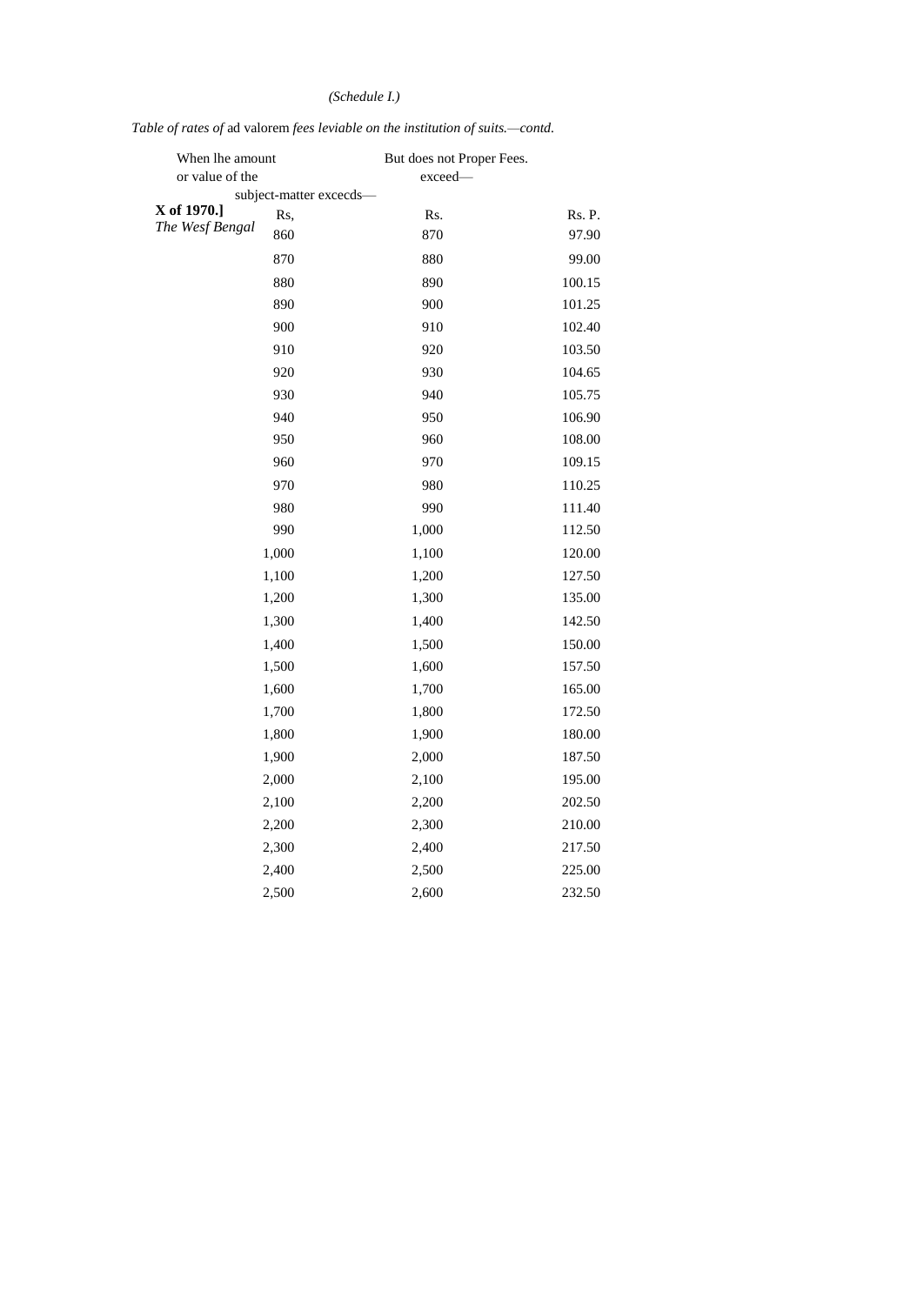# *{Schedule I.)*

# *Table of rates of* ad valorem *fees leviable on the institution of suits.*

| When lhe amount |       | Bui does nol Proper Fees,                      |        |
|-----------------|-------|------------------------------------------------|--------|
| or value of lhe |       | exceed-                                        |        |
|                 |       | subjecthendtteseBeorglal-Court-fees Act, 1970. |        |
|                 | Rs.   | Rs.                                            | Rs. P. |
|                 | 2,600 | 2,700                                          | 240.00 |
|                 | 2,700 | 2,800                                          | 247.50 |
|                 | 2,800 | 2,900                                          | 255.00 |
|                 | 2,900 | 3,000                                          | 262.50 |
|                 | 3,000 | 3,100                                          | 270.00 |
|                 | 3,100 | 3,200                                          | 277.50 |
|                 | 3,200 | 3,300                                          | 285.00 |
|                 | 3,300 | 3,400                                          | 292.50 |
|                 | 3,400 | 3,500                                          | 300.00 |
|                 | 3,500 | 3,600                                          | 307.50 |
|                 | 3,600 | 3,700                                          | 315.00 |
|                 | 3,700 | 3,800                                          | 322.50 |
|                 | 3,800 | 3,900                                          | 330.00 |
|                 | 3,900 | 4,000                                          | 337.50 |
|                 | 4,000 | 4,100                                          | 345.00 |
|                 | 4,100 | 4,200                                          | 352.50 |
|                 | 4,200 | 4,300                                          | 360.00 |
|                 | 4,300 | 4,400                                          | 367.50 |
|                 | 4,400 | 4,500                                          | 375.00 |
|                 | 4,500 | 4,600                                          | 382.50 |
|                 | 4,600 | 4,700                                          | 390.00 |
|                 | 4,700 | 4,800                                          | 397.50 |
|                 | 4.800 | 4,900                                          | 405.00 |
|                 | 4,900 | 5,000                                          | 412.50 |
|                 | 5,000 | 5,100                                          | 420.00 |
|                 | 5,100 | 5,200                                          | 427.50 |
|                 | 5,200 | 5,300                                          | 435.00 |
|                 | 5,300 | 5,400                                          | 442.50 |
|                 | 5,400 | 5,500                                          | 450.00 |
|                 | 5,500 | 5,600                                          | 457.50 |
|                 |       |                                                |        |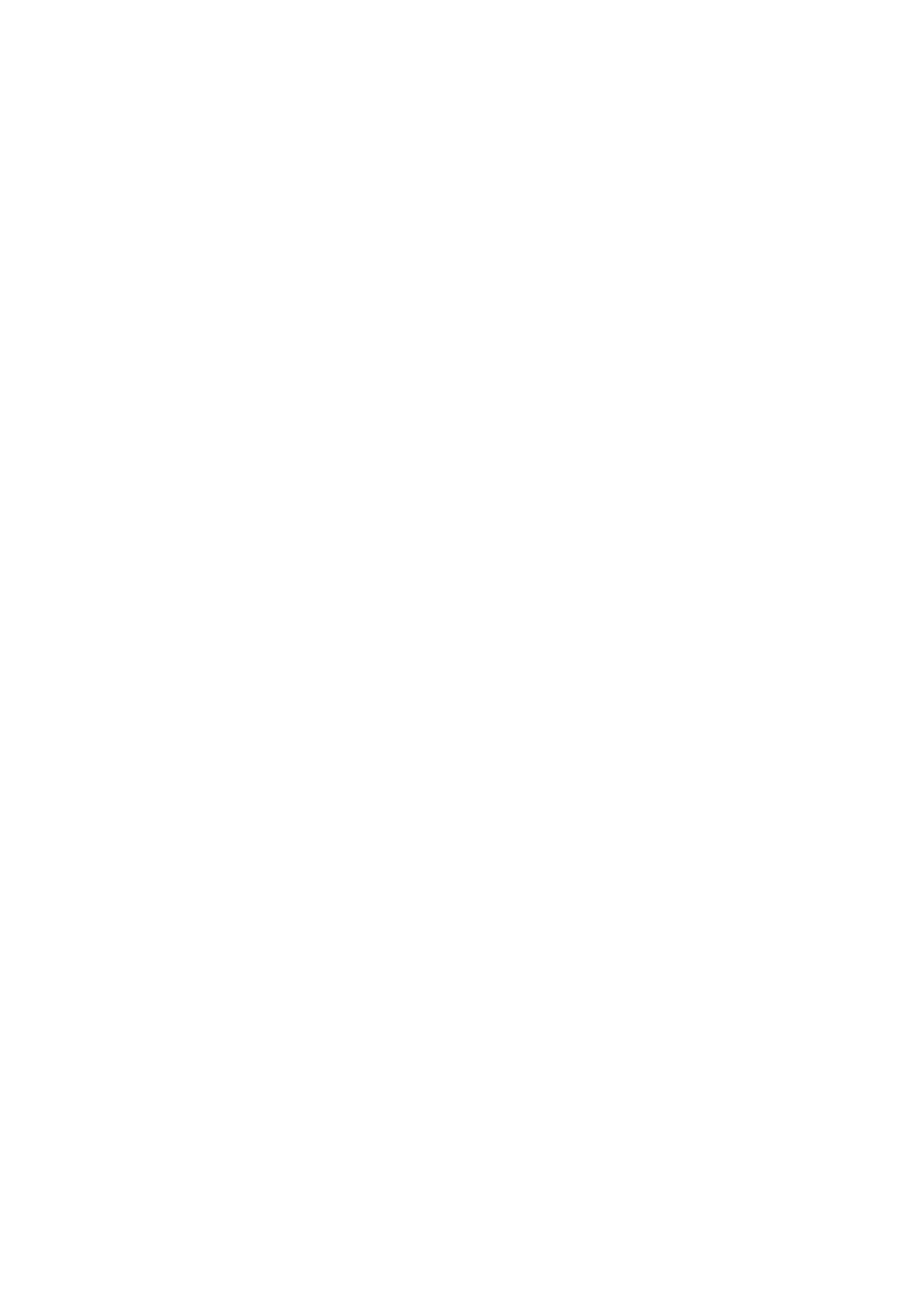# **[West Ben. Act**

# *(Schedule I.)*

*Table of rates of* ad valorem *fees leviable on the institution of suits,—contd.*

| When the amount | But does not | Proper Fee. |
|-----------------|--------------|-------------|
| or value of the | exceed—      |             |
| subject-maiter  |              |             |
| excecds-        |              |             |
| Rs.             | Rs.          | Rs. P.      |
| 5,600           | 5,700        | 465.00      |
| 5,700           | 5,800        | 472.50      |
| 5,800           | 5,900        | 480.00      |
| 5,900           | 6,000        | 487.50      |
| 6.000           | 6,100        | 495.00      |
| 6,100           | 6,200        | 502.50      |
| 6,200           | 6,300        | 510.00      |
| 6,300           | 6,400        | 517.50      |
| 6,400           | 6,500        | 525.00      |
| 6.500           | 6,600        | 532.50      |
| 6,600           | 6.700        | 540.00      |
| 6,700           | 6,800        | 547.50      |
| 6,800           | 6,900        | 555.00      |
| 6,900           | 7,000        | 562.50      |
| 7,000           | 7,100        | 570.00      |
| 7,100           | 7,200        | 577.50      |
| 7,200           | 7,300        | 585.00      |
| 7,300           | 7,400        | 592.50      |
| 7,400           | 7,500        | 600.00      |
| 7,500           | 7,750        | 615.00      |
| 7,750           | 8,000.       | 630.00      |
| 8,000           | 8,250        | 645.00      |
| 8,250           | 8,500        | 660.00      |
| 8,500           | 8,750        | 675.00      |
| 8,750           | 9,000        | 690.00      |
| 9,000           | 9,250        | 705.00      |
| 9,250           | 9.500        | 720.00      |
| 9,500           | 9,750        | 735.00      |
| 9,750           | $10,000$ .   | 750.00      |
| 10,000          | 10,500       | 772.50      |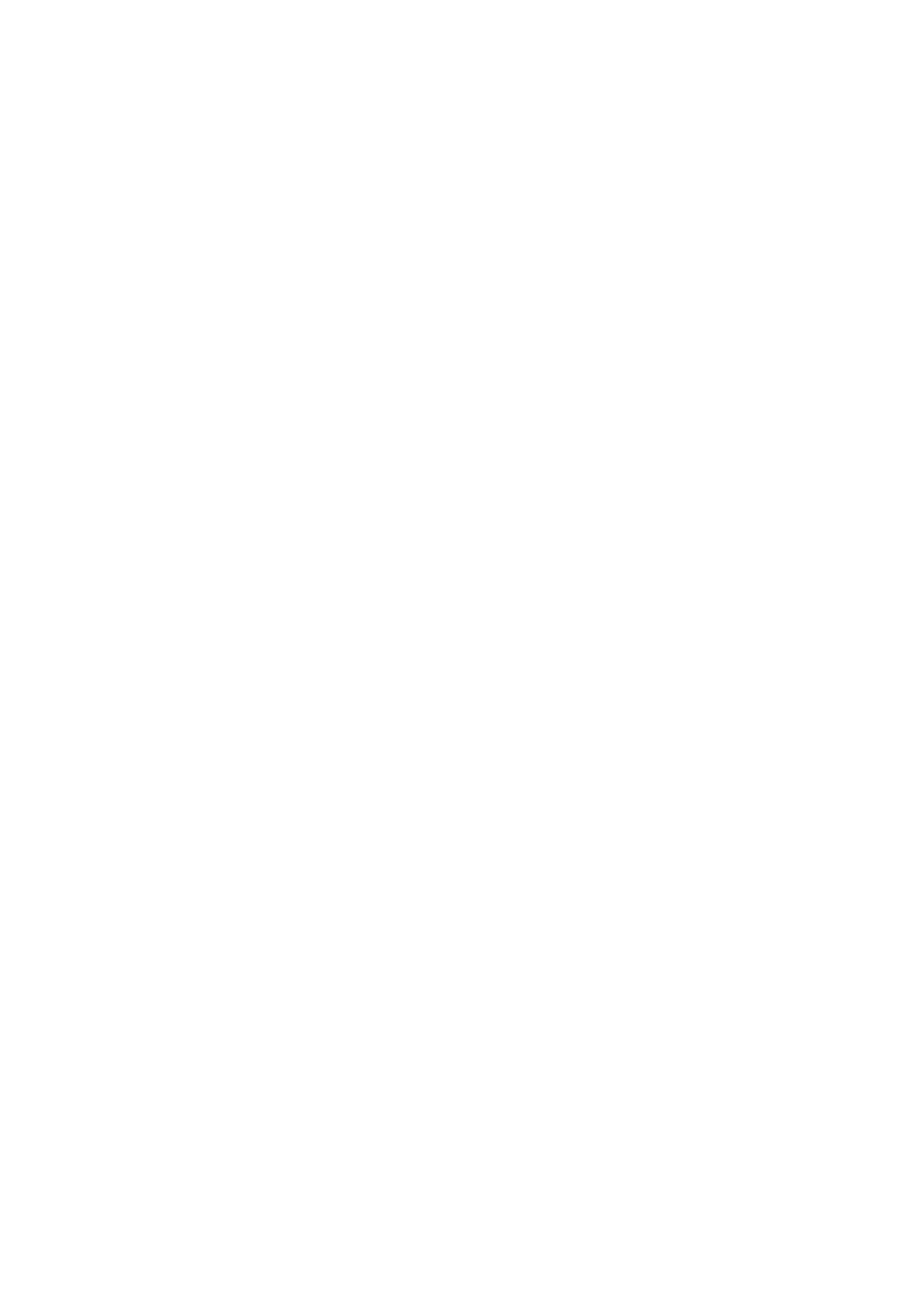# *(Schedule I.)*

**X of 1970.]** *The Wesf Bengal Court-fees Act, 1970. 34 Table of rates of* ad valorem/ees *leviable on the institution of suits.—contd.*

| When Lhe amount<br>or value of the<br>subject-matter | exceed-       | But does nol Proper Fee. |
|------------------------------------------------------|---------------|--------------------------|
| exceeds-                                             |               |                          |
| Rs.<br>10,500                                        | Rs.<br>11,000 | Rs. P.<br>795.00         |
| 11,000                                               | 11,500        | 817,50                   |
| 11,500                                               | 12,000        | 840.00                   |
| 12,000                                               | 12,500        | 862.50                   |
| 12,500                                               | 13,000        | 885.00                   |
| 13,000                                               | 13,500        | 907.50                   |
| 13,500                                               | 14,000        | 930.00                   |
|                                                      |               |                          |
| 14,000                                               | 14,500        | 952.50                   |
| 14,500                                               | 15,000        | 975.00                   |
| 15.000                                               | 15,500        | 997.50                   |
| 15,500                                               | 16,000        | 1,020.00                 |
| 16.000                                               | 16,500        | 1,042.50                 |
| 16.500                                               | 17,000        | 1,065.00                 |
| 17,000                                               | 17,500        | 1,087.50                 |
| 17,500                                               | 18,000        | 1,110.00                 |
| 18,000                                               | 18,500        | 1,132.50                 |
| 18,500                                               | 19,000        | 1,155.00                 |
| 19,000                                               | 19,500        | 1,177.50                 |
| 19,500                                               | 20,000        | 1.200.00                 |
| 20,000                                               | 21,000        | 1,230.00                 |
| 21,000                                               | 22.000        | 1,260.00                 |
| 22,000                                               | 23.000        | 1,290.00                 |
| 23,000                                               | 24.000        | 1,320.00                 |
| 24,000                                               | 25,000        | 1,350.00                 |
| 25,000                                               | 26,000        | 1,380.00                 |
| 26,000                                               | 27,000        | 1,410.00                 |
| 27,000                                               | 28,000        | 1,440.00                 |
| 28,000                                               | 29,000        | 1,470.00                 |
| 29,000                                               | 30,000        | 1,500.00                 |
| 30,000                                               | 31,000        | 1,530.00                 |

*The West Bengal Conn-fees Act, J 970.*

*(Schedule I.)*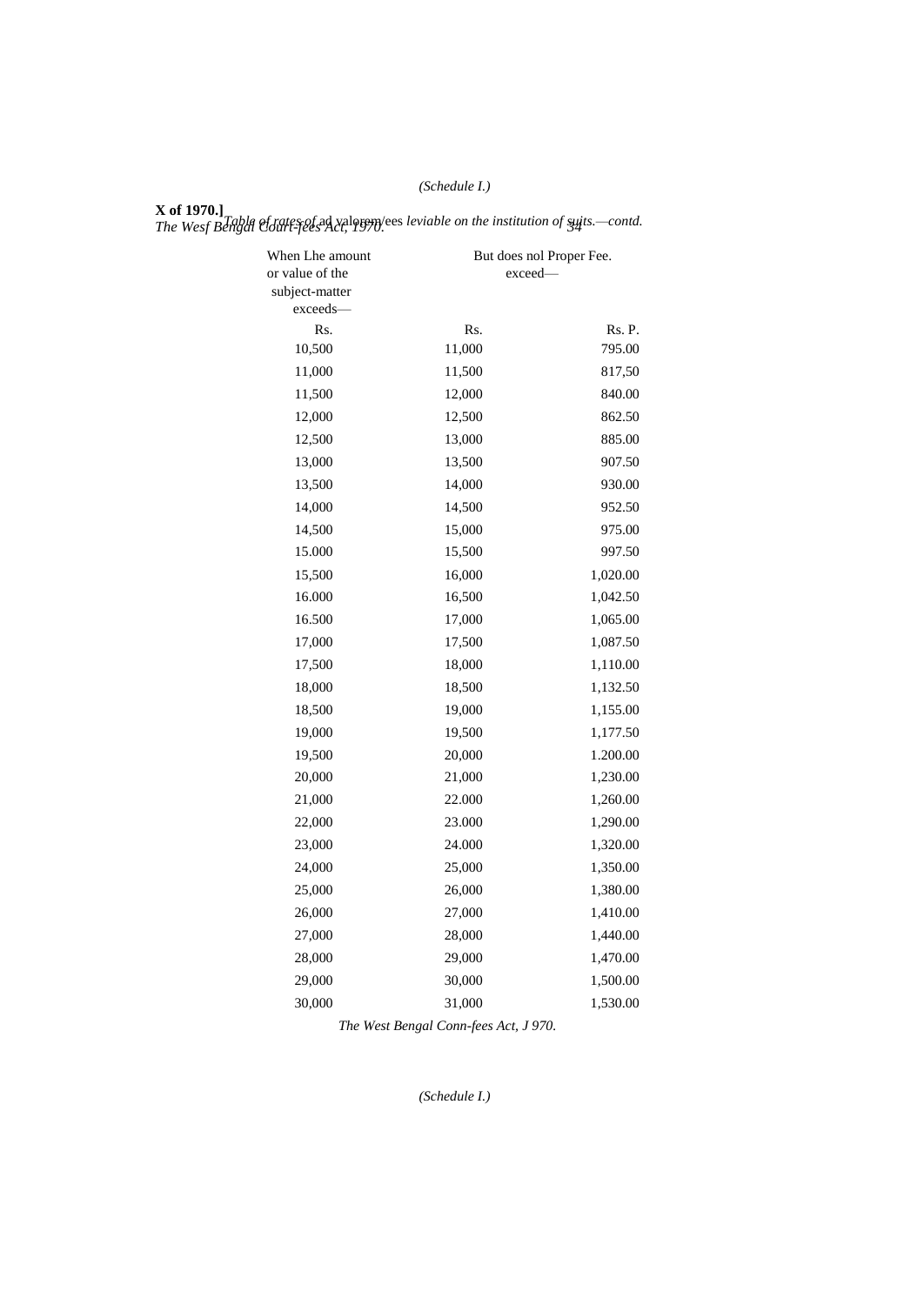| When the amount               | Bui does not Proper Fee-, |             | [West Ben. Act |
|-------------------------------|---------------------------|-------------|----------------|
| or value of the               | exceed-                   |             |                |
| subject-matter<br>$exceeds$ — |                           |             |                |
| Rs.                           | Rs.                       | . Rs. P.    |                |
| 31,000                        | 32.000                    | 1,560.00    |                |
| 32,000                        | 33,000                    | 1,590.00    |                |
| 33,000                        | 34,000                    | 1,620.00    |                |
| 34,000                        | 35,000                    | 1,650.00    |                |
| 35,000                        | 36.000                    | 1,680.00    |                |
| 36,000                        | 37,000                    | 1,710.00    |                |
| 37,000                        | 38,000                    | 1,740.00    |                |
| 38,000                        | 39,000                    | 1,770.00    |                |
| 39,000                        | 40,000                    | 1,800.00    |                |
| 40,000                        | 41,000                    | $-1,830.00$ |                |
| 41,000                        | 42,000                    | 1,860.00    |                |
| 42,000                        | 43,000                    | 1,890.00    |                |
| 43,000                        | 44,000                    | 1,920.00    |                |
| 44,000                        | 45,000                    | 1,950.00    |                |
| 45,000                        | 46.000                    | 1,980.00    |                |
| 46,000                        | 47,000                    | 2,010.00    |                |
| 47,000                        | 48,000                    | 2,040.00    |                |
| 48,000                        | 49,000                    | 2,070.00    |                |
| 49,000                        | 50,000                    | 2,100.00    |                |
| 50,000                        | 55,000                    | 2,137.50    |                |
| 55,000                        | 60,000                    | 2,175.00    |                |
| 60,000                        | 65.000                    | 2,212,50    |                |
| 65,000                        | 70,000                    | 2,250.00    |                |
| 70,000                        | 75,000                    | 2,287.50    |                |
| 75,000                        | 80,000                    | 2,325.00    |                |
| 80,000                        | 85,000                    | 2,362.50    |                |
| 85,000                        | 90,000                    | 2,400.00    |                |
| 90.000                        | 95,000                    | 2,437.50    |                |
| 95,000                        | 1,00,000                  | 2,475.00    |                |
| 1.00,000                      | 1,05,000                  | 2,512.50    |                |

*Table of rates of* ad valorem *fees leviable on the institution of suits.—comd.*

**27S**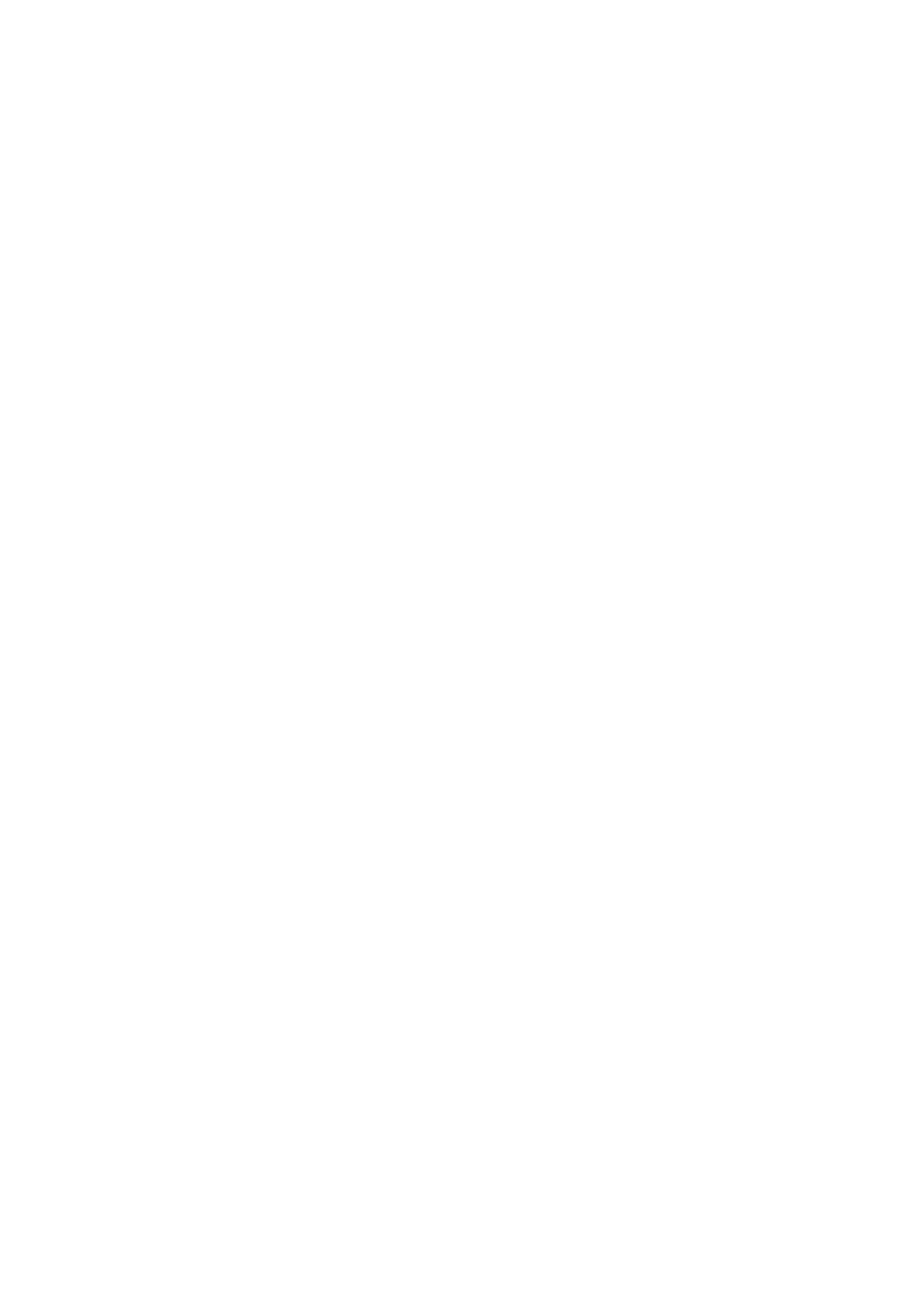# *(Schedule I.)*

| The West Bengal Court-fees Aci, J970.<br>X of 1970.] |                           | 279       |
|------------------------------------------------------|---------------------------|-----------|
| When the amounl<br>or value of lhe                   | But does not<br>$exceed-$ |           |
| subject-ma tier                                      |                           |           |
| exceeds-                                             |                           |           |
| Rs.                                                  | Rs.                       | Rs. P.    |
| ] 0.05,000                                           | 1,10,000                  | 2,550.00  |
| J. 10,000                                            | 1,15,000                  | 2,587.50  |
| 1.15,000                                             | 1,20,000                  | 2,625.00  |
| 1,20,000                                             | 1,25,000                  | .2,662.50 |
| 1,25,000                                             | 1,30,000                  | 2,700.00  |
| 1,30,000                                             | 1,35,000                  | 2,737.50  |
| 1,35.000                                             | 1.40.000                  | 2,775.00  |
| 1,40,000                                             | 1,45,000                  | 2,812.50  |
| 1,45,000                                             | 1,50,000                  | 2,850.00  |
| 1,50,000                                             | 1,55,000                  | 2,887.50  |
| 1,55,000                                             | 1,60,000                  | 2,925.00  |
| 1,60,000                                             | 1,65,000                  | 2,962.50  |
| 1,65,000                                             | 1,70,000                  | 3,000,00  |
| 1,70,000                                             | 1,75,000                  | 3,037,50  |
| 1,75,000                                             | 1,80,000                  | 3,075,00  |
| 1,80,000                                             | 1,85,000                  | 3,112.50  |
| 1,85,000                                             | 1,90,000                  | 3,150.00  |
| 1,90,000                                             | 1,95,000                  | 3,187.50  |
| 1,95,000                                             | 2,00,000                  | 3,225.00  |
| 2,00,000                                             | 2,05,000                  | 3,262.50  |
|                                                      |                           |           |

and the fees increases at the rate of thirty-seven rupees and fifi for every five thousand rupees, or part thereof, up to a maximum fe thousand rupees, for example—

| Rs.       | Rs. P.    |
|-----------|-----------|
| 3,00,000  | 4,012.50  |
| 4,00,000  | 4,762.50  |
| 5,00,000  | 5,512.50  |
| 6,00,000  | 6,262.50  |
| 7,00,000  | 7,012.50  |
| 8,00,000  | 7,762.50  |
| 9,00,000  | 8,512.50  |
| 10,00,000 | 9,262.50  |
| 11.00.000 | 10,000.00 |
|           |           |

*Table of rates of* ad valorem/ec'j *leviable on the institution of suits.—concld.* Proper Fee.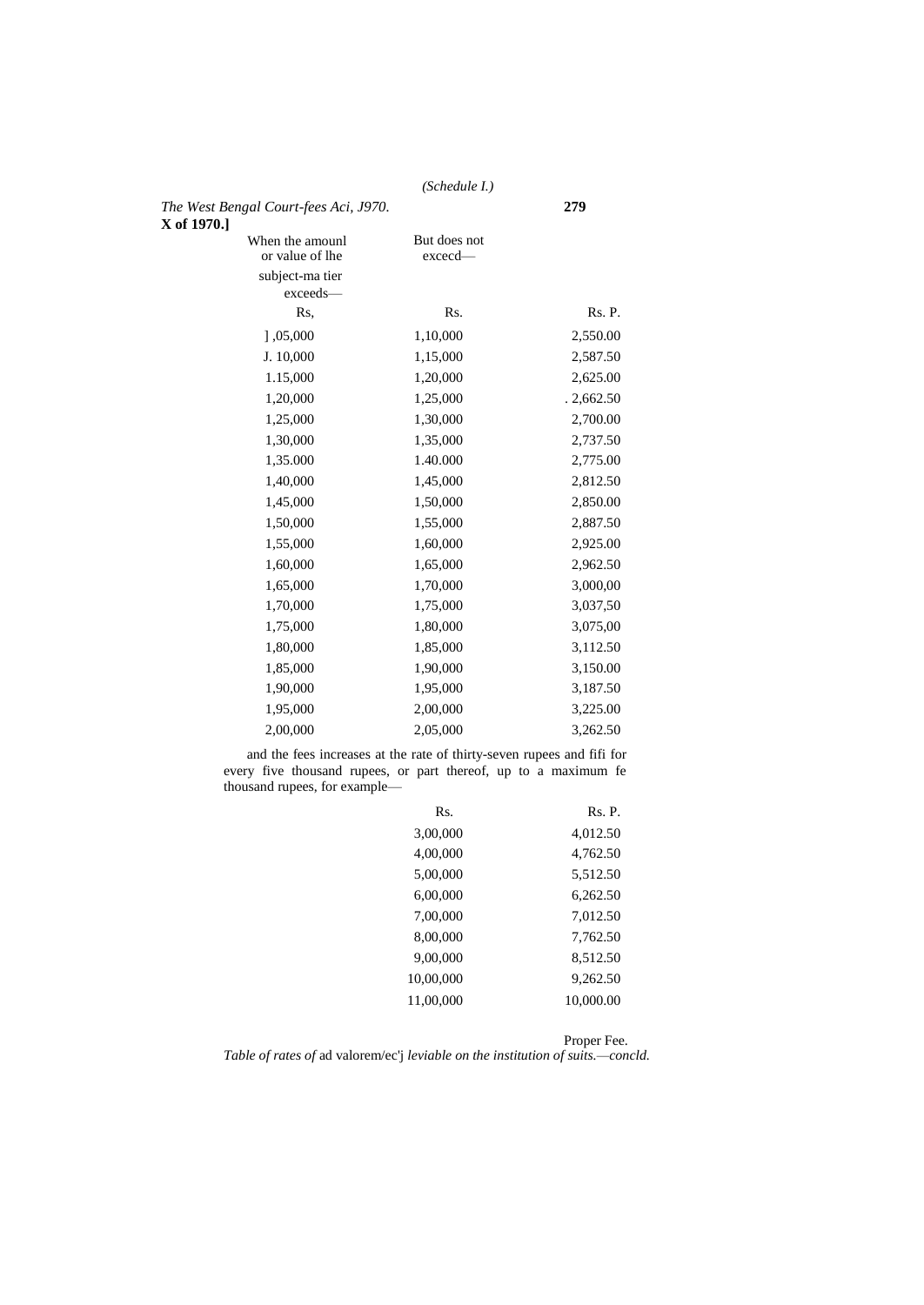# **[West Ben. Act**

#### *(Schedule II.)*

### **SCHEDULE**

### II. Fixed fees

#### Number.

1. Application or petition (u) When pre sen led lo any officer of Ihe Customs or Excise Departmcnl or lo any Magistrate by any person having dealings with l he Govern mem. and whe n I he subj eel-rait icr of such application relates exclusively lo those dealings;

Or when presented (0 any officer of land- revenue by any person holding lemporarily- scldecl land under direct engagement with Government, and when ihe subjectmatter of the application or pelilion re I atcs exc lu si ve ly lo such engagement:

Or when presented lo any municipal Commissioner or member of a *Zilla Parishad* under any Acl for the lime being in forte Tor lhe conservancy or improvement o fany place, if the application or petition re laics solely to such conservancy or improve men l;

Or when presented to anyCivilCourtotherlhan a principal Civil Court of original jurisdiction, or lo any Court of Smul 1 Causes conslilulcd under [he Provincial Small Cause Courts Act, 1887, or ID a Collccior or olher officer of revenue in relation to any suit or case in which Ihe amount or value of the subjcct-maller is less Ihnn fifty rupees;

Proper Fee.

Fifteen paise.

fifteen paisc.

Fifteen paise.

Fifteen paisc.

9 of 1887.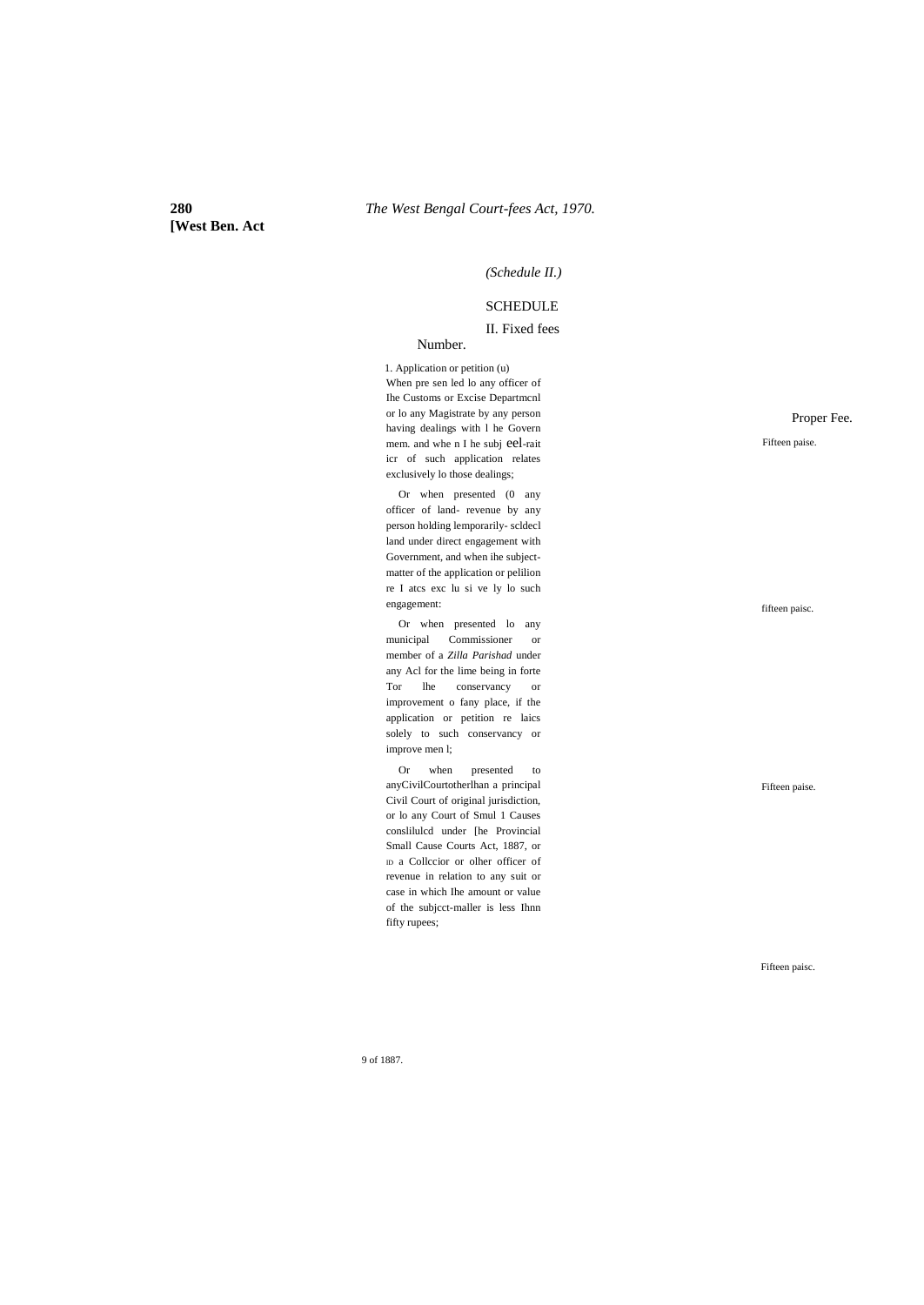### *(Schedule II.)*

#### Number. Proper Fee.

Or when presented lo any In the case of a complaint or purpose of obtaining 3 copy seventy-five paise. or translation of any judgment, decree or order passed by such Court. Board or officer, or of any other In the case of a complaint or documenl on record in such charge of an offence Court or office,

(b) When containing a complaint Court one rupee, and in other or charge of any offence cases seventy-five poise. other lhan 3n offence for which police- officers may, under the Criminal ProcedurcCode, arrest wi thou t wamui t, and presented to any Criminal Courl;

Or when presented to a Civil, Criminal or Revenue Court, or to a Collector, or any Revenuc- offleer having jurisdiction equal or subordinate to a Collector, or to any Magistrate in li is execu live capacity, and not One rupee and fifty paise.other' wise provided for by this Aci;

Or lo deposit in Court revenue or rent;

Or for determination by a Court or the amount of compensation lo be paid by a landlord to his tenant.

(c) When presented lo the Board of Revenue or lo any Chie f O flicc r charged with the executive admi- nis (ration of a Division and notolherwiseprovided for by this Act. Fifteen paise.

Civil, Criminal or Revenue charge of an offence Court, or lo any B oard or presented lo a Criminal Coun executive officer Tor lhe one mpee, and in other cases

presented lo a Criminal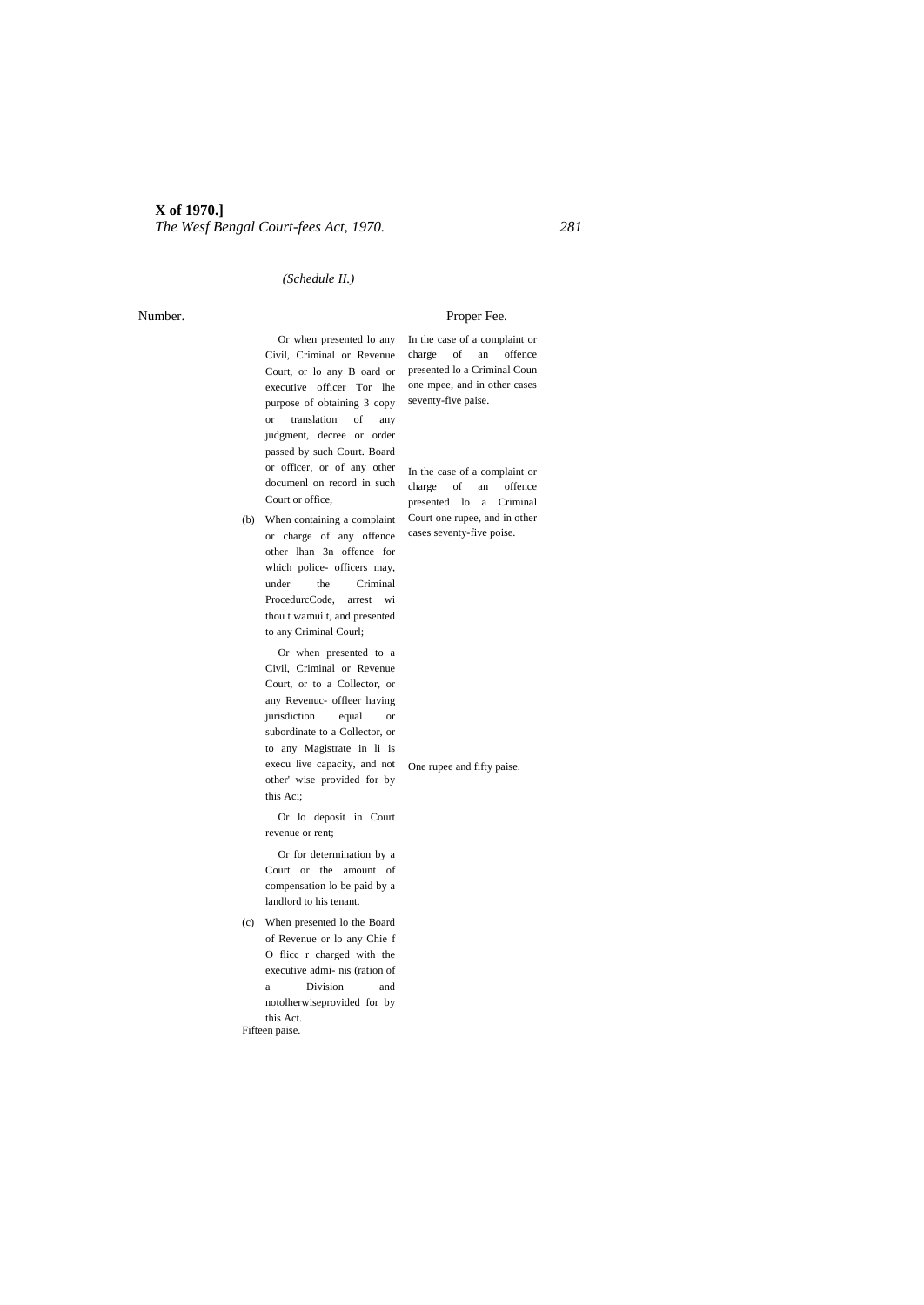# **[West Ben. Act**

# *(Schedule 11.)*

| Proper Fee.<br>(d) For amcsl or attachment                      |  |
|-----------------------------------------------------------------|--|
|                                                                 |  |
| before judgment or for temporary                                |  |
| injunqlion— $(i)$ when                                          |  |
| presenled ID D Civil Court                                      |  |
| olher Ihnn Ihe High Coun in                                     |  |
| relation loanysuil or                                           |  |
| proceeding-                                                     |  |
| $(1)$ if [he value of                                           |  |
| (he<br>subject-                                                 |  |
| matter is less<br>One rupee.                                    |  |
| than Rs. SO;<br>$(2)$ if ihe value is                           |  |
| 50<br>Rs.<br>and                                                |  |
| above;                                                          |  |
| (ii) when presented to the High                                 |  |
| Two rupees and fifly paise.<br>Court, (c) Under section 47 ant) |  |
| Order XXI, rules 58 and 90 or                                   |  |
| Five rupees.<br>the Code or Civil Procedure,                    |  |
| $1908-$                                                         |  |
| (i) when filed in Re                                            |  |
| venue Court o r in                                              |  |
| Mttnsirs Coun:<br>5 of 1908,                                    |  |
| when filed in [he.<br>(ii)                                      |  |
| City Civil Court,<br>One rupee.                                 |  |
| Calcutta,<br>a                                                  |  |
| SubordinateJudge's                                              |  |
| Court or a District<br>Two rupees and fifty paise.<br>Court;    |  |
| (iii) when filed in the High                                    |  |
| Court.                                                          |  |
| Under sections 34, 72, 73<br>(f)                                |  |
| and 74of[he Indian Trusts                                       |  |
| Act, 1882.<br>Five rupees.                                      |  |
| (i) For probaleorlelters<br>(g)                                 |  |
| of administration lo<br>Five rupees.                            |  |
| have effect throug-                                             |  |
| hout India.<br>2 of 1882.                                       |  |
| Twenty-five rupees.<br>(ii) Application for probate             |  |
| letters<br>$\alpha$<br>of                                       |  |
| administration<br>not                                           |  |
| falling under clause                                            |  |
| Ci                                                              |  |
| $(1)$ ir the value of<br>lhe estate does                        |  |
| nalcscecd Rs.                                                   |  |
| 1,000;                                                          |  |
| $(2)$ if<br>the<br>value                                        |  |
| exceeds<br>Rs.                                                  |  |
| Seventy-five piist.<br>1,000:                                   |  |

Five rupees;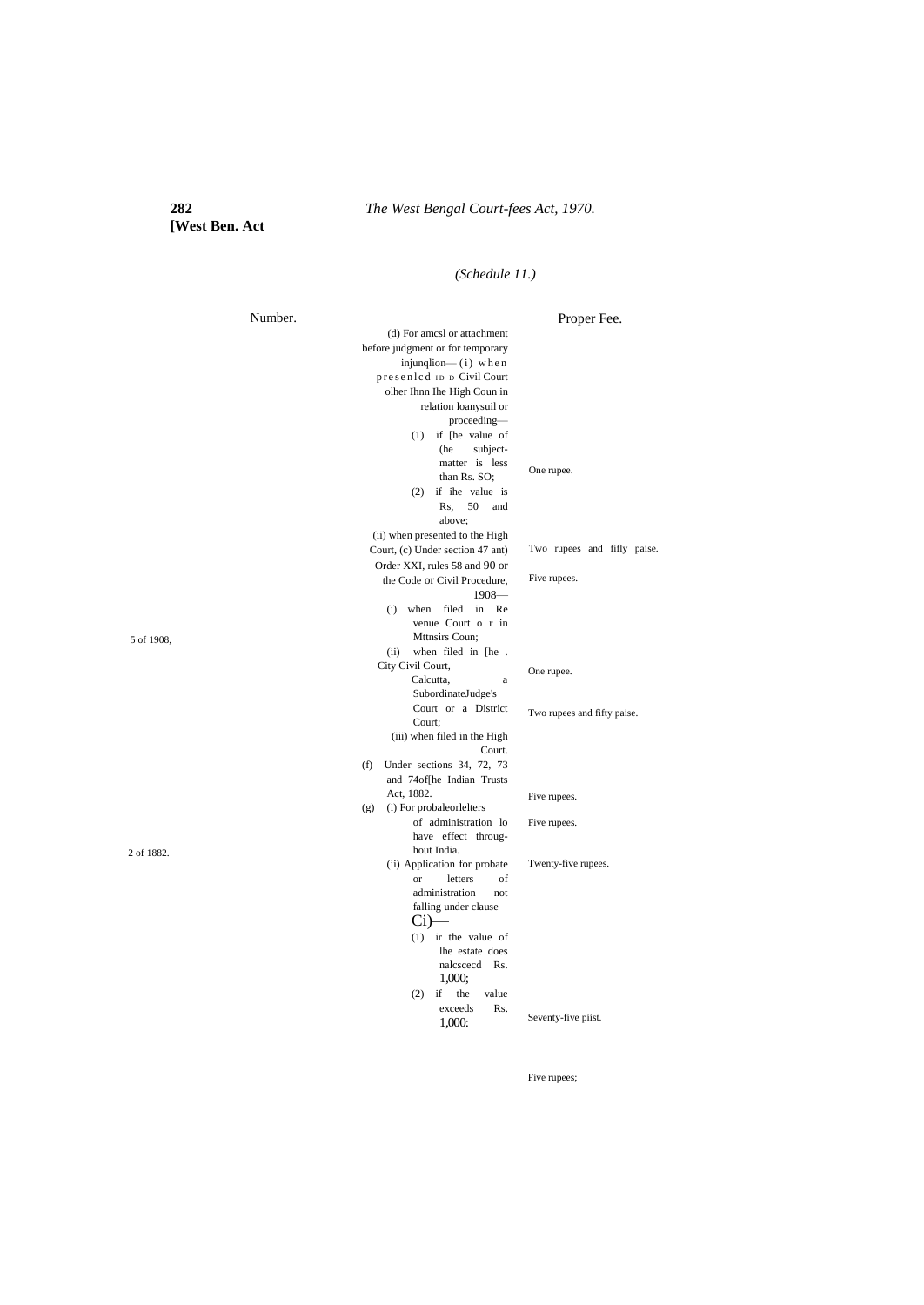# *(Schedule II.)*

|         |                                              | Proper Fee.                    |             |
|---------|----------------------------------------------|--------------------------------|-------------|
| Number. | Provided thai if a caveat is                 | Fifteen rupees.                |             |
|         | entered and the application is               |                                |             |
|         | registered as a suil, one-half (he           |                                |             |
|         | scale of fee prescribed in Article           |                                |             |
|         | I of Schedule I on Ilic market               |                                |             |
|         | value of lhe estate less the fee             |                                |             |
|         | already paid on the application              | One hundred rupees.            |             |
|         | shall be levied, (h) Application             |                                |             |
|         | under section 14 or scclion 20 of            |                                |             |
|         | (he Arbitration Acl, 19-10, for $\Box$       |                                |             |
|         | direction Tor filing on award or             |                                |             |
|         | for an order for filing an                   | Two<br>hundred<br>fifty<br>and |             |
|         | agreement and application Tor                | rupees.                        | 10 of 1940. |
|         | Enforcing foreign awaitfs-(i)                |                                |             |
|         | when presented to a                          | Twenly rupees.                 |             |
|         | Munsirs Court; (ii)                          |                                |             |
|         | when presented to ihe                        |                                |             |
|         | CilyCivil<br>Court.                          |                                |             |
|         | Calcutta,<br>a<br>Subor-                     |                                |             |
|         | dinate Judge's Court,                        |                                |             |
|         | a District Court or the                      |                                |             |
|         | High Court-                                  |                                |             |
|         | $(1)$ if ihe value or                        |                                |             |
|         | subject-<br><b>lhe</b>                       | Five rupees.                   |             |
|         | mat 1 er of lhe                              |                                |             |
|         | award does not                               |                                |             |
|         | exceed<br>Rs.                                |                                |             |
|         | 5,000:                                       | Ten rupees.                    |             |
|         | if<br>such<br>value<br>(2)                   |                                |             |
|         | escceds<br>Rs.                               |                                |             |
|         | 5.000 but docs                               |                                |             |
|         | not exceed Rs.                               |                                |             |
|         | 10.000:                                      |                                |             |
|         | if<br>such<br>value<br>(3)<br>Rs.<br>exceeds |                                |             |
|         | 10.D00.                                      |                                |             |
|         | $(0)$ Pelilion lo the High Court for         |                                |             |
|         | <b>The</b><br>admission<br>of<br>an          |                                |             |
|         | Advocate.<br>Attorney<br>or                  |                                |             |
|         | Vakil.                                       |                                |             |
|         | Q) When preserved lo ihe High                |                                |             |
|         | Court under section 115 of lhe               |                                |             |
|         | Code of Civil Procedure, 1908.               |                                |             |
|         | for revision of an order— $i$ )              |                                |             |
|         | when (he value of the suil (o                |                                |             |
|         | which the order relates does not             |                                |             |
|         | exceeds Rs. 1,000;                           |                                |             |
|         | (ii) when lhe value or the                   |                                |             |
|         | suit<br>cxceed<br>Rs.                        |                                |             |
|         | 1,000.                                       |                                | 5 of 1908.  |
|         | Fifteen rupees.                              |                                |             |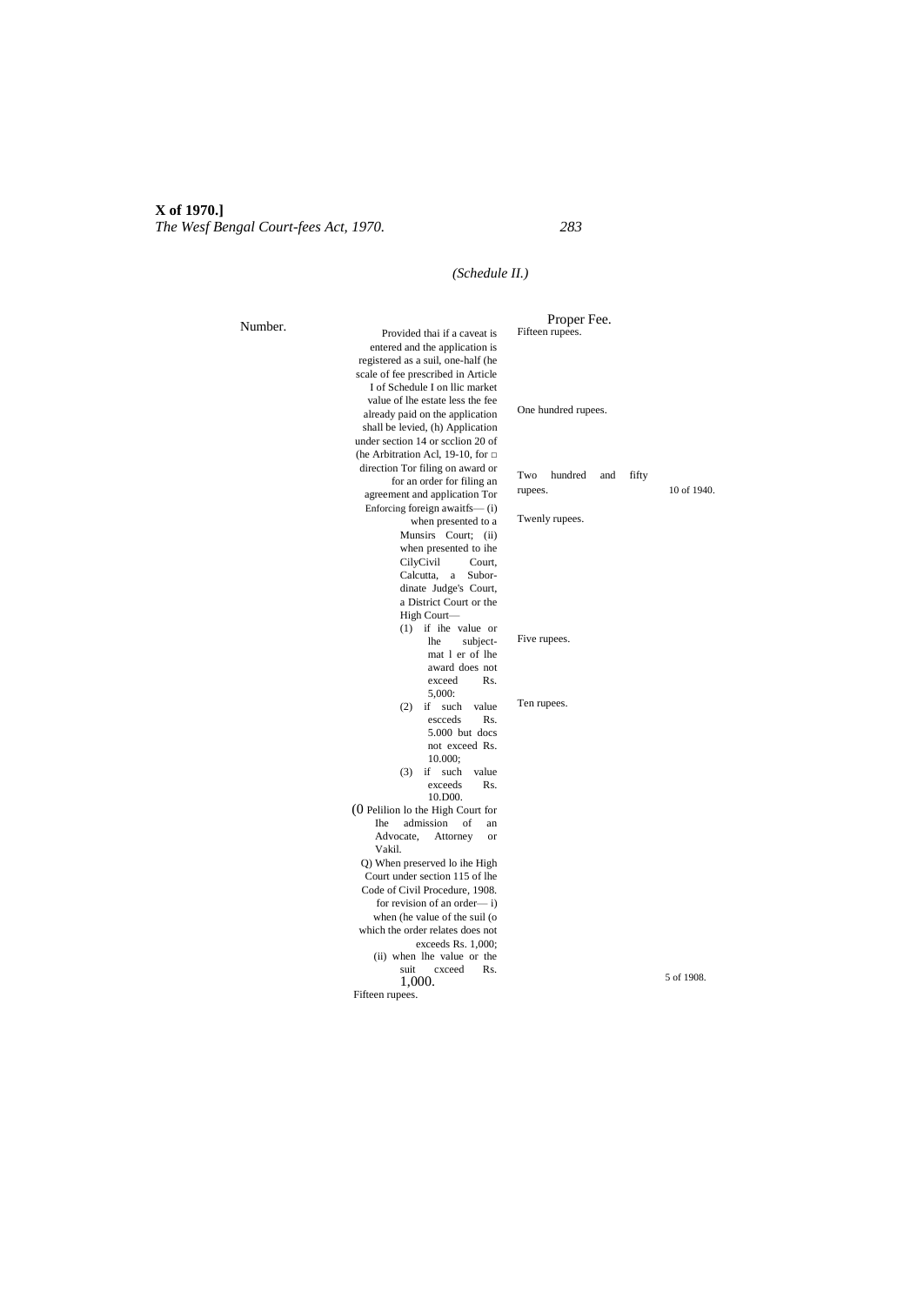# **[West Ben. Act**

# *(Schedule II.)*

| Number. |                                                                                                                | Proper Fee.                   |
|---------|----------------------------------------------------------------------------------------------------------------|-------------------------------|
|         | (k) When pre sen led lo Lhe<br>Higli Court-                                                                    |                               |
|         | (i) for directions, orders or<br>writs, other than [he<br>writs in [he nature or                               | One hundred rupees.           |
|         | habeas corpus and the<br>writs arising out of                                                                  |                               |
|         | cas« challenging ony<br>law on luxation, under                                                                 |                               |
|         | article 226 of the<br>Consli tu lion of Indi a                                                                 |                               |
|         | for any purpose olhcr<br>than enforce me nt of                                                                 |                               |
|         | the fund a-<br>mental righis confc-<br>cred by Part HI thereof;                                                |                               |
|         | (i i) for writs in ihe nature of<br>habeas corpus;                                                             |                               |
|         | (iii) for writs under article<br>226 of (he Consli (ul                                                         | No fee.                       |
|         | ion of I ndi a in coses<br>challenging uny matter                                                              | Two hundred and fifty rupees. |
|         | on malion:<br>fordirections. orders or<br>(iv)<br>wri is u nile r arti clc<br>226 or the Constitution          |                               |
|         | oflndia<br>for<br>(he<br>enforcement of any of<br>the fundamental ri gh is<br>conferred by Pan Til<br>thereof; | One hundred rupees.           |
|         | for the exercise of i is<br>(v)<br>jurisdic lion u nde r                                                       |                               |
|         | 227<br>article<br>of<br><b>lhe</b><br>Constitution of India:                                                   |                               |
|         | inanyoihcrcasenoi<br>(vi)<br>provided Tor by ihis                                                              |                               |
|         | Act.                                                                                                           | One hundred rupees.           |
|         |                                                                                                                |                               |

One hundred rupees.

| 2. Original polition not<br>otherwise provided for. | Coun.             |            | Five rupees.   |
|-----------------------------------------------------|-------------------|------------|----------------|
| a Munsirs Cnun, ihe                                 |                   | <b>One</b> |                |
| CilyCivilCoun, Calcutta, a                          | When filed in-    |            |                |
| Subordinate Judge's Court or                        | $\left( 0\right)$ | rupee.     | Twenty rupees. |
| a Dislricl Court, ihe High                          | (ii)              |            |                |

'Clause (k) was inserted by s. 2(1) of the West Bengal Court-fees (Amendmenl) Aci. 1985 (Wesl Ben. Act XXfX of 1985).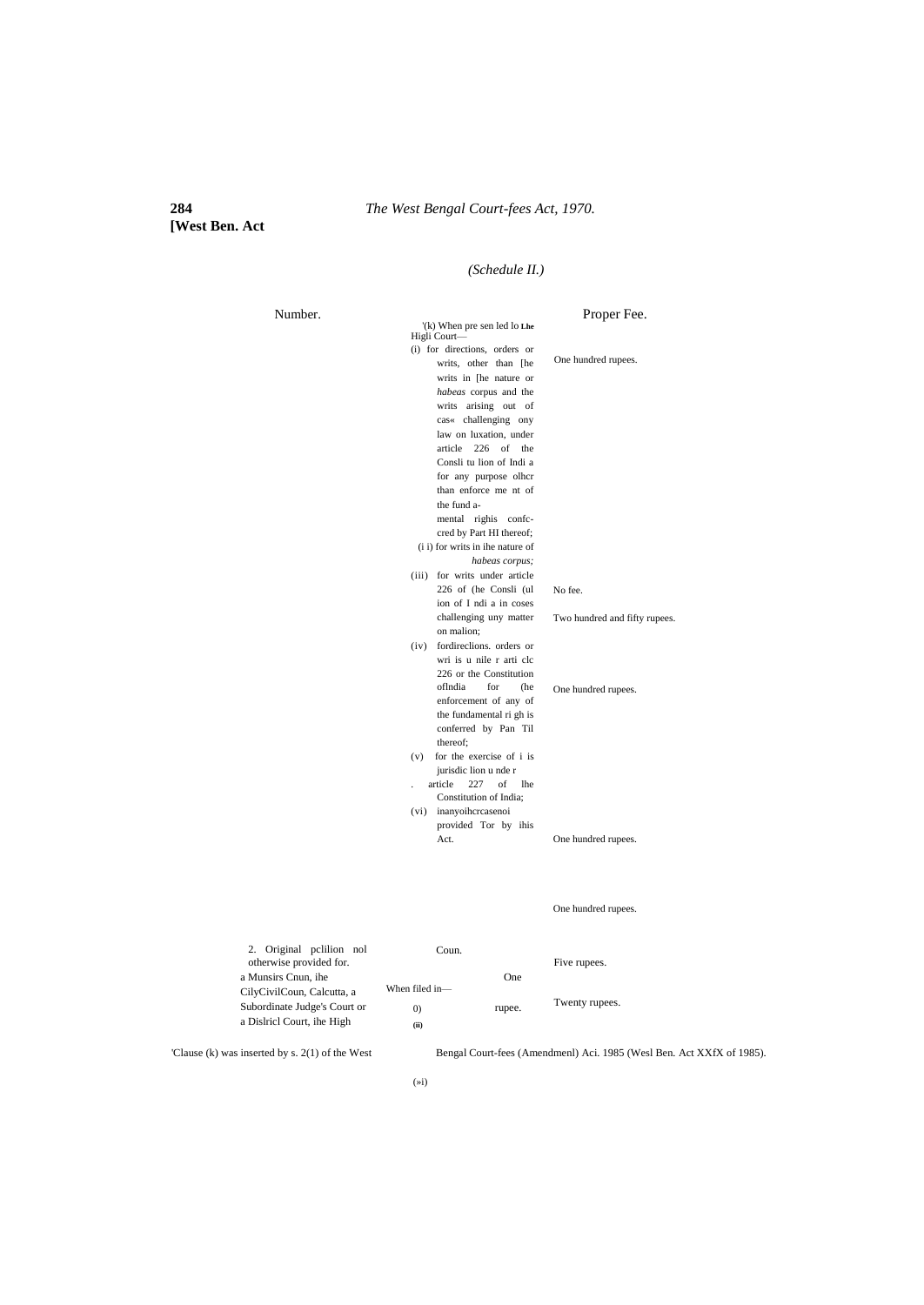|                                                                                                                                                                                                                    | (Schedule II.)                                                                                                                                                                                                                                                   |                                                                                                                             |
|--------------------------------------------------------------------------------------------------------------------------------------------------------------------------------------------------------------------|------------------------------------------------------------------------------------------------------------------------------------------------------------------------------------------------------------------------------------------------------------------|-----------------------------------------------------------------------------------------------------------------------------|
| Number.<br>3. Application (o any Civil                                                                                                                                                                             | Procedure, 1 £98, or the<br>Code or Civil Procedure,<br>1908, and not otherwise                                                                                                                                                                                  | Whe n presented for the<br>conduct of any one case-<br>Proper Fee.                                                          |
| Court lhal records may<br>be colled Tor Tram<br>another Court,                                                                                                                                                     | provided Tor by this Act,<br>8. Undertaking under sec lion<br>49 o f th c Ind ian Divorce<br>Acu 1869.                                                                                                                                                           | Seventy-five paise in addition<br>(o any fee levied on (he<br>application under clause (a),<br>clause (b), or clause (d) of |
| A. Application for leave to<br>sue as a pauper,<br>5. Application Tor leave to<br>appeal as a pauper.                                                                                                              | '9. Mukhtamama, Vaka- latnama<br>or any paper signed by an<br>advocate<br>signifying<br><b>or</b>                                                                                                                                                                | Article I of this Schedule.<br>Fifty paise.                                                                                 |
| $<$ 5. Plaint or memorandum<br>of appeal in 3 suit to                                                                                                                                                              | (a) When presented to a One rupee. District Coun.<br>When presented lo a Two rupees, Commiss i one<br>(b)<br>r or the H i gh<br>Court.                                                                                                                           |                                                                                                                             |
| establish or disprove a<br>right or occupancy.                                                                                                                                                                     | .                                                                                                                                                                                                                                                                | Fifty paisc.                                                                                                                |
| 7. Bail<br>bond<br>other<br><sub>or</sub><br>instrument or obligation<br>give n i n pu rsu ance of<br>an order made by a<br>Court<br>Magistrate<br><b>or</b><br>under any section or the<br>Code<br>of<br>Criminal | intimating that he is retained<br>Tor a party-<br>(a) lo the High Court,<br>(b) to any Civil or Criminal<br>Court.<br>When<br>lhe Court grants<br>the<br>application and is of opinion that<br>the Iransmission of such records<br>involves Ihe use of the post. | Fi fly paise,                                                                                                               |

5 of 1B98.

5 of 1908.

'Number 9 was substituted by s. 2 of lhe Wesl Bengal Court-fees (Amendment) Acl, 1980 (Wesl Ben. Acl XXI of 1980).

Fifty paise.

*4* of 186<J.

Five rupees. Two rupees.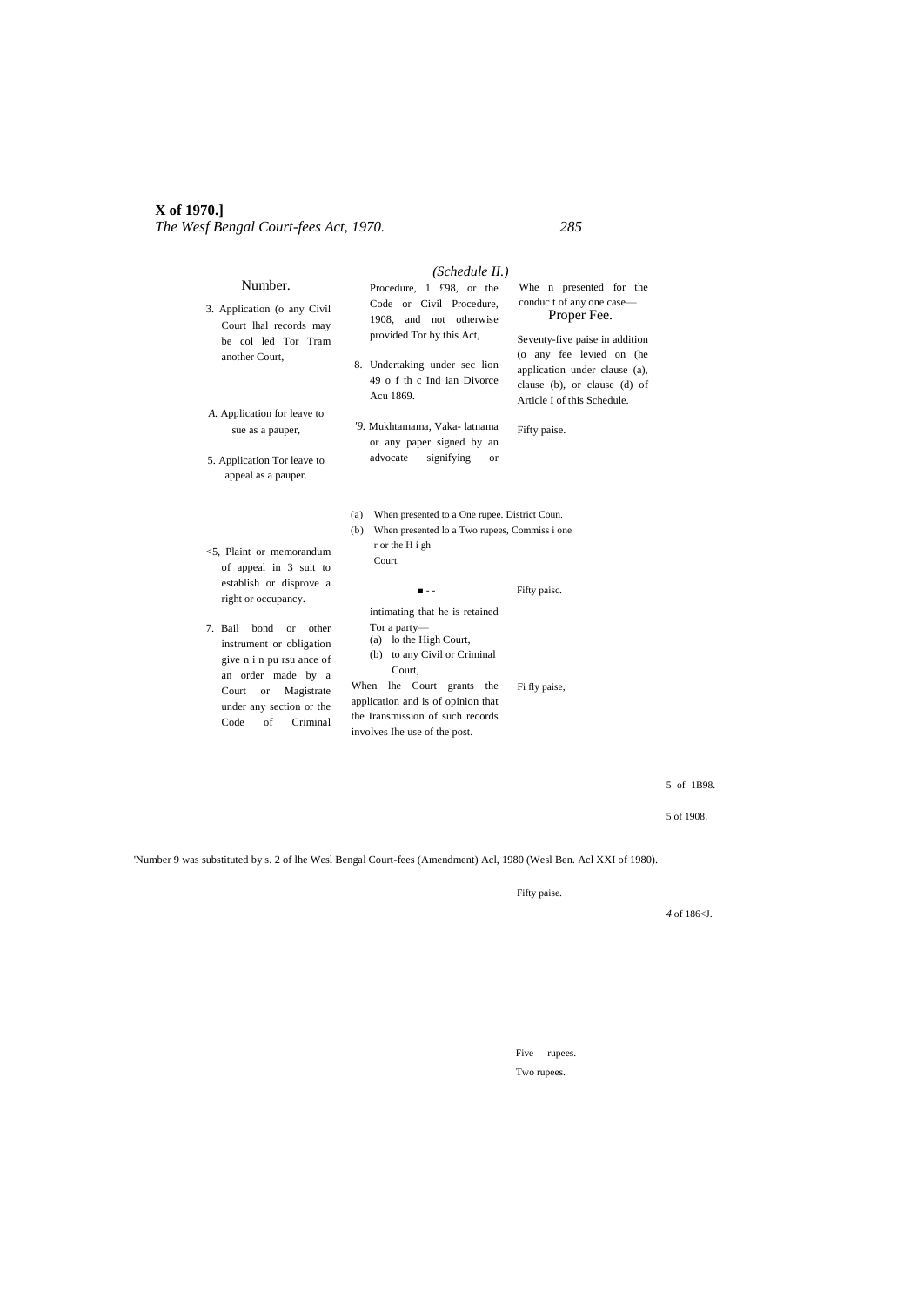# **286** *The West Bengal Court-fees Act, 1970.*

**[West Ben. Act**

5 of 1908.

|     |                                                                                                                                                           | (Schedule II.)                                                                                                                                                                                            |                           |  |
|-----|-----------------------------------------------------------------------------------------------------------------------------------------------------------|-----------------------------------------------------------------------------------------------------------------------------------------------------------------------------------------------------------|---------------------------|--|
|     | Number.                                                                                                                                                   |                                                                                                                                                                                                           | Proper<br>Fee.            |  |
|     | $(c)$ 10 lhe Board of<br>Revenue or lo<br>any<br>Revenue<br>Court.<br>$\log$<br>any<br>Collector<br><b>or</b><br>Magistrate or<br>(d)<br>to any exe-      |                                                                                                                                                                                                           | Two rupees.<br>Two mpces, |  |
|     | cutive officcr<br>including any<br>officer<br>charged wilh<br>ihe executive<br>adminis-<br>iralion of a<br>Division.                                      |                                                                                                                                                                                                           |                           |  |
| 10. | Every<br>of<br>copy<br>powcr-of-attomey<br>when filed in any suil<br>or proceeding.                                                                       |                                                                                                                                                                                                           | Seventy-five paisc.       |  |
| Н.  | Memorandum<br>of<br>appeal from an order<br>inclusive of an older<br>determining<br>any<br>question under see<br>lion 47 or section<br>144 of the Code of | When presented-<br>(i) to any Court other lhan the High Court or<br>lo any Execulive Officer other than<br>the Board of Revenue or Chier<br>Executive Authority,<br>lii) ID the Board of Revenue or Chief | One rupee.                |  |
|     | Civil<br>Procedure,<br>1908.<br>and<br>nol<br>o therwise<br>provided for-                                                                                 | Executive Authority,<br>(iii) lo the High Court-<br>Where lhe order was poised by a<br>(1)<br>Subordinaie Court or other<br>auLhorily-<br>(a) if die order (dales lo a suit                               | Two rupees.               |  |
|     |                                                                                                                                                           | or proceeding, die value of<br>which<br>cxcecds<br>one<br>thousand rupees.<br>(b) in any odicr case.                                                                                                      | Ten ropeex.               |  |
|     |                                                                                                                                                           | Where ihe appeal is under<br>(2)<br>clause 15 of the Lcllers<br>Pal en I-                                                                                                                                 | Five rupees.              |  |
|     |                                                                                                                                                           | (a) from an order passed in<br>exercise<br>of<br>appellate                                                                                                                                                | Ten rupees.               |  |

jurisdiction,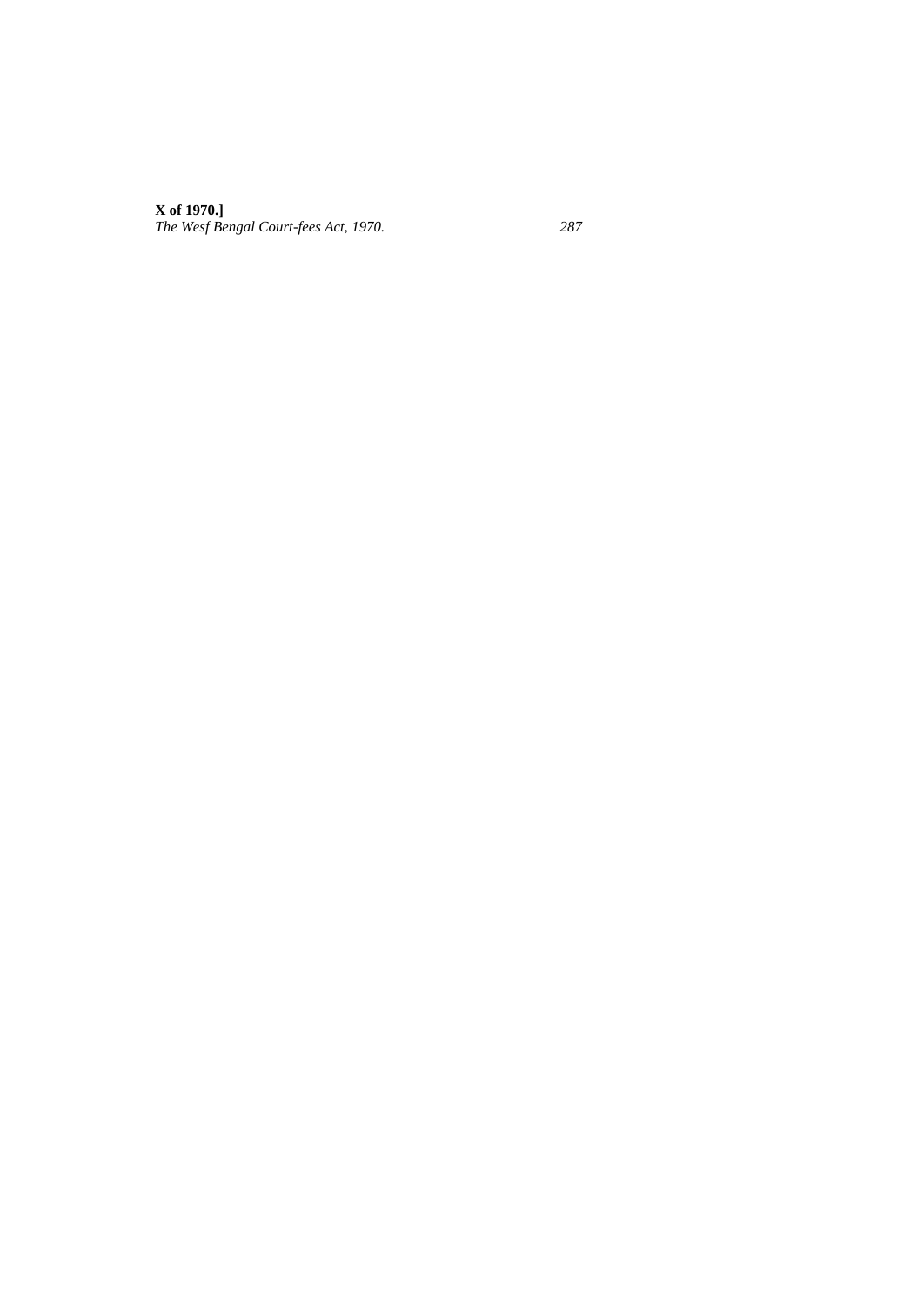### **77ie Wejr** *Bengal Court-fees Act, 1970.* **288 X of 1970.]**

| Number.                                                                                                                                                  | (Schedule II.)<br>cacreise oT original ju-<br>risdiction. which would<br>be appealable under! he<br>Code of Civil Procedure,<br>I90B had it been passed<br>by a Subordinate Court, | rupees.                                    |              |
|----------------------------------------------------------------------------------------------------------------------------------------------------------|------------------------------------------------------------------------------------------------------------------------------------------------------------------------------------|--------------------------------------------|--------------|
|                                                                                                                                                          | '{bb) from an order on a writ<br>petition under article 226<br>of the Constitution of<br>India.                                                                                    | One hundred rupees.<br>One hundred rupees. | S of 1908.   |
|                                                                                                                                                          | '(bbb) from an order on a writ<br>petition or application<br>arising aul ofany cose<br>challenging any matter<br>on taxation,                                                      | Five rupees.                               |              |
|                                                                                                                                                          | (c) in any other ease.<br>(3) Where the appeal is under see<br>lion 4 5B or the Banking<br>Companies Act, 1949.                                                                    | Five rupees.                               |              |
|                                                                                                                                                          | (4) Where the appeal is under<br>section 411A or the Code of<br>Criminal Procedure, 1E98.                                                                                          | Fifteen rupees, One                        |              |
|                                                                                                                                                          | (iv) to the Government in pursuance or a<br>statutory right lo appeal Tor which<br>no court-Tee is leviable under any<br>olher enacttnent.                                         | hundred rupees.                            | 10 of 19.19. |
|                                                                                                                                                          | (i) When: the appeal is from an order<br>of a Munsif s Court,                                                                                                                      |                                            | 5 of 1898.   |
|                                                                                                                                                          | (ii) in any olher case                                                                                                                                                             |                                            |              |
|                                                                                                                                                          | Proper Fee. Ten rupees.                                                                                                                                                            |                                            |              |
| 12.<br>Memorandum<br><b>or</b><br>appeal<br>under<br>scclion 3? of I he<br>Arbitration Ad. I<br>WO.<br>$(b)$ from an<br>order<br>passed in<br>13. Caveat | Two hundred rupees. Five hundred                                                                                                                                                   | Ten<br>rupees.                             | 19 of 1900.  |
|                                                                                                                                                          |                                                                                                                                                                                    |                                            |              |
| 14. Application<br>under<br>AclNo.Xofl859,<br>scclion 26, or Bengal<br>Aci No. VI of 1362,<br>section 9,                                                 |                                                                                                                                                                                    | Five rupees.                               |              |

'Sub-items (bb) and (bbb) were inserted by s. 2(2) of the Wesl Bengal Court-Tees (Amendment) Act, 1985 (West Ben. Act XXIX of 1985).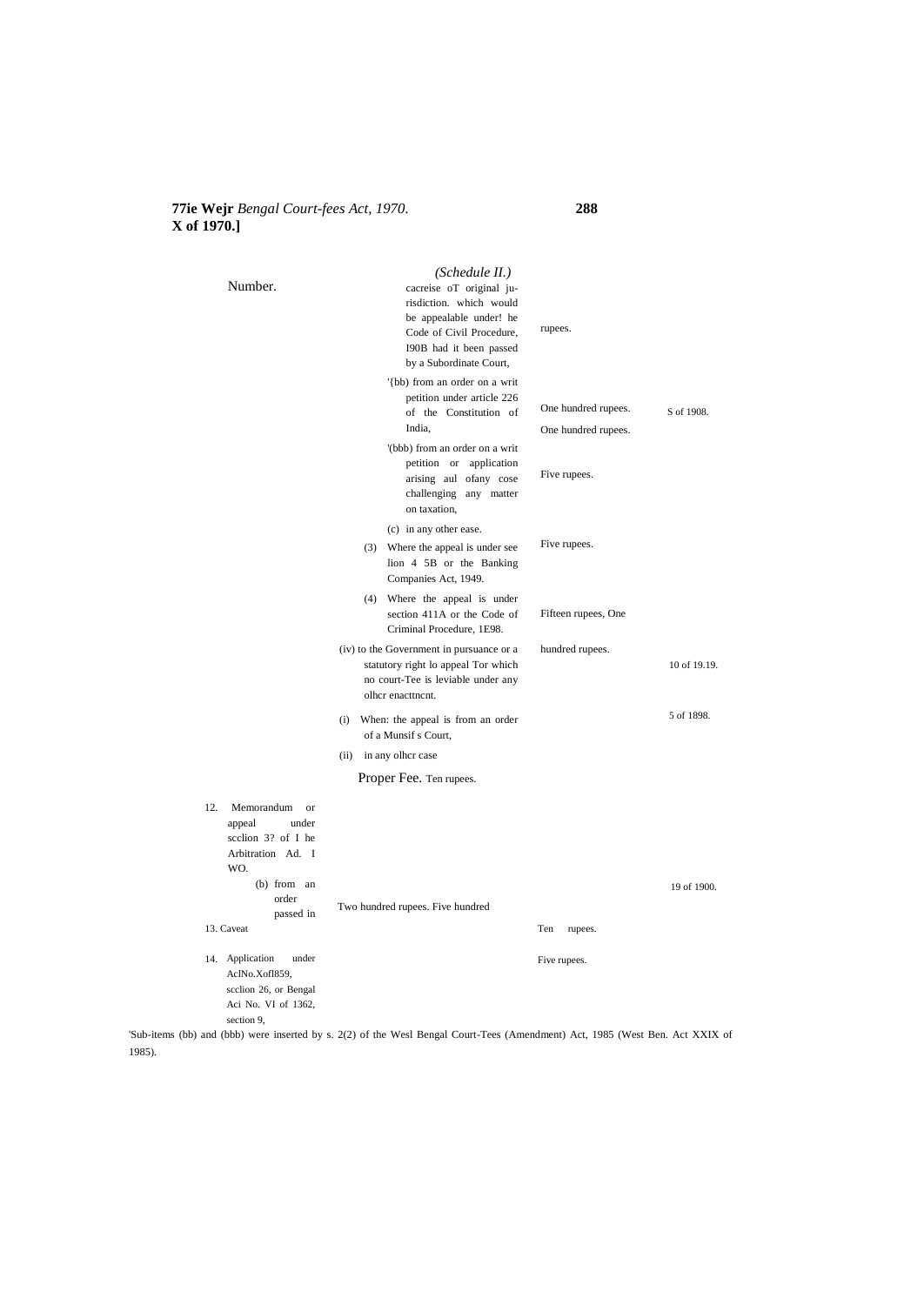# *The West Bengal Court-fees Act. J970.* **289 X of 1970.]**

5 of 1908.

Number. Twenty rupees, ■ Fifteen rupees. Code of Civil P r o c e d u r e , 1908— *(Schedule II.)* Proper Fee. 1 5. Pl aint or memorandum of appeal in each or [he f o l l o w i n  $g$  suiLs: $-$ (i) lo alter or scl  $\qquad \qquad \cdots$  Fifteen rupees, aside a summary decision or order of any of [lie Civil Courts established by Letters Palent or or any Revenue Court. (ii) lo alter or cancel Fifteen rupees, any entry in a register of lhe names of proprietors of revenue-paying estates. (iii) to obtain a  $''$  Twenty rupees, d e c l a r a t o r y decree where no consequential relief is prayed,<br>
(iv) lo set aside an Fifteen rupees.<br>
Fifteen rupees. award, (v) to sel aside an adoption, (vi) every other suit where it is nol possible lo estimate at a money-value the subjeel-malter in i dispute, and whieh is not o t h e r w i s e provided for by this Acl. 16. Agreement in writing staling a question for the opinion of the Court under the (i) when presented lo any courl Ten rupees, subordinate lo the

High Court. (ii) when presented lolhe High Court. One hundred rupees.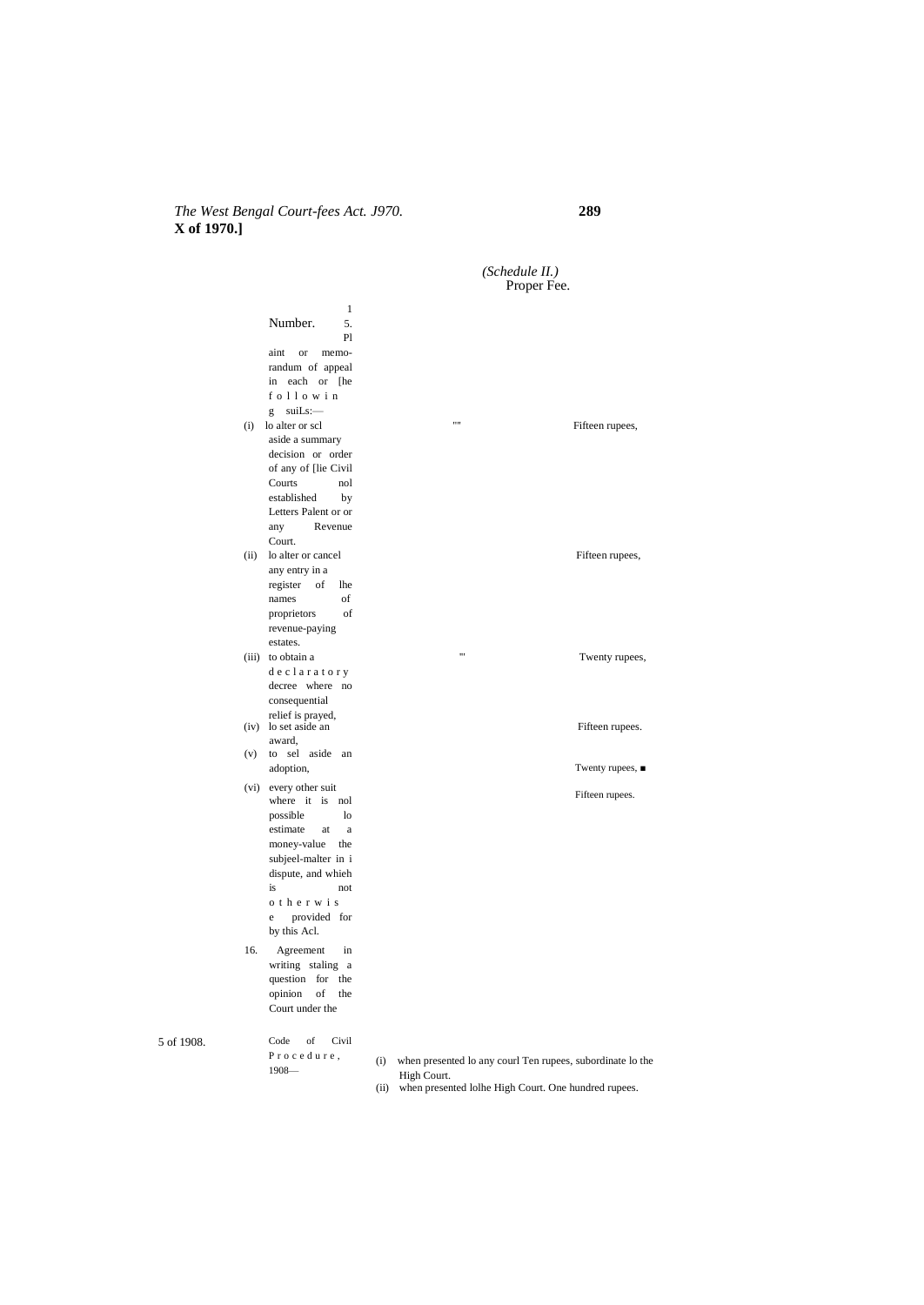# **290** *The West Bengal Court-fees Act, 1970.*

# **[West Ben. Act**

| Number.                                                                                                                                                                                                                                                              | (Schedule il.)           | Fee.<br>Proper |             |
|----------------------------------------------------------------------------------------------------------------------------------------------------------------------------------------------------------------------------------------------------------------------|--------------------------|----------------|-------------|
| 17, Petition in a suil under lhe                                                                                                                                                                                                                                     |                          | Five rupees.   |             |
| Native<br>Converts'<br>Dissolution<br>Marriage<br>Aci, 1866.                                                                                                                                                                                                         |                          |                | 21 of 1866. |
| IS. Every petition under lhe<br>Indian Divorce Aci,<br>1869, except petitions<br>under section 44 of the<br>same Act, and every<br>memorandum of appeal<br>under sec linn 55 oT<br>(he same Act.                                                                     |                          | Twcniy rupees. | 4 of IB69.  |
| 19. Every peliiion for<br>resti lu t ion o f co nj u gal<br>rights, judicial separa-<br>tion, divorce or divorce<br>by<br>mulual<br>consent<br>under the<br>Special Marriage Aci,<br>1954, and every<br>memorandum of<br>appeal under scclion<br>39 of the same Act. | .                        | Five rupees.   | 43 of 1954. |
| 20. Every petition for<br>resti lu ti o n o f co nju gal<br>rights, judicial separn-<br>lion or divorce under<br>lhe Hindu Marriage<br>Aci, 1955, and every<br>memorandum of<br>appeal under section<br>28 of lhe same Aci.                                          | .                        | Five rupee!:,  | 25 of 1955. |
| 21. Plaint or mcmoran-<br>dum of appeal under<br>lhe Parsi Marriage and<br>Divorce Act, 1865.                                                                                                                                                                        | - - -                    | Twcniy rupees, | 15 of [365. |
| 22. Petitions under lhe                                                                                                                                                                                                                                              | $\overline{\phantom{a}}$ | Two rupees.    | 15 of 1372. |
| Indian<br>Christian<br>Marriage Aci, IS72.                                                                                                                                                                                                                           |                          |                |             |
| 23. Plaint or memoran-<br>dum of appeal when<br>presented lo a Court<br>under<br>the<br>Indian<br>Colonial<br>Divorce<br>Jurisdiction Act, 1926.                                                                                                                     |                          | Fifly rupees.  |             |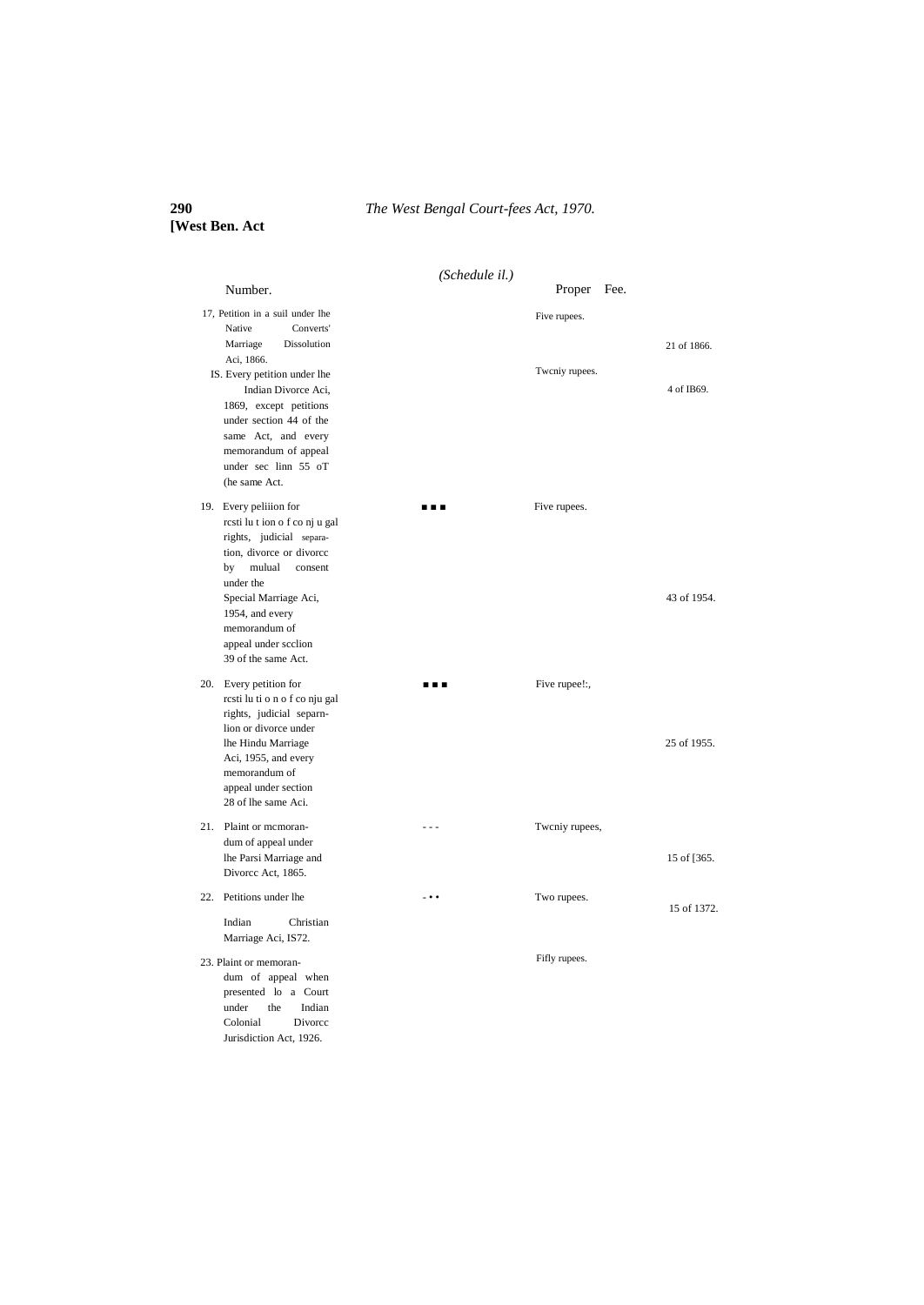# **[West Ben. Act**

Number,

# *(Schedule 11.)*

*14.* Plain! or memorandum of appeal when presented to a Court under the 8 or 1939. Dissolution or Muslim Marriage Acl, 1939.

*25.* Petition—

(a) Questioning

lhe elccli on o r any pe rson as a Municipal Commissioner. when presented loa Dislricl Judge under section *36* or ihe Bengal Municipal Acl, 1932 or toIhe ChieTJudge, Small Cause Court of Calcutta under section Ti oT lhe Calcutta Municipal Act, 1951, or lo the District Judge, Howrah under lhe same section of ihe sa me Ac l as amc n d cd bylheHow rah Municipal Act, 1965. (b) Questioning ihe va Ii di ly of an eleel ion under

Ben, Acl XV of 1932.

Prin\hatk Act, 1963, when presented to a District Judge under see I ion ID2 of lhe said Acl lo decide dispute relating lo such cleclions.

the West Bengal *Zilla* 

Wesl Ben. Acl XXXIII of 1951.

Wesl Ben. Acl XVII of 1965.

West Ben. Acl XXXV of 1963.

26. Application or petition to lhe Court under see I ions 391, 439 or 523 of lhe Companies Acl, 1956.

Any olhcr application or petition (o ihe Court for judicial action or relief under the said Acl, not otherwise provided for under this Acl.

Proper Fee. Ten rupees.

Fifteen rupees.

Fifleen rupees.

Fifty rupees.

Ten rupees.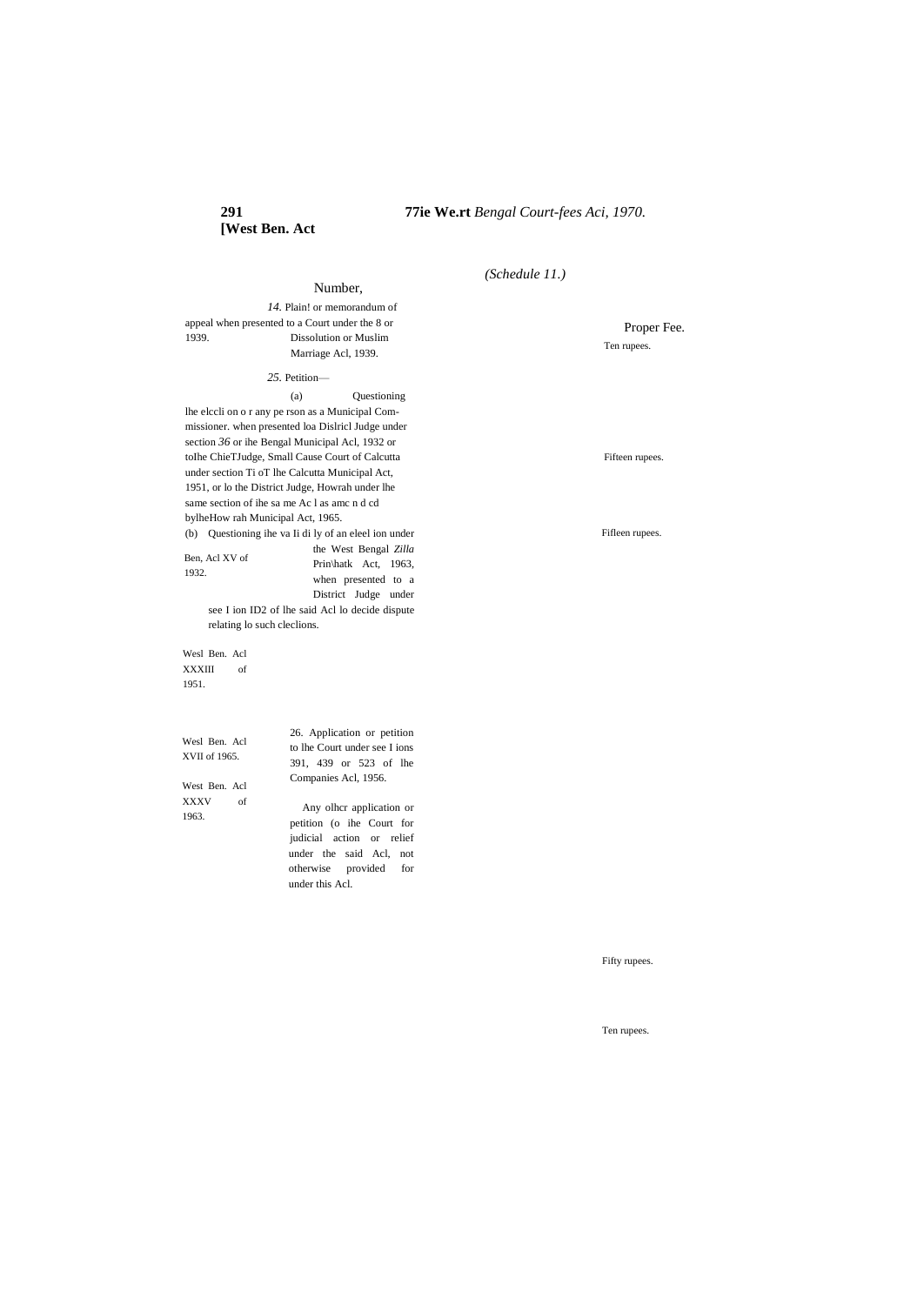#### *(Schedule III.)*

### SCHEDULE III.

#### *" ANNEXURE A*

### VALUATION OFTHE MOVABLE AND IMMOVABLE PROPERTY OF , DECEASED.

Rs. P.

Cash in the houseand at the banks, household goods, wearingapparel, books.plate, jewels, etc.

(State estimated value according to best of Executor's or Administrator's belief.)

Property in Government sccuritics transferable al lhe Public Debt Office.

(Slate description and value ai the price of the day; also Lhe in teres i separately, calculating it to lhe time or making lhe application.)

Immovable property consisting of .. .. ..

(S ta te d esc rip t i o n, giving, i n the ca s e of hou ses, th e assessed value, if any, and the number of year's assessment the market-value is estimated at, and, in the case of land, Lhe area, Lhe markeL-value and all rents that have accrued.)

Leasehold property the set of the set of the set of the set of the set of the set of the set of the set of the set of the set of the set of the set of the set of the set of the set of the set of the set of the set of the s

(If the deceased held any leases for years determinable,

state the number of year's purchase the profit rents are estimated lo be worth and the value of such, inserting separately arrears due at lhe date of deaLh and all rents received or due since that date to the time of making lhe application.)

Property in public companies .....

(Slate the particulars and the value calculated at the price of the day; also the interest separately, calculating it lo the time of making the application.)

Policy of insurance upon life, money put on mortgage and other securities, such as bonds, mortgages, bills, notes and other securities For money.

(Statelheamountoflhewhole;alsotheinlerestseparalcly, calculating it to the lime of making the application.)

Book Debts ...... . (Other than bad.)

> Stock in trade ..... (Stale the eslimated value, if any.)